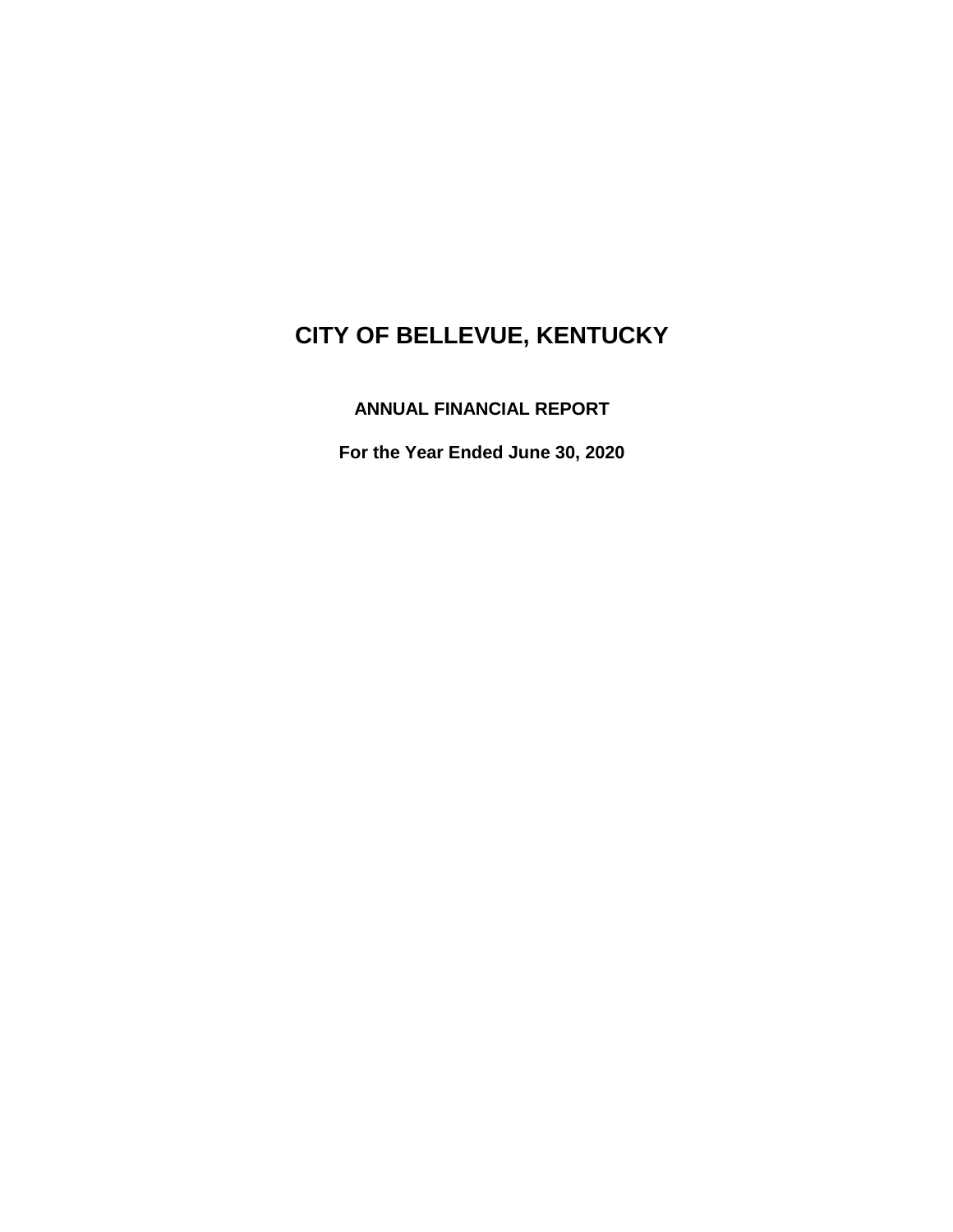# **CITY OF BELLEVUE, KENTUCKY**

**ANNUAL FINANCIAL REPORT**

**For the Year Ended June 30, 2020**

### **TABLE OF CONTENTS**

|                                                                                         | <b>Pages</b> |
|-----------------------------------------------------------------------------------------|--------------|
|                                                                                         | -1-2         |
|                                                                                         | $3-6$        |
| <b>Basic Financial Statements</b>                                                       |              |
| <b>Government - Wide Financial Statements</b>                                           |              |
|                                                                                         |              |
|                                                                                         |              |
| <b>Fund Financial Statements</b>                                                        |              |
|                                                                                         | - 9          |
| Reconciliation of the Balance Sheet - Governmental                                      |              |
|                                                                                         |              |
| Statement of Revenues, Expenditures and Changes in                                      |              |
|                                                                                         |              |
| Reconciliation of the Statement of Revenues, Expenditures and Changes in                |              |
|                                                                                         |              |
|                                                                                         |              |
| Statement of Revenues, Expenses and Changes in Net Position -                           |              |
|                                                                                         |              |
|                                                                                         |              |
|                                                                                         |              |
| <b>Required Supplementary Information</b>                                               |              |
| Statement of Revenues, Expenditures and Changes in                                      |              |
|                                                                                         |              |
| Multiple Employer, Cost Sharing, Defined Benefit Pension Plan Disclosures 45-46         |              |
|                                                                                         |              |
|                                                                                         |              |
| <b>Supplementary Information</b>                                                        |              |
|                                                                                         |              |
| Combining Statement of Revenues, Expenditures and Changes                               |              |
|                                                                                         |              |
|                                                                                         |              |
| Combining Statement of Revenue, Expenses and Changes in Net Position -                  |              |
|                                                                                         |              |
|                                                                                         |              |
| Combining Statement of Revenues, Expenditures and Changes                               |              |
|                                                                                         | 54           |
| Independent Auditor's Report on Internal Control Over Financial Reporting and on        |              |
| <b>Compliance and Other Matters Based on an Audit of Financial Statements Performed</b> |              |
|                                                                                         |              |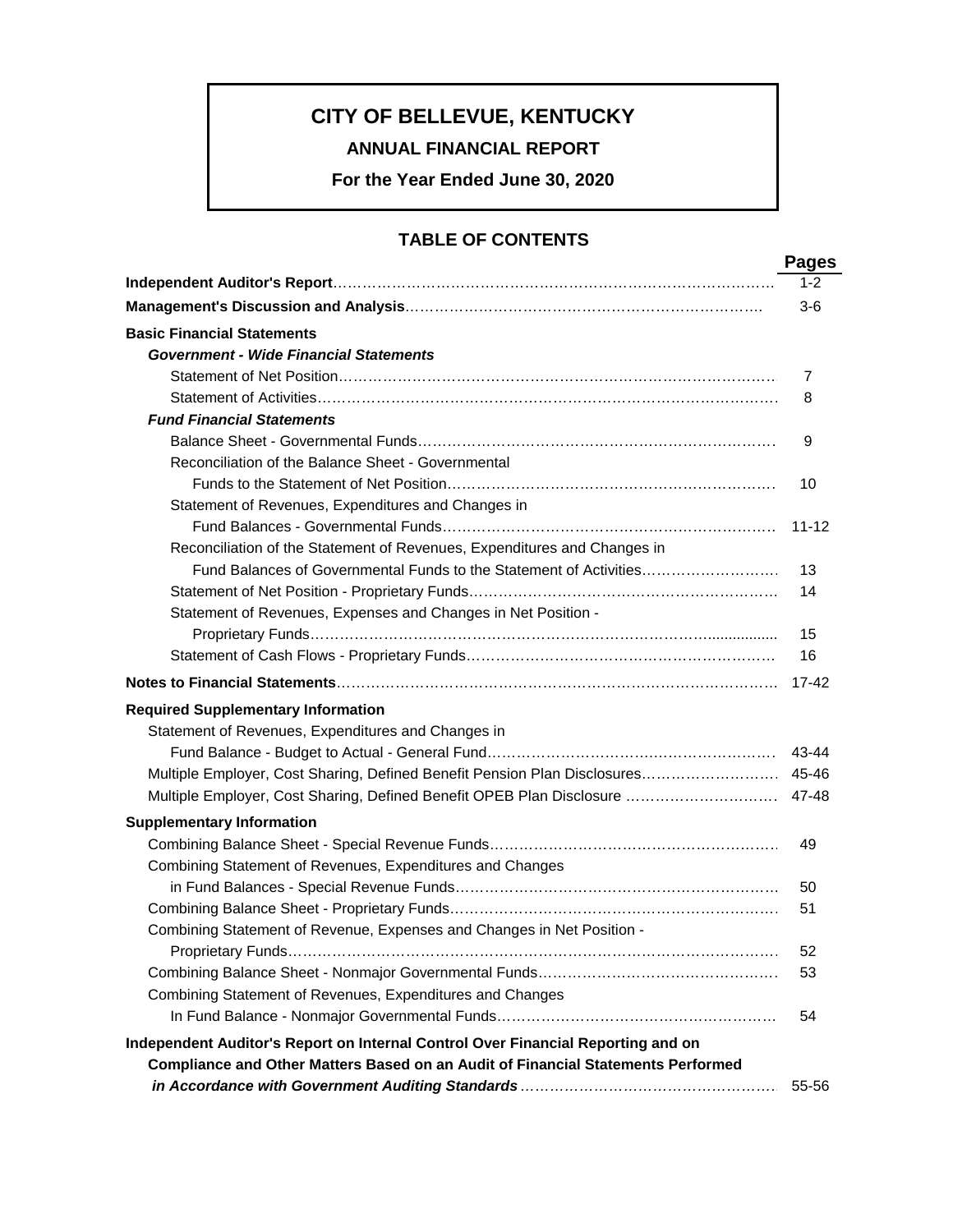

#### **INDEPENDENT AUDITOR'S REPORT**

#### **To the Honorable Mayor and Members of the Council City of Bellevue, Kentucky**

#### **Report on the Financial Statements**

We have audited the accompanying financial statements of the governmental activities, the businesstype activities, each major fund and the remaining aggregate fund information of the City of Bellevue, Kentucky, as of and for the year ended June 30, 2020, and the related notes to the financial statements, which collectively comprise the City's basic financial statements as listed in the table of contents.

#### *-Management's Responsibility for the Financial Statements*

Management is responsible for the preparation and fair presentation of these financial statements in accordance with accounting principles generally accepted in the United States of America; this includes the design, implementation, and maintenance of internal control relevant to the preparation and fair presentation of financial statements that are free from material misstatement, whether due to fraud or error.

#### *-Auditor's Responsibility*

Our responsibility is to express an opinion on these financial statements based on our audit. We conducted our audit in accordance with auditing standards generally accepted in the United States of America and the standards applicable to financial audits contained in *Government Auditing Standards* issued by the Comptroller General of the United States. Those standards require that we plan and perform the audit to obtain reasonable assurance about whether the financial statements are free from material misstatement.

An audit involves performing procedures to obtain audit evidence about the amounts and disclosures in the financial statements. The procedures selected depend on the auditor's judgment, including the assessment of the risks of material misstatement of the financial statements, whether due to fraud or error. In making those risk assessments, the auditor considers internal control relevant to the entity's preparation and fair presentation of the financial statements in order to design audit procedures that are appropriate in the circumstances, but not for the purpose of expressing an opinion on the effectiveness of the entity's internal control. Accordingly, we express no such opinion. An audit also includes evaluating the appropriateness of accounting policies used and the reasonableness of significant accounting estimates made by management, as well as evaluating the overall presentation of the financial statements. We believe that the audit evidence we have obtained is sufficient and appropriate to provide a basis for our audit opinion.

#### *-Opinion*

In our opinion, the financial statements referred to above present fairly, in all material respects, the financial position of the governmental activities, the business-type activities, each major fund and the remaining aggregate fund information of the City of Bellevue, Kentucky as of June 30, 2020 and the respective changes in financial position thereof for the year then ended in accordance with accounting principles generally accepted in the United States of America.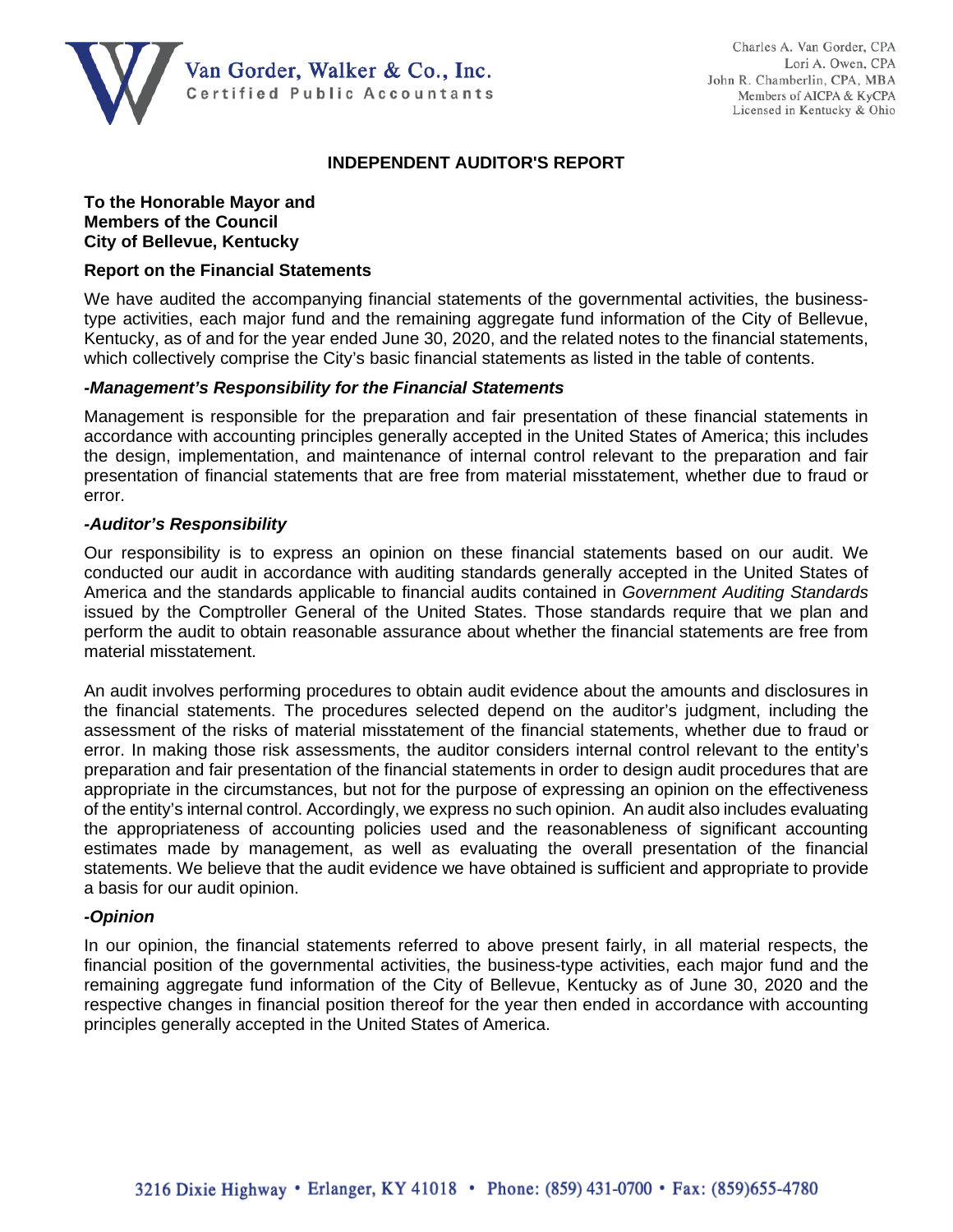

### **Other Matters**

#### *-Required Supplementary Information*

Accounting principles generally accepted in the United States of America require that the *Management's Discussion and Analysis* on pages 3-6, the budgetary comparison schedules on pages 43-44, and the pension and other post-employment benefits disclosures on pages 45-48 be presented to supplement the basic financial statements. Such information, although not a part of the basic financial statements, is required by the Governmental Accounting Standards Board who considers it to be an essential part of financial reporting for placing the basic financial statements in an appropriate operational, economic, or historical context. The information has been subjected to the auditing procedures applied in the audit of the financial statements and certain additional procedures, including comparing and reconciling such information directly to the underlying accounting and other records used to prepare the financial statements or to the financial statements themselves, and other additional procedures in accordance with auditing standards generally accepted in the United States of America. In our opinion, the information is fairly stated, in all material respects, in relation to the financial statements as a whole.

#### *-Supplementary Information*

Our audits were conducted for the purpose of forming an opinion on the financial statements as a whole. The combining special revenue funds, proprietary funds, and non-major governmental funds financial statements are supplementary information and are presented for purposes of additional analysis and are not a required part of the basic financial statements. Such information is the responsibility of management and was derived from and relates directly to the underlying accounting and other records used to prepare the financial statements. The information has been subjected to the auditing procedures applied in the audit of the financial statements and certain additional procedures, including comparing and reconciling such information directly to the underlying accounting and other records used to prepare the financial statements or to the financial statements themselves, and other additional procedures in accordance with auditing standards generally accepted in the United States of America. In our opinion, the information is fairly stated, in all material respects, in relation to the financial statements as a whole.

#### **Other Reporting Required by** *Government Auditing Standards*

In accordance with *Government Auditing Standards*, we have also issued our report dated February 5, 2021 on our consideration of the City of Bellevue, Kentucky's internal control over financial reporting and on our tests of its compliance with certain provisions of laws, regulations, contracts, and grant agreements and other matters. The purpose of that report is solely to describe the scope of our testing of internal control over financial reporting and compliance and the results of that testing, and not to provide an opinion on the effectiveness of the City of Bellevue, Kentucky's internal control over financial reporting or on compliance. That report is an integral part of an audit performed in accordance with *Government Auditing Standards* in considering the City of Bellevue, Kentucky's internal control over financial reporting and compliance.

# *Van Gorder, Walker & Co., Inc.*

**Van Gorder, Walker & Co., Inc.** Erlanger, Kentucky February 5, 2021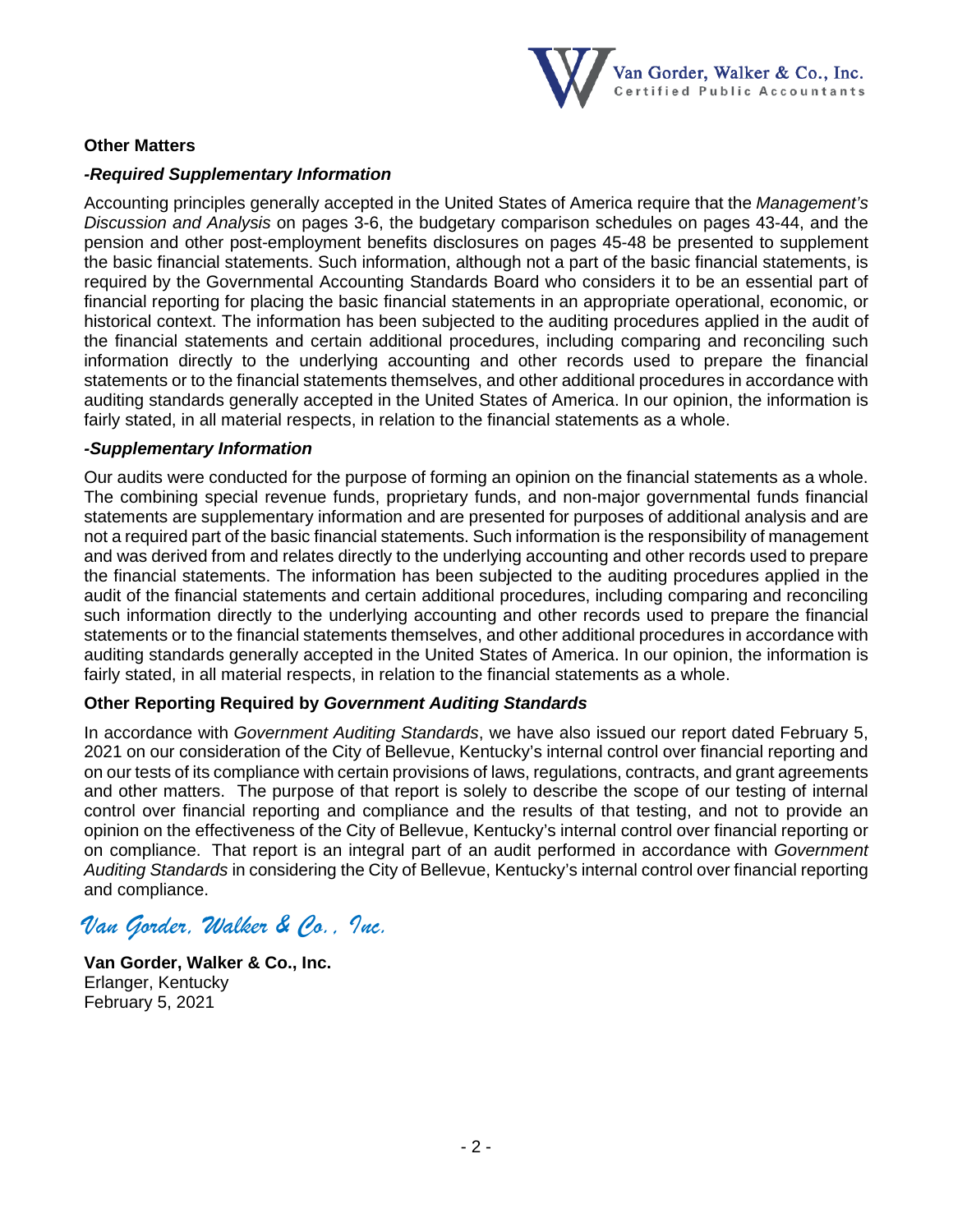#### **City of Bellevue, Kentucky Fiscal Year 2020 Management's Discussion and Analysis**

Our discussion and analysis of the City of Bellevue's financial performance for the fiscal year ended June 30, 2020, is intended to compliment the formal financial statements that begin on page 7. The formal financial statements, upon which the audit firm renders their opinion, can be fairly complex. The Auditors notes, which are in the last section of the report, must also comply with structured professional standards and can be difficult for a non-accounting professional to understand. This "management's discussion" portion is intended to assist our citizens and other stakeholders in gaining a clearer understanding of the information in the Annual Financial Reports.

### **FINANCIAL HIGHLIGHTS**

- The general fund's beginning cash balance for the City was \$1.9 million, and the ending cash balance for the City was \$2.2 million.
- During fiscal 2020 the City's governmental funds revenues decreased approximately \$31.4 thousand over the prior year revenues. The decrease was due primarily to a decrease in revenues from payroll tax of \$82.6 thousand and intergovernmental revenues of \$218 thousand.
- The City's governmental fund expenditures decreased approximately \$330.8 thousand over the prior year expenses. There were decreases in most departments' expenses, primarily due to the COVID-19 shut down. The police department had an increase in expenses of \$93 thousand.
- The City remains committed to increasing salaries above annual inflation rates to provide for merit increases in order to keep qualified employees.
- During fiscal year 2020, the City renewed the \$2.5 million bond anticipation note for two additional years that was used to purchase land on the city riverfront. Presently the bonds are due March 1, 2021. The City paid this bond in full on November 12, 2020. See Subsequent Event Note V on page 42 in the notes to financial statements. The City was also given the former Joe's Crab Shack building, estimated at \$1.6M, when the restaurant closed permanently in March 2020, in exchange for allowing the restaurant to terminate the remainder of its lease.

The annual report consists of a series of financial statements. The Statement of Net Position and the Statement of Activities (on pages 7 and 8) provide information about the activities of the City as a whole and present an overview of the City's finances. Fund financial statements are on pages 9 to 13, for governmental funds, these statements tell how these services were financed in the short term as well as what remains for future spending. Fund financial statements also report the City's operations in more detail the government-wide statements by providing information about the City's most financially significant funds.

#### **REPORTING THE CITY AS A WHOLE**

The statement of activities presents information showing how much the City's net position changed during the most recent fiscal year. All changes in net position are reported as soon as the underlying event giving rise to the change occurs, regardless of the timing of the related cash flows. Thus, revenues and expenses are reported in this statement for some items that will only result in cash flows in future fiscal periods.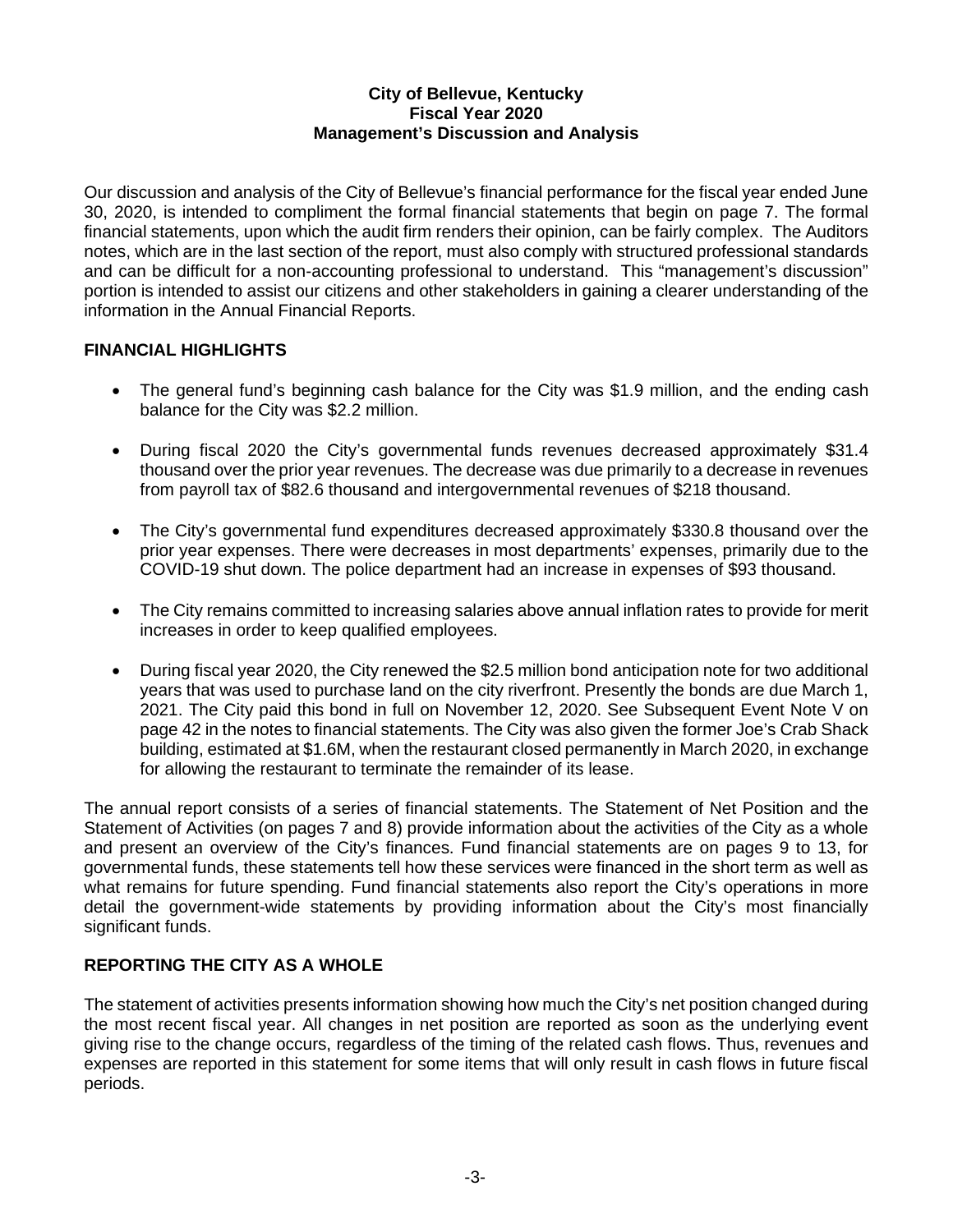The government wide financial statements outline functions of the City that are principally supported by property taxes, license fees, user fees and intergovernmental revenues (governmental activities). The governmental activities of the City include general government, police, parks, public works and special appropriations (including Bellevue/Dayton fire department allotment). Fixed assets are also supported by taxes and intergovernmental revenues.

The government wide financial statements can be found on pages 7 and 8 of this report.

#### **REPORTING THE CITY'S MOST SIGNIFICANT FUNDS**

**Fund financial statements** – A fund is a grouping of related accounts that is used to maintain control over resources that have been segregated for specific activities or objectives. The fund financial statements provide detailed information about the most significant funds – not the City as a whole. The City Council establishes funds to help control and manage money for particular purposes or to show that it is meeting legal responsibilities for using certain taxes, grants, and other money. The City has governmental and proprietary funds. The proprietary fund is for rental operations at Port Bellevue Urban Renewal Community Development Agency's activities.

 Most of the City's basic services are reported in the governmental funds, which focus on how money flows into and out of those funds and balances left at year-end that are available for spending. These funds are reported using an accounting method called modified accrual accounting, which measures cash and all other financial assets that can readily be converted to cash. The modified accrual basis allows certain revenues to be recognized before actually received. The governmental fund statements provide a detailed short-term view of the City's general government operations and the basic service it provides. Governmental fund information helps you determine whether there are more or fewer financial resources that can be spent in the near future to finance the City's programs. We describe the relationship (or differences) between governmental activities (reported in the Statement of Net Positions and the Statement of Activities) and governmental funds in a reconciliation of the fund financial statements.

The basic government fund financial statement can be found on pages 9-13 of this report.

**Notes to the financial statements** – The notes provide additional information that is essential to a full understanding of the data provided in the government- wide and fund financial statements. The notes to the financial statements can be found on page 17 through 42 of this report.

#### **GOVERNMENT–WIDE FINANCIAL STATEMENTS**

Net position may serve over time as a useful indicator of a government's financial position. In the case of the City, assets and deferred outflows of resources exceeded liabilities and deferred inflows by \$1,700,086 as of June 30, 2020. In accordance with GASB Statement No. 68 and GASB 75, in FY 2020 the City recognized \$5,68,860 in unfunded net pension and other post-employment benefits (OPEB) liabilities on its statement of net position.

The largest portion of the City's net assets reflects its investment in capital assets (e.g., land, building, office equipment, machinery and equipment, vehicles, and infrastructure). These capital assets are used to provide services to citizens, and consequently, are not available for future spending.

The City's financial position is the product of several financial transactions including the net results of activities, the acquisition and disposal of capital assets, and the depreciation of capital assets.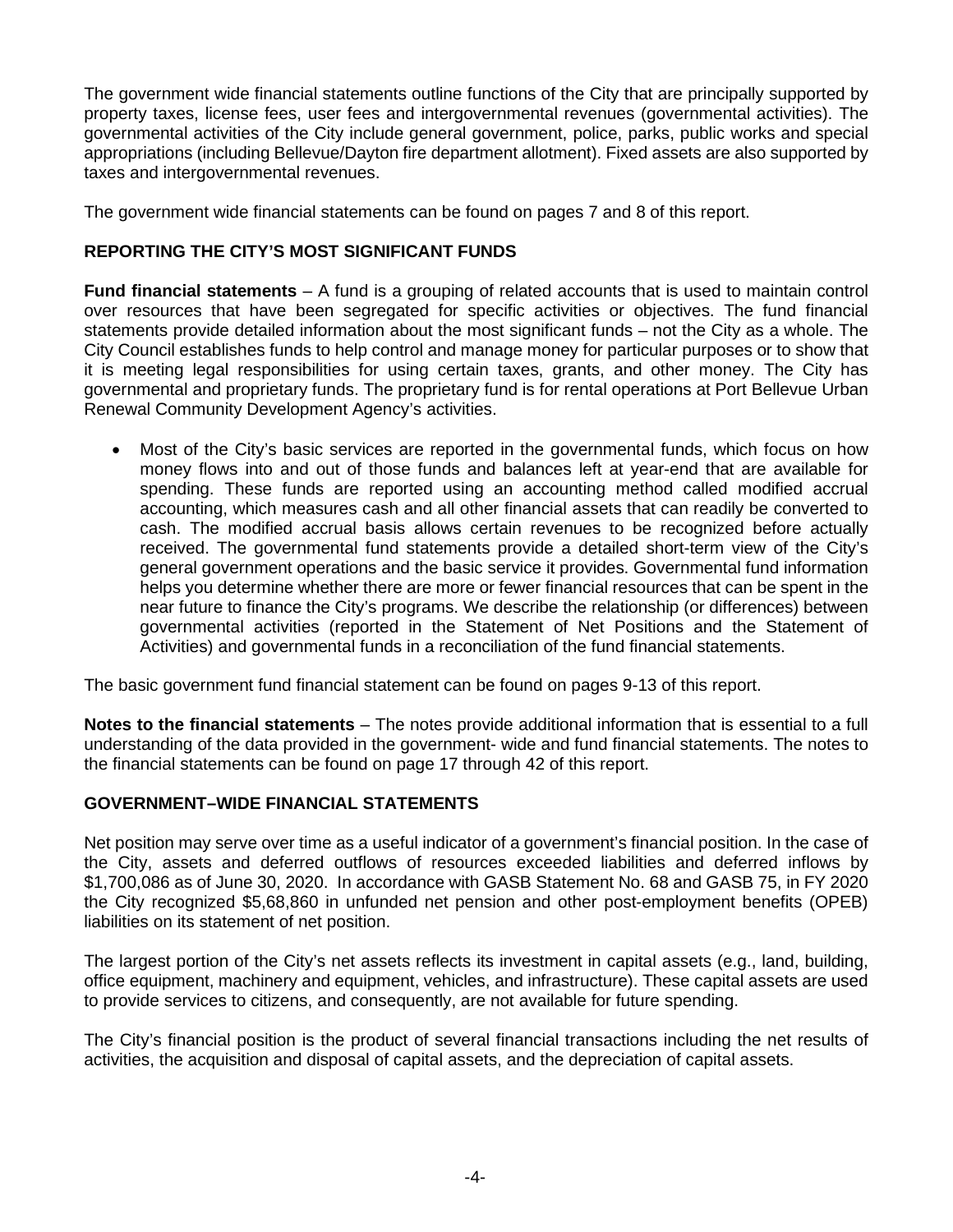#### **Net Position for the period ending June 30, 2020 and 2019.**

|                                                              | Governmental    |                   |                | <b>Business-Type</b> |                 |               |
|--------------------------------------------------------------|-----------------|-------------------|----------------|----------------------|-----------------|---------------|
|                                                              |                 | <b>Activities</b> |                | <b>Activities</b>    | <b>Total</b>    |               |
|                                                              | 2020            | 2019              | 2020           | 2019                 | 2020            | 2019          |
| <b>Assets</b>                                                |                 |                   |                |                      |                 |               |
| <b>Current assets</b>                                        | 3,862,163<br>S. | 2,979,673<br>\$   | 389,535<br>\$. | 493,499<br>\$        | 4,251,698<br>\$ | \$3,473,172   |
| Noncurrent assets, net                                       | 7,584,696       | 7,741,948         | 6,320,238      | 4,760,369            | 13,904,934      | 12,502,317    |
| <b>Total Assets</b>                                          | 11,446,859      | 10,721,621        | 6,709,773      | 5,253,868            | 18,156,632      | 15,975,489    |
| <b>Deferred Outflows</b>                                     |                 |                   |                |                      |                 |               |
| of Resources                                                 | 1,557,508       | 1,612,097         | 127,832        | 138,157              | 1,685,340       | 1,750,254     |
| <b>Total Assets and</b>                                      | 13,004,367      | 12,333,718        | 6,837,605      | 5,392,025            | 19,841,972      | 17,725,743    |
| <b>Deferred Outflows</b>                                     |                 |                   |                |                      |                 |               |
| <b>Liabilities</b>                                           |                 |                   |                |                      |                 |               |
| <b>Current liabilities</b>                                   | 2.901.822       | 417.370           | 142.490        | 141.571              | 3.044.312       | 558.941       |
| Noncurrent liabilities                                       | 10,569,953      | 12,045,496        | 2,248,137      | 2,382,451            | 12,818,090      | 14,427,947    |
| <b>Total Liabilities</b>                                     | 13,471,775      | 12,462,866        | 2,390,627      | 2,524,022            | 15,862,402      | 14,986,888    |
| <b>Deferred Inflows</b>                                      | 679,484         | 897,564           |                |                      | 679,484         | 897,564       |
| of Resources                                                 |                 |                   |                |                      |                 |               |
| <b>Total Liabilities and</b>                                 | 14, 151, 259    | 13,360,430        | 2,390,627      | 2,524,022            | 16,541,886      | 15,884,452    |
| <b>Deferred Inflows</b>                                      |                 |                   |                |                      |                 |               |
| <b>Net Position</b><br>Invested in capital<br>assets, net of |                 |                   |                |                      |                 |               |
| related debt                                                 | 2,234,750       | 2,252,070         | 4,065,620      | 2,381,762            | 6,300,370       | 4,633,832     |
| Restricted                                                   | 443,698         | 263,366           | 381,358        | 486,241              | 825,056         | 749,607       |
| Unrestricted                                                 | (3,825,340)     | (3, 542, 037)     |                |                      | (3,825,340)     | (3, 542, 037) |
| <b>Total Net Postion</b>                                     | \$(1, 146, 892) | \$(1,026,601)     | \$4,446,978    | \$2,868,003          | 3,300,086<br>\$ | \$1,841,402   |

An overview of the current and prior year financial statements are as follows:

To account for an investment in a joint venture, along with the City of Dayton, Kentucky, in the Fire Department of Bellevue and Dayton, the City recognizes an annual adjustment to net position which accounts for one half of the net position of the fire department. At June 30, 2020 the investment in the joint venture was a liability balance of \$1,911,944, which is \$562,893 more than the prior year.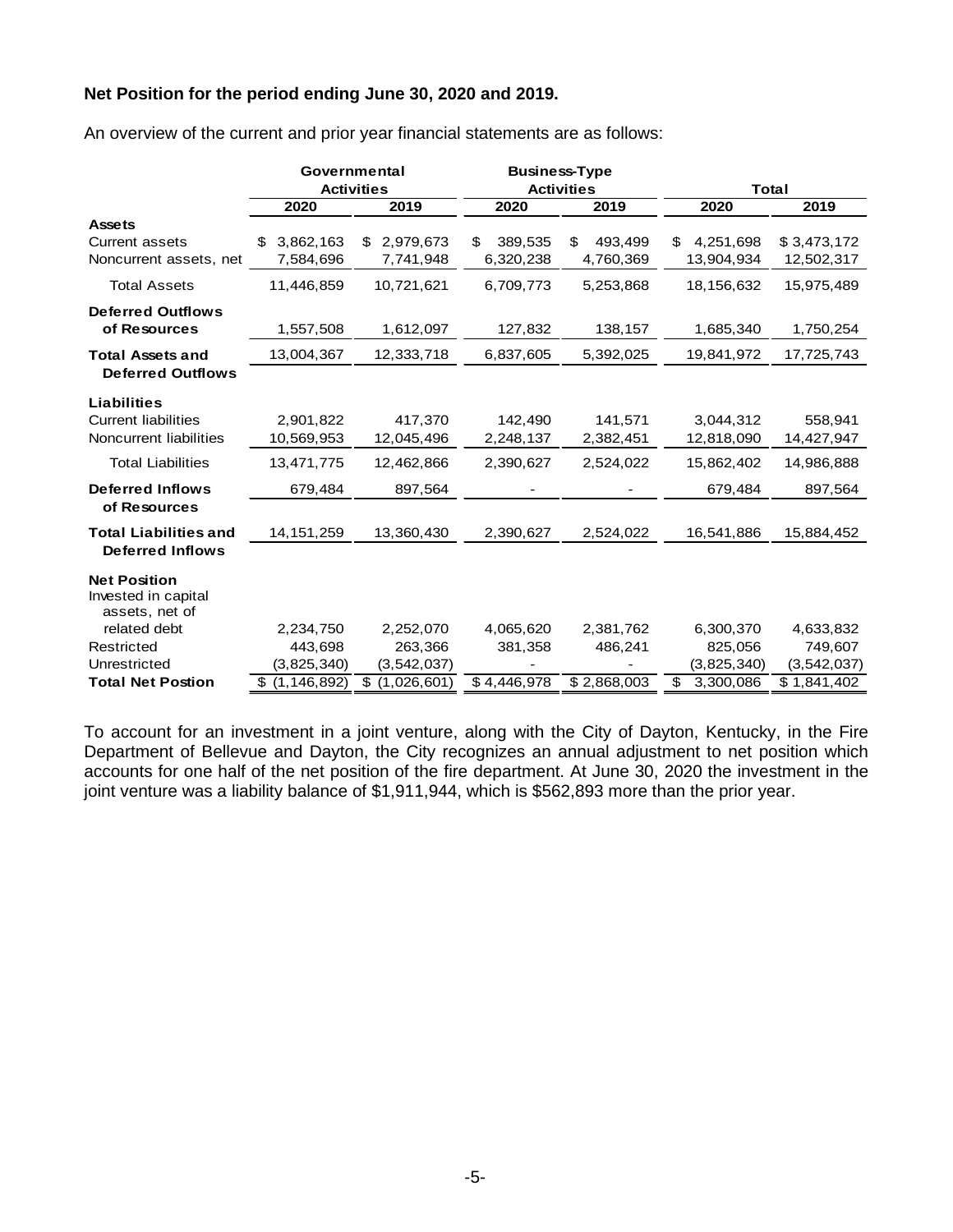#### **Governmental Funds**

The following represents a summary of the City's revenue and expense for the fiscal years ending June 30, 2020 and 2019.

|                                       | 2020            | 2019            |
|---------------------------------------|-----------------|-----------------|
| Revenues:                             |                 |                 |
| Property taxes                        | \$<br>1,655,016 | \$<br>1,573,867 |
| Other taxes (Utility &                |                 |                 |
| Insurance premium-taxes)              | 1,134,632       | 1,143,927       |
| License and permits                   | 1,690,502       | 1,607,881       |
| Intergovernmental grants              | 278,076         | 496,534         |
| Charges for services                  | 435,672         | 425,251         |
| Investment income/fines and penalties | 44,212          | 29,800          |
| Other                                 | 56,037          | 48,336          |
| <b>Total Revenue</b>                  | 5,294,147       | 5,325,596       |
| Expenses:                             |                 |                 |
| Administration                        | 929,154         | 938,976         |
| Police department                     | 1,523,226       | 1,430,134       |
| Public works                          | 814,410         | 744,130         |
| Road/infrastructure & maintenance     | 104,552         | 478,743         |
| Fire department-allotment             | 924,279         | 888,730         |
| Parks and recreation/                 |                 |                 |
| community development                 | 83,020          | 65,482          |
| Capital outlay                        | 34,259          | 160,484         |
| Special projects & appropriations     | 182,613         | 242,158         |
| Debt service and bond cost            | 316,184         | 293,657         |
| <b>Total Expense</b>                  | 4,911,697       | 5,242,494       |
| Other Financing Sources (Uses)        | 518,092         | 48,450          |
| Excess (deficit) of revenues over     |                 |                 |
| (under) expenditures                  | \$<br>900,542   | \$<br>131,552   |

### **ECONOMIC FACTORS AND NEXT YEAR'S BUDGET**

The City is experiencing growth in revenues. The General Fund budget has anticipated growth in most revenue sources and the expenditures for the General Fund includes increases in operating and administrative expenses. In addition, the budget for infrastructure projects includes the Fairfield Avenue Streetscape Project as the City continues to annually invest in its infrastructure, the Hillside Slippage repair project, and the Lincoln Avenue replacement project. The City does have adequate contingency funds to address any non-catastrophic unforeseen conditions and events. The fiscal year 2021 budget provides adequate resources for the continuation of services and programs at the present levels.

#### **CONTACTING THE CITY'S FINANCIAL MANAGEMENT**

The financial report is designed to provide our citizens, taxpayers, customers and creditors with a general overview of the City's finances and to show the City's accountability for the money it receives. If you have any questions about this report or need additional information, contact the City Clerk's Office at Poplar & Van Voast, Bellevue, Kentucky, 41073.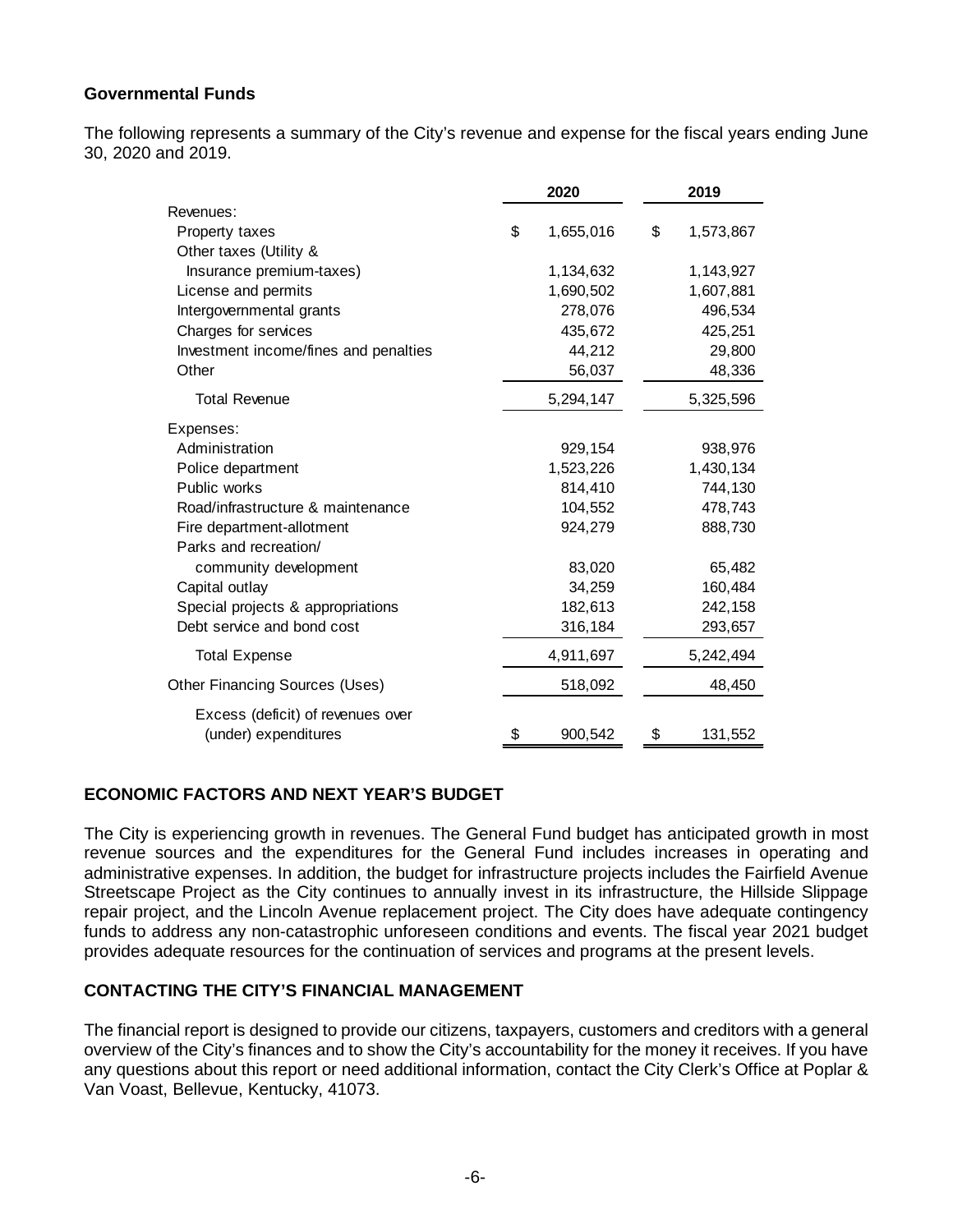# **CITY OF BELLEVUE, KENTUCKY Statement of Net Position**

**June 30, 2020**

| <b>Assets</b>                                             | Governmental<br><b>Activities</b> | <b>Business-Type</b><br><b>Activities</b> | Total                     |
|-----------------------------------------------------------|-----------------------------------|-------------------------------------------|---------------------------|
| <b>Current Assets</b>                                     |                                   |                                           |                           |
| Cash and cash equivalents                                 | \$<br>2,687,058                   | \$<br>368,416                             | \$<br>3,055,474           |
| Accounts receivable                                       |                                   |                                           |                           |
| Taxes - current                                           | 359,525                           |                                           | 359,525                   |
| Taxes - delinquent                                        | 29,771                            |                                           | 29,771                    |
| Other<br>Intergovernmental - other                        | 284,752<br>34,796                 | 21,119                                    | 305,871<br>34,796         |
| Intergovernmental - federal thru state                    | 421,261                           |                                           | 421,261                   |
| Special Assessment                                        | 45,000                            |                                           | 45,000                    |
| <b>Total Current Assets</b>                               | 3,862,163                         | 389,535                                   | 4,251,698                 |
|                                                           |                                   |                                           |                           |
| <b>Noncurrent Assets</b>                                  |                                   |                                           |                           |
| Cash in escrow - KLC                                      | 20,209                            |                                           | 20,209                    |
| Capital assets<br>Less: accumulated depreciation          | 10,171,755<br>(2,607,268)         | 7,053,550<br>(733, 312)                   | 17,225,305<br>(3,340,580) |
| Total capital assets, net of depreciation                 | 7,564,487                         | 6,320,238                                 | 13,884,725                |
| <b>Total Noncurrent Assets</b>                            | 7,584,696                         | 6,320,238                                 | 13,904,934                |
| <b>Total Assets</b>                                       | 11,446,859                        | 6,709,773                                 | 18,156,632                |
| <b>Deferred Outflow of Resources</b>                      |                                   |                                           |                           |
| Outflows related to pension and OPEB                      | 1,420,988                         |                                           | 1,420,988                 |
| Deferred loss on defeasance of bonds                      | 136,520                           | 127,832                                   | 264,352                   |
| <b>Total Deferred Outflow of Resources</b>                | 1,557,508                         | 127,832                                   | 1,685,340                 |
| <b>Total Assets and Deferred Outflow of Resources</b>     | 13,004,367                        | 6,837,605                                 | 19,841,972                |
|                                                           |                                   |                                           |                           |
| <b>Liabilities</b>                                        |                                   |                                           |                           |
| <b>Current Liabilities</b>                                |                                   |                                           |                           |
| Accounts payable<br>Accrued payroll and related expenses  | 76,774<br>115,177                 | 1,513                                     | 78,287<br>115,177         |
| Current portion of bond obligations                       | 2,598,843                         | 134,313                                   | 2,733,156                 |
| Current portion of capital lease obligations              | 60,725                            |                                           | 60,725                    |
| Interest payable                                          | 50,303                            | 6,664                                     | 56,967                    |
| <b>Total Current Liabilities</b>                          | 2,901,822                         | 142,490                                   | 3,044,312                 |
| <b>Noncurrent Liabilities</b>                             |                                   |                                           |                           |
| Noncurrent portion of bond obligations, net of costs      | 2,604,507                         | 2,248,137                                 | 4,852,644                 |
| Noncurrent portion of capital lease obligations           | 222,391                           |                                           | 222,391                   |
| Compensated absences                                      | 162,251                           |                                           | 162,251                   |
| Investment in joint venture                               | 1,911,944                         |                                           | 1,911,944                 |
| Net pension and OPEB liability                            | 5,668,860                         |                                           | 5,668,860                 |
| <b>Total Noncurrent Liabilites</b>                        | 10,569,953                        | 2,248,137                                 | 12,818,090                |
| <b>Total Liabilities</b>                                  | 13,471,775                        | 2,390,627                                 | 15,862,402                |
| <b>Deferred Inflow of Resources</b>                       |                                   |                                           |                           |
| Inflows related to pensions and OPEB                      | 679,484                           |                                           | 679,484                   |
| <b>Total Liabilities and Deferred Inflow of Resources</b> | 14, 151, 259                      | 2,390,627                                 | 16,541,886                |
| <b>Net Position</b>                                       |                                   |                                           |                           |
| Net investment in capital assets<br>Restricted for:       | 2,234,750                         | 4,065,620                                 | 6,300,370                 |
| Debt service - (deficit)                                  | (50, 109)                         |                                           | (50, 109)                 |
| Capital projects                                          | 87,227                            |                                           | 87,227                    |
| Special revenue projects                                  | 406,580                           |                                           | 406,580                   |
| Community development                                     |                                   | 381,358                                   | 381,358                   |
| Unrestricted                                              | (3,825,340)                       |                                           | (3,825,340)               |
| <b>Total Net Position</b>                                 | \$<br>(1, 146, 892)               | \$<br>4,446,978                           | \$<br>3,300,086           |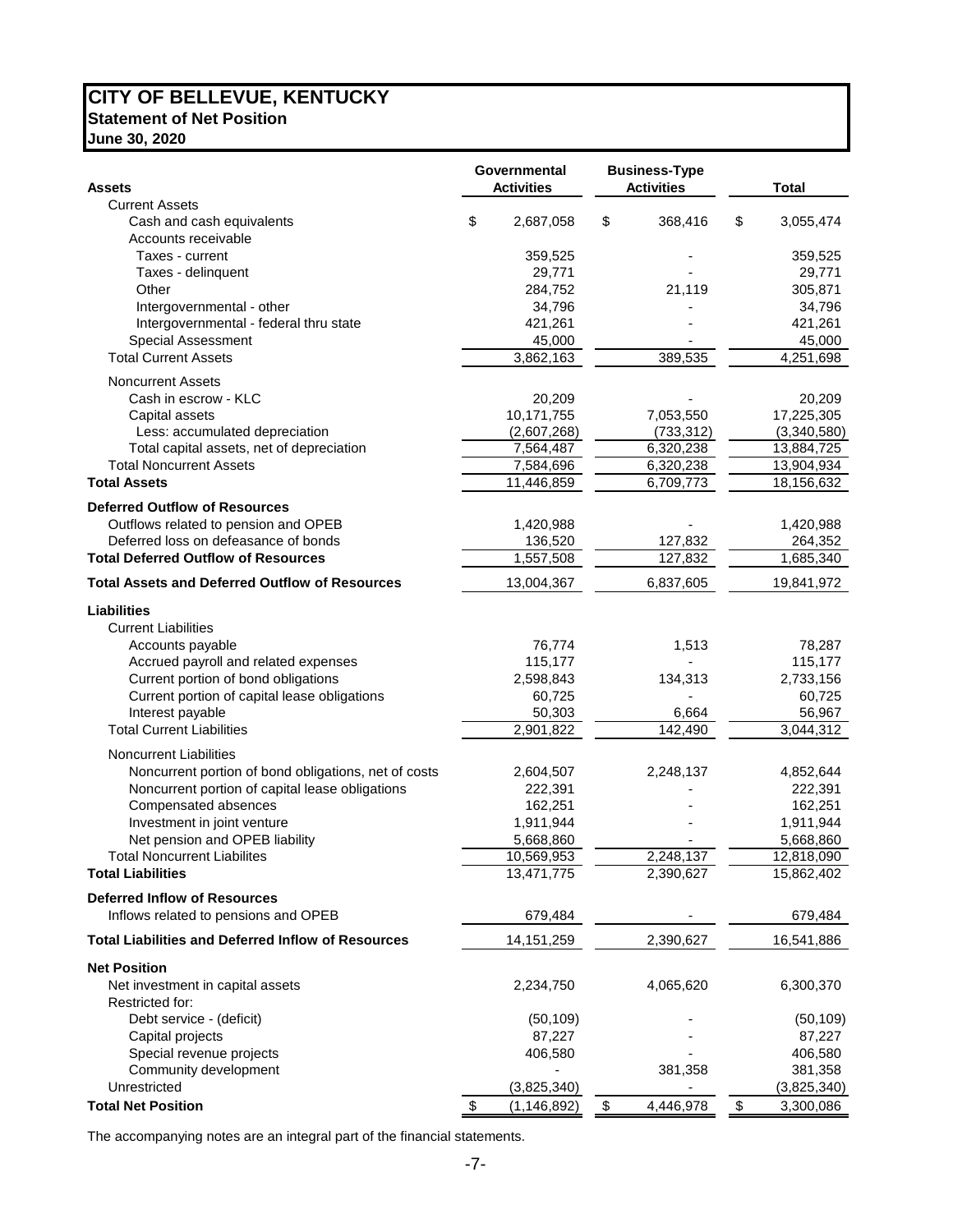### **CITY OF BELLEVUE, KENTUCKY STATEMENT OF ACTIVITIES For the Year Ended June 30, 2020**

|                                       |                  |       |                               |                         |                                       | Net (Expense) Revenue and |                                |    |                   |    |                   |    |               |
|---------------------------------------|------------------|-------|-------------------------------|-------------------------|---------------------------------------|---------------------------|--------------------------------|----|-------------------|----|-------------------|----|---------------|
|                                       |                  |       |                               | <b>Program Revenues</b> |                                       |                           | <b>Changes in Net Position</b> |    |                   |    |                   |    |               |
|                                       |                  |       |                               |                         | Operating                             |                           | <b>Capital</b>                 |    |                   |    | <b>Business</b>   |    |               |
|                                       |                  |       | <b>Charges for</b>            |                         | <b>Grants and</b>                     |                           | <b>Grants and</b>              |    | Governmental      |    | <b>Type</b>       |    |               |
| <b>Functions/Programs</b>             | <b>Expenses</b>  |       | <b>Services</b>               |                         | <b>Contributions</b>                  |                           | <b>Contributions</b>           |    | <b>Activities</b> |    | <b>Activities</b> |    | <b>Total</b>  |
| <b>Governemental Activities</b>       |                  |       |                               |                         |                                       |                           |                                |    |                   |    |                   |    |               |
| Administration/Legislative            | 1,022,561<br>SS. | \$    |                               | \$                      |                                       | \$                        |                                | S  | (1,022,561)       |    |                   |    | \$(1,022,561) |
| Police department                     | 1,905,797        |       |                               |                         | 482,408                               |                           |                                |    | (1,423,389)       |    |                   |    | (1,423,389)   |
| Public works                          | 953,058          |       | 435,672                       |                         |                                       |                           |                                |    | (517, 386)        |    |                   |    | (517, 386)    |
| Fire department                       | 1,487,172        |       |                               |                         |                                       |                           |                                |    | (1,487,172)       |    |                   |    | (1,487,172)   |
| Parks and recreation                  | 92,980           |       |                               |                         | 6,000                                 |                           |                                |    | (86,980)          |    |                   |    | (86,980)      |
| Special appropriations                | 182,613          |       |                               |                         | 69,549                                |                           |                                |    | (113,064)         |    |                   |    | (113,064)     |
| Interest on long-term debt            | 158,204          |       |                               |                         |                                       |                           |                                |    | (158, 204)        |    |                   |    | (158, 204)    |
| Road maintenance                      | 104,552          |       |                               |                         | 135,163                               |                           |                                |    | 30,611            |    |                   |    | 30,611        |
| <b>Total Governmental Activities</b>  | 5,906,937        |       | 435,672                       |                         | 693,120                               |                           |                                |    | (4,778,145)       |    |                   |    | (4,778,145)   |
| <b>Business-Type Activities</b>       |                  |       |                               |                         |                                       |                           |                                |    |                   |    |                   |    |               |
| Port Bellevue Rental                  | 139,658          |       | 209,216                       |                         |                                       |                           | 1,600,000                      |    |                   |    | 1,669,558         |    | 1,669,558     |
| <b>Bellevue URCD</b>                  | 16,285           |       |                               |                         |                                       |                           |                                |    |                   |    | (16, 285)         |    | (16, 285)     |
| <b>Total Business-Type Activities</b> | 155,943          |       | 209,216                       |                         |                                       |                           | 1,600,000                      |    |                   |    | 1,653,273         |    | 1,653,273     |
| <b>Total Primary Government</b>       | 6,062,880<br>\$  | s.    | 644,888                       | s)                      | 693,120                               | $\overline{\$}$           | 1,600,000                      |    |                   |    | 1,653,273         |    | (3, 124, 872) |
|                                       |                  |       | <b>General Revenues</b>       |                         |                                       |                           |                                |    |                   |    |                   |    |               |
|                                       |                  | Taxes |                               |                         |                                       |                           |                                |    |                   |    |                   |    |               |
|                                       |                  |       | Property taxes                |                         |                                       |                           |                                |    | 1,526,240         |    |                   |    | 1,526,240     |
|                                       |                  |       | Motor vehicle taxes           |                         |                                       |                           |                                |    | 121,243           |    |                   |    | 121,243       |
|                                       |                  |       | Utility taxes                 |                         |                                       |                           |                                |    | 194,395           |    |                   |    | 194,395       |
|                                       |                  |       | Insurance premium tax         |                         |                                       |                           |                                |    | 940,237           |    |                   |    | 940,237       |
|                                       |                  |       | License and permit            |                         |                                       |                           |                                |    | 1,690,502         |    |                   |    | 1,690,502     |
|                                       |                  |       | Fines and penalties           |                         |                                       |                           |                                |    | 33,553            |    |                   |    | 33,553        |
|                                       |                  |       | Investment earnings           |                         |                                       |                           |                                |    | 10,659            |    | 5,702             |    | 16,361        |
|                                       |                  |       |                               |                         | Gain (loss) on sale of capital assets |                           |                                |    | 4,988             |    |                   |    | 4,988         |
|                                       |                  |       | Other local revenue           |                         |                                       |                           |                                |    | 56,037            |    |                   |    | 56,037        |
|                                       |                  |       | <b>Transfers</b>              |                         |                                       |                           |                                |    | 80,000            |    | (80,000)          |    |               |
|                                       |                  |       | <b>Total General Revenues</b> |                         |                                       |                           |                                |    | 4,657,854         |    | (74, 298)         |    | 4,583,556     |
|                                       |                  |       | <b>Change in Net Position</b> |                         |                                       |                           |                                |    | (120, 291)        |    | 1,578,975         |    | 1,458,684     |
|                                       |                  |       |                               |                         | Net Position, Beginning of Year       |                           |                                |    | (1,026,601)       |    | 2,868,003         |    | 1,841,402     |
|                                       |                  |       | Net Position, End of Year     |                         |                                       |                           |                                | \$ | (1, 146, 892)     | \$ | 4,446,978         | \$ | 3,300,086     |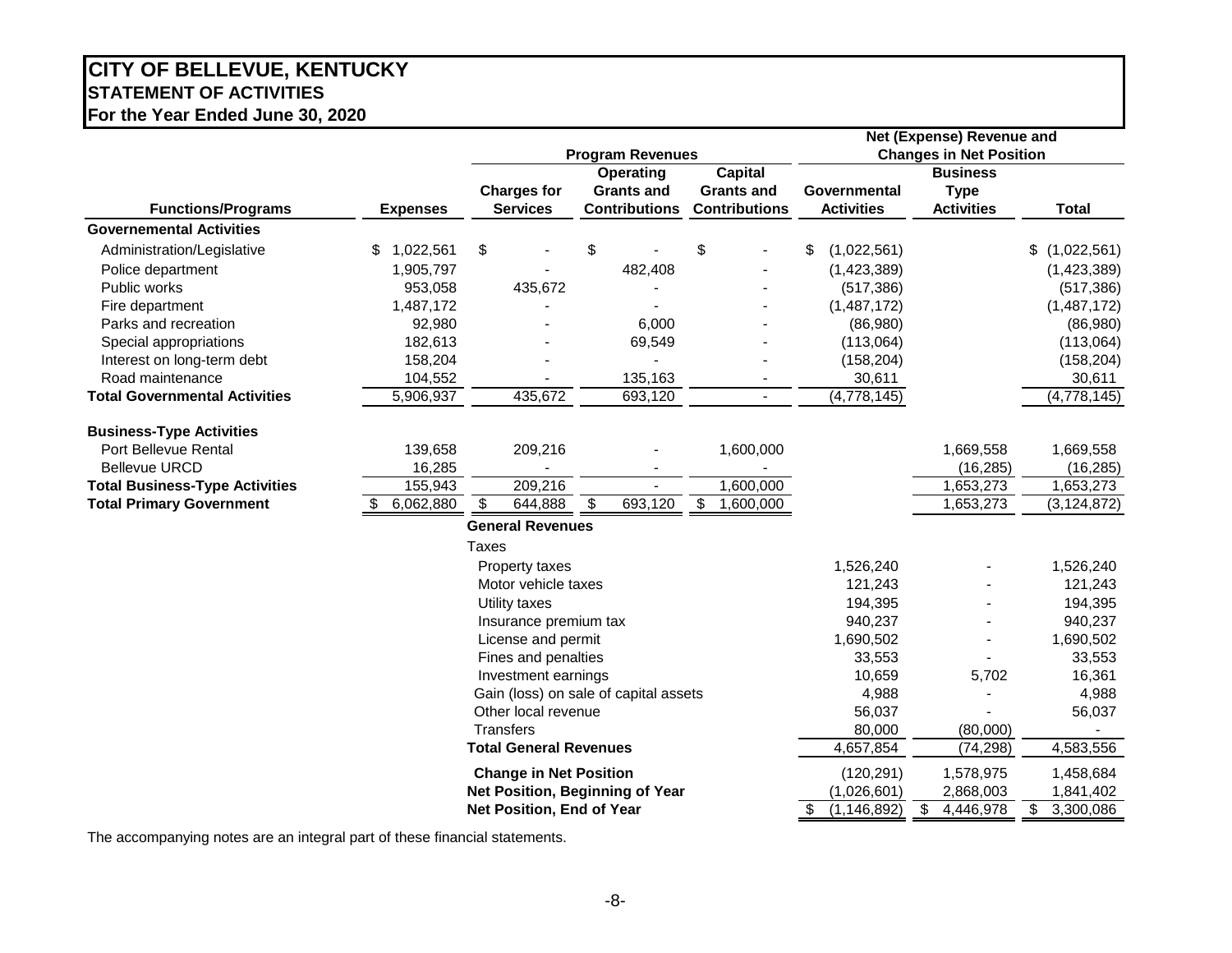### **CITY OF BELLEVUE, KENTUCKY BALANCE SHEET - GOVERNMENTAL FUNDS June 30, 2020**

| <b>Assets</b>                              |    | General<br><b>Fund</b> | <b>Special</b><br><b>Revenue</b><br><b>Funds</b> |    | Nonmajor<br>Governmental<br><b>Funds</b> | <b>Total</b><br>Governmental<br><b>Funds</b> |
|--------------------------------------------|----|------------------------|--------------------------------------------------|----|------------------------------------------|----------------------------------------------|
| Cash and cash equivalents                  | S  | 2,201,973              | \$<br>396,731                                    | \$ | 88,354                                   | \$<br>2,687,058                              |
| <b>Receivables</b>                         |    |                        |                                                  |    |                                          |                                              |
| Taxes - current                            |    | 359,525                |                                                  |    |                                          | 359,525                                      |
| Taxes - delinquent                         |    | 27,948                 |                                                  |    |                                          | 27,948                                       |
| Other licenses and fees                    |    | 284,752                |                                                  |    |                                          | 284,752                                      |
| Intergovernmental                          |    | 428,151                | 27,906                                           |    |                                          | 456,057                                      |
| Special assessment                         |    | 45,000                 |                                                  |    |                                          | 45,000                                       |
| Cash in escrow - KLC                       |    | 20,209                 |                                                  |    |                                          | 20,209                                       |
| <b>Total assets</b>                        | \$ | 3,367,558              | \$<br>424,637                                    | \$ | 88,354                                   | \$<br>3,880,549                              |
| <b>Liabilities and fund balances</b>       |    |                        |                                                  |    |                                          |                                              |
| <b>Liabilities</b>                         |    |                        |                                                  |    |                                          |                                              |
| Accounts payable                           | \$ | 57,784                 | \$<br>18,057                                     | \$ | 933                                      | \$<br>76,774                                 |
| Accrued payroll and related expenses       |    | 115,177                |                                                  |    |                                          | 115,177                                      |
| Interest payable                           |    |                        |                                                  |    | 50,303                                   | 50,303                                       |
| Due to other funds                         |    |                        |                                                  |    |                                          |                                              |
| <b>Total liabilities</b>                   |    | 172,961                | 18,057                                           |    | 51,236                                   | 242,254                                      |
| <b>Fund balances</b>                       |    |                        |                                                  |    |                                          |                                              |
| Assigned for:                              |    |                        |                                                  |    |                                          |                                              |
| Capital projects funds                     |    |                        |                                                  |    | 87,227                                   | 87,227                                       |
| Special revenue funds                      |    |                        | 406,580                                          |    |                                          | 406,580                                      |
| Debt service fund (deficit)                |    |                        |                                                  |    | (50, 109)                                | (50, 109)                                    |
| Sick leave reserve                         |    | 162,251                |                                                  |    |                                          | 162,251                                      |
| Unassigned:                                |    | 3,032,346              |                                                  |    |                                          | 3,032,346                                    |
| <b>Total fund balances</b>                 |    | 3,194,597              | 406,580                                          |    | 37,118                                   | 3,638,295                                    |
| <b>Total liabilities and fund balances</b> | \$ | 3,367,558              | \$<br>424,637                                    | \$ | 88,354                                   | \$<br>3,880,549                              |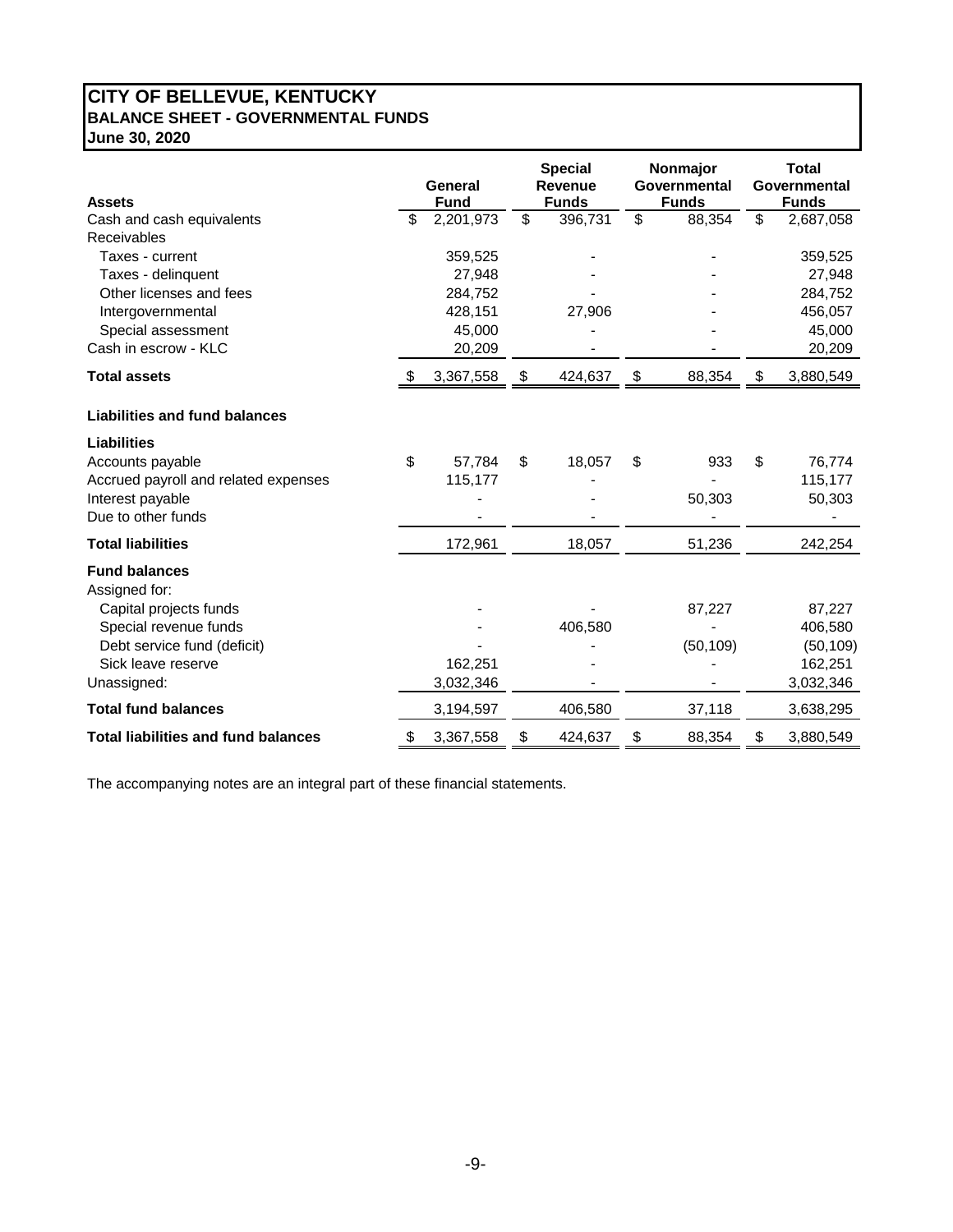# **CITY OF BELLEVUE, KENTUCKY RECONCILIATION OF THE BALANCE SHEET - GOVERNMENTAL FUNDS TO THE STATEMENT OF NET POSITION June 30, 2020**

| Total fund balance per fund financial statements                                                                                                                                   | $\mathfrak{L}$ | 3,638,295       |
|------------------------------------------------------------------------------------------------------------------------------------------------------------------------------------|----------------|-----------------|
| Amounts reported for <i>governmental activities</i> in the statement of activities are<br>different because:                                                                       |                |                 |
| Capital assets are not reported in this fund's financial statement because<br>they are not current financial resources, but they are reported<br>in the statement of net position. |                | 7,564,487       |
| Investments in a joint venture in not reported in the funds, but are reported<br>in the statement of net position.                                                                 |                | (1,911,944)     |
| Property tax to collect                                                                                                                                                            |                | 1,823           |
| Deferred losses on the defeasance of bonds are not included in the funds,<br>but are recorded in the statement of net position.                                                    |                | 136,520         |
| Deferred outflows and inflows of resources related to pensions are applicable<br>to future periods and, therefore, not reportable in the funds                                     |                |                 |
| Deferred outflow of resources - pensions                                                                                                                                           |                | 968,718         |
| Deferred outflow of resources - OPEB                                                                                                                                               |                | 452,270         |
| Deferred inflow of resources - pensions                                                                                                                                            |                | (276, 517)      |
| Deferred inflow of resources - OPEB                                                                                                                                                |                | (402, 967)      |
| Certain liabilities are not reported in the fund's financial statement                                                                                                             |                |                 |
| because they are not due and payable, but they are presented in                                                                                                                    |                |                 |
| the statement of net position.                                                                                                                                                     |                |                 |
| Bond obligations, net of costs                                                                                                                                                     |                | (5,203,350)     |
| Capital lease obligations - fire department                                                                                                                                        |                | (250, 343)      |
| Capital lease obligations                                                                                                                                                          |                | (32, 773)       |
| Compensated absences                                                                                                                                                               |                | (162, 251)      |
| Net unfunded pension liability                                                                                                                                                     |                | (4,509,021)     |
| Net unfunded OPEB liability                                                                                                                                                        |                | (1, 159, 839)   |
| Net position for governmental activities                                                                                                                                           |                | \$(1, 146, 892) |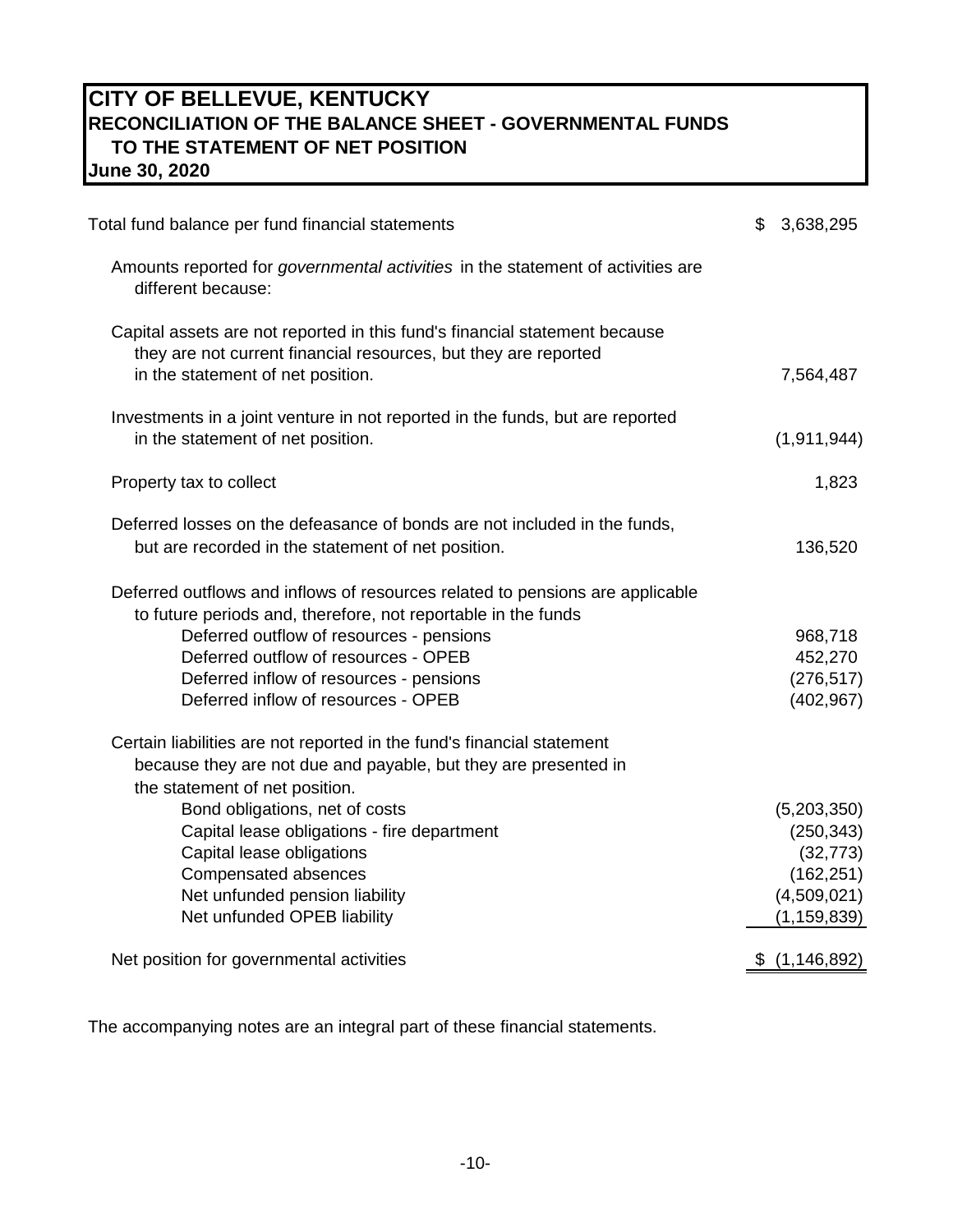### **CITY OF BELLEVUE, KENTUCKY STATEMENT OF REVENUES, EXPENDITURES AND CHANGES IN FUND BALANCES - GOVERNMENTAL FUNDS For the Year Ended June 30, 2020**

| <b>Revenues</b><br>From local sources  | General<br><b>Fund</b> |           | <b>Special</b><br><b>Revenue</b><br><b>Funds</b> |         |    |            | Nonmajor<br><b>Governmental</b><br><b>Funds</b> |  | <b>Total</b><br><b>Governmental</b><br><b>Funds</b> |
|----------------------------------------|------------------------|-----------|--------------------------------------------------|---------|----|------------|-------------------------------------------------|--|-----------------------------------------------------|
| Taxes:                                 |                        |           |                                                  |         |    |            |                                                 |  |                                                     |
| Property                               | \$                     | 1,533,773 | \$                                               |         | \$ |            | \$<br>1,533,773                                 |  |                                                     |
| Motor vehicle                          |                        | 121,243   |                                                  |         |    |            | 121,243                                         |  |                                                     |
| <b>Utilities</b>                       |                        | 194,395   |                                                  |         |    |            | 194,395                                         |  |                                                     |
| Insurance premium tax                  |                        | 940,237   |                                                  |         |    |            | 940,237                                         |  |                                                     |
| License, permits and fees:             |                        |           |                                                  |         |    |            |                                                 |  |                                                     |
| Payroll                                |                        | 1,429,667 |                                                  |         |    |            | 1,429,667                                       |  |                                                     |
| Other                                  |                        | 260,835   |                                                  |         |    |            | 260,835                                         |  |                                                     |
| Fines and penalties                    |                        | 33,553    |                                                  |         |    |            | 33,553                                          |  |                                                     |
| Earnings on investments                |                        | 8,404     |                                                  | 1,575   |    | 680        | 10,659                                          |  |                                                     |
| Charges for services                   |                        | 435,672   |                                                  |         |    |            | 435,672                                         |  |                                                     |
| Other local revenues                   |                        | 40,613    |                                                  | 15,424  |    |            | 56,037                                          |  |                                                     |
| Intergovernmental - local              |                        | 59,162    |                                                  | 6,000   |    |            | 65,162                                          |  |                                                     |
| Intergovernmental - state              |                        | 77,484    |                                                  | 135,163 |    |            | 212,647<br>267                                  |  |                                                     |
| Intergovernmental - federal indirect   |                        | 267       |                                                  |         |    |            |                                                 |  |                                                     |
| <b>Total revenues</b>                  |                        | 5,135,305 |                                                  | 158,162 |    | 680        | 5,294,147                                       |  |                                                     |
| <b>Expenditures</b>                    |                        |           |                                                  |         |    |            |                                                 |  |                                                     |
| Administrative/legislature             |                        | 919,004   |                                                  |         |    | 10,150     | 929,154                                         |  |                                                     |
| Police department                      |                        | 1,511,005 |                                                  | 3,797   |    | 8,424      | 1,523,226                                       |  |                                                     |
| Public works                           |                        | 766,717   |                                                  |         |    | 47,693     | 814,410                                         |  |                                                     |
| Fire department                        |                        | 924,279   |                                                  |         |    |            | 924,279                                         |  |                                                     |
| Community service/parks and recreation |                        |           |                                                  | 83,020  |    |            | 83,020                                          |  |                                                     |
| Special appropriations                 |                        | 182,613   |                                                  |         |    |            | 182,613                                         |  |                                                     |
| Capital outlay:                        |                        |           |                                                  |         |    |            |                                                 |  |                                                     |
| Police department                      |                        |           |                                                  | 8,000   |    | 26,259     | 34,259                                          |  |                                                     |
| Public works                           |                        |           |                                                  |         |    |            |                                                 |  |                                                     |
| Road mainentance                       |                        | 48,735    |                                                  | 55,817  |    |            | 104,552                                         |  |                                                     |
| Debt service and capital lease         |                        |           |                                                  |         |    | 316,184    | 316,184                                         |  |                                                     |
| <b>Total expenditures</b>              |                        | 4,352,353 |                                                  | 150,634 |    | 408,710    | 4,911,697                                       |  |                                                     |
| Excess (deficit) of revenues over      |                        |           |                                                  |         |    |            |                                                 |  |                                                     |
| (under) expenditures                   |                        | 782,952   |                                                  | 7,528   |    | (408, 030) | 382,450                                         |  |                                                     |

The accompanying notes are an integral part of these financial statements.

(Continued on next page)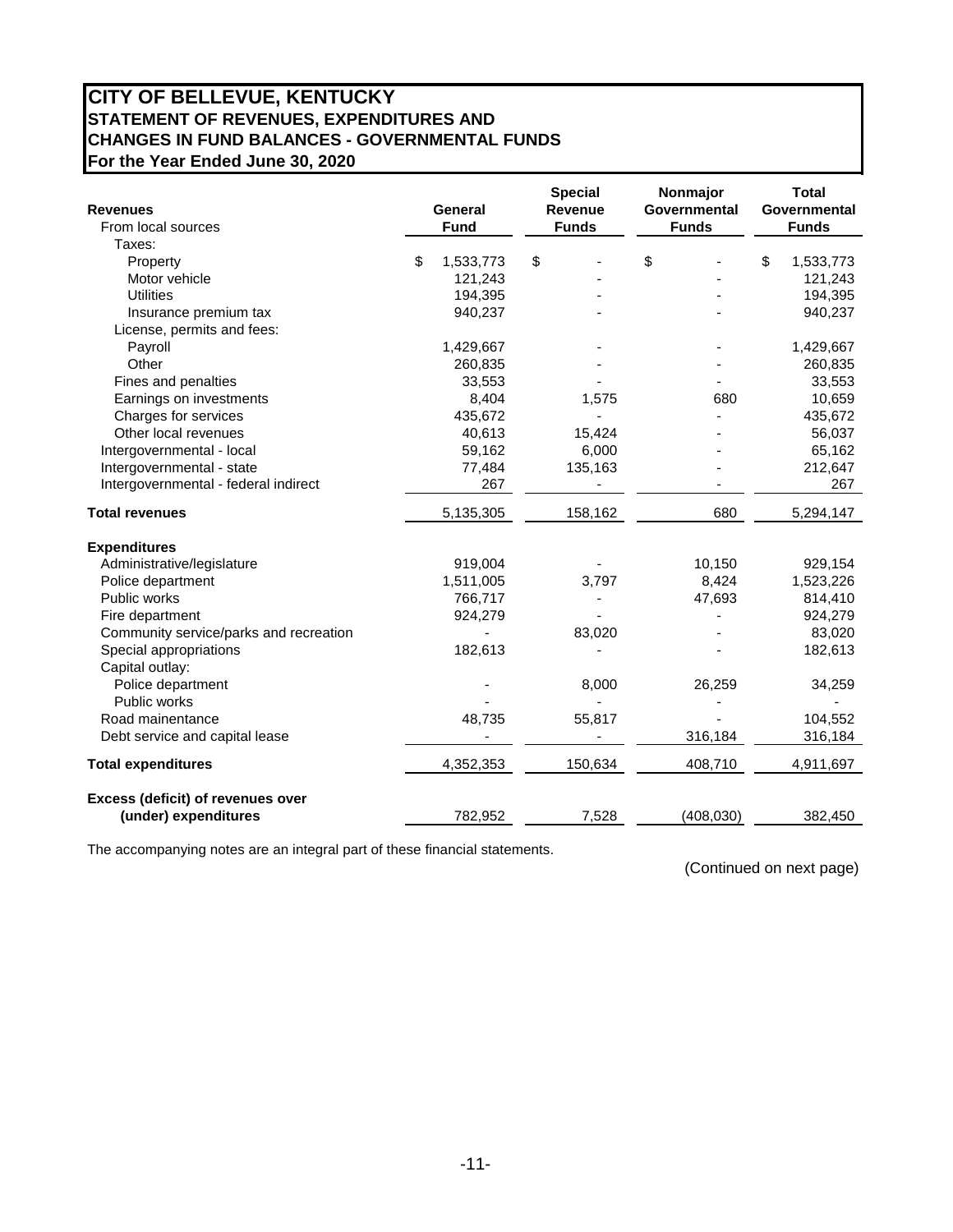### **CITY OF BELLEVUE, KENTUCKY STATEMENT OF REVENUES, EXPENDITURES AND CHANGES IN FUND BALANCES - GOVERNMENTAL FUNDS (CONTINUED) For the Year Ended June 30, 2020**

| (From previous page)                                                                                                                                      |    | General<br><b>Fund</b> |    | <b>Special</b><br>Revenue<br><b>Funds</b> |    | Nonmajor<br>Governmental<br><b>Funds</b> |    | Total<br>Governmental<br><b>Funds</b> |  |
|-----------------------------------------------------------------------------------------------------------------------------------------------------------|----|------------------------|----|-------------------------------------------|----|------------------------------------------|----|---------------------------------------|--|
| Excess (deficit) of revenues over<br>(under) expenditures                                                                                                 | -S | 782,952                | \$ | 7,528                                     | \$ | (408,030)                                | S. | 382,450                               |  |
| Other financing sources (uses)<br>Gain from sale of assets<br>Proceeds from borrowings<br><b>CARES Act</b><br>Operating transfers in                      |    | 415,044                |    | 120,326                                   |    | 5,000<br>18,048<br>507,489               |    | 5,000<br>18,048<br>415,044<br>627,815 |  |
| Operating transfers (out)                                                                                                                                 |    | (477,786)              |    |                                           |    | (70,029)                                 |    | (547,815)                             |  |
| Total other financing sources (uses)<br>Excess (deficit) of revenues and other<br>financing sources over (under)<br>expenditures and other financing uses |    | (62, 742)<br>720,210   |    | 120,326<br>127,854                        |    | 460,508<br>52,478                        |    | 518,092<br>900,542                    |  |
| Fund balances, beginning of year                                                                                                                          |    | 2,474,387              |    | 278,726                                   |    | (15,360)                                 |    | 2,737,753                             |  |
| Fund balances, end of year                                                                                                                                |    | 3,194,597              |    | 406,580                                   | S  | 37,118                                   |    | 3,638,295                             |  |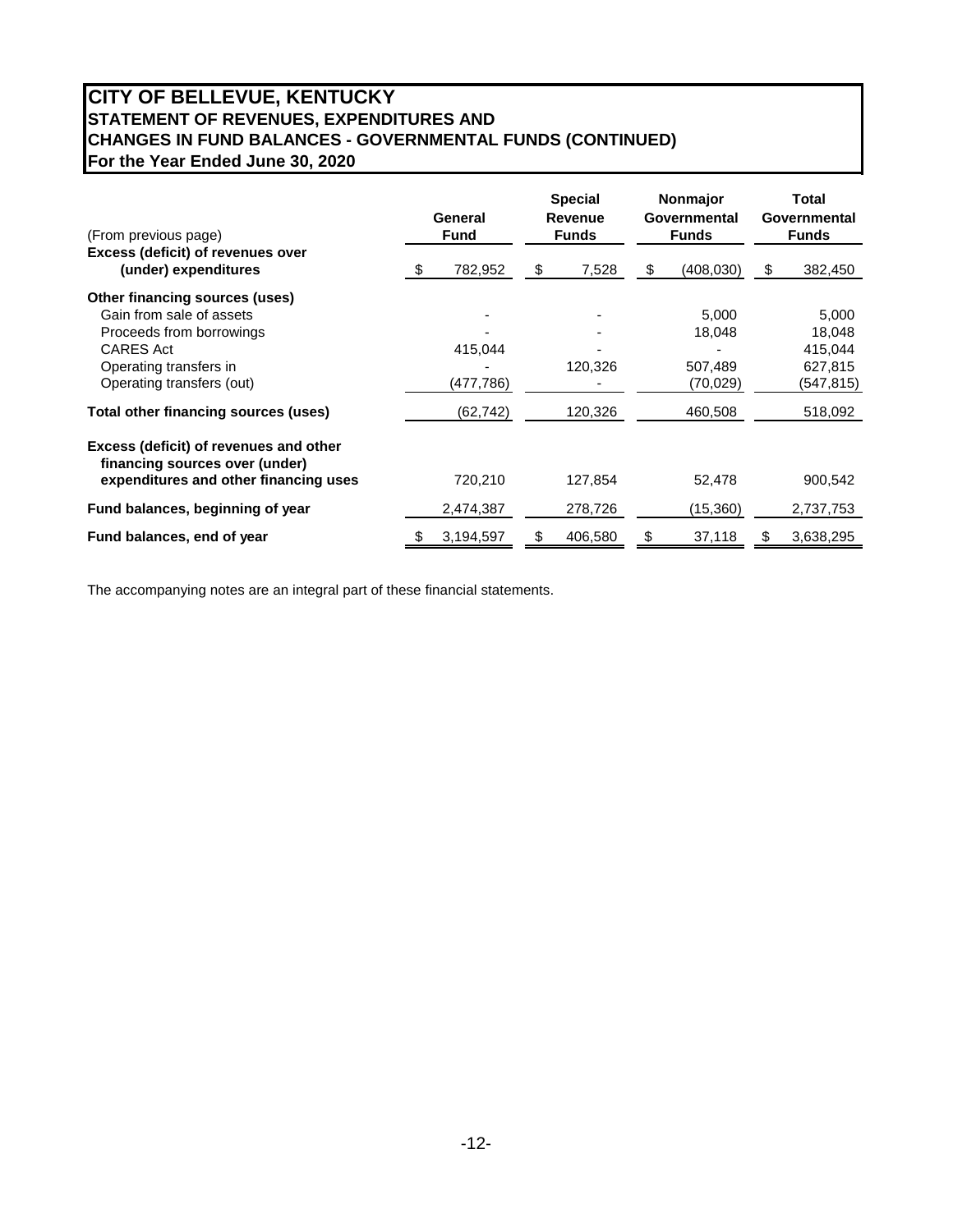### **CITY OF BELLEVUE, KENTUCKY RECONCILIATION OF THE STATEMENT OF REVENUES, EXPENDITURES AND CHANGES IN FUND BALANCES OF GOVERNMENTAL FUNDS TO THE STATEMENT OF ACTIVITIES For the Year Ended June 30, 2020**

| Net change in fund balances-total governmental funds                                                                                                                                                                                                                                                                                                                                                                                                    | \$ | 900,542                      |
|---------------------------------------------------------------------------------------------------------------------------------------------------------------------------------------------------------------------------------------------------------------------------------------------------------------------------------------------------------------------------------------------------------------------------------------------------------|----|------------------------------|
| Amounts reported for governmental activities in the statement of activities are<br>different because:                                                                                                                                                                                                                                                                                                                                                   |    |                              |
| Governmental funds report capital outlays as expenditures.<br>However, in the statement of activities, the costs of those assets<br>are allocated over their estimated useful lives as depreciation expense:<br>Capital asset purchases capitalized<br>Depreciation expense<br>Loss on disposal of fixed assets                                                                                                                                         |    | 34,259<br>(191, 523)<br>(12) |
| Amount of deferred loss on defeasence of bonds                                                                                                                                                                                                                                                                                                                                                                                                          |    | (10, 501)                    |
| The proceeds of debt issuances provide current financial resources to<br>governmental funds, but issuing debt increases long-term liabilities in the<br>statement of net position. Repayment of debt principal is an expenditure<br>in the governmental funds, but the repayment reduces long-term<br>liabilities in the statement of net position. This is the amount by which new<br>borrowings of (\$18,048) were less than repayments of \$168,481. |    | 150,433                      |
| Liability increase for compensated absences payable<br>Transfer in - Proprietary funds                                                                                                                                                                                                                                                                                                                                                                  |    | (1,028)<br>(80,000)          |
| The changes to the City's Joint Venture in the Bellevue-Dayton Fire<br>Department are not recognized in the funds, but are recorded as<br>decreases (increases) in expenditures in the statement of activities                                                                                                                                                                                                                                          |    | (562, 893)                   |
| Governmental funds report City pension contributions as expenditures,<br>however, in the statement of activities, the cost of pension benefits<br>earned net of employer contributions is reported as pension expense<br>Cost of benefits earned - pensions<br>Cost of benefits earned - OPEB                                                                                                                                                           |    | (386, 103)<br>(45, 932)      |
| Revenues in the statement of activities that do not provide current financial<br>resources are not reported as revenues in the governmental funds. This<br>year's amount is \$1,823 and last year's amount was (\$9,356).                                                                                                                                                                                                                               |    | (7, 533)                     |
| Change in net position of governmental activities                                                                                                                                                                                                                                                                                                                                                                                                       | £. | (200, 291)                   |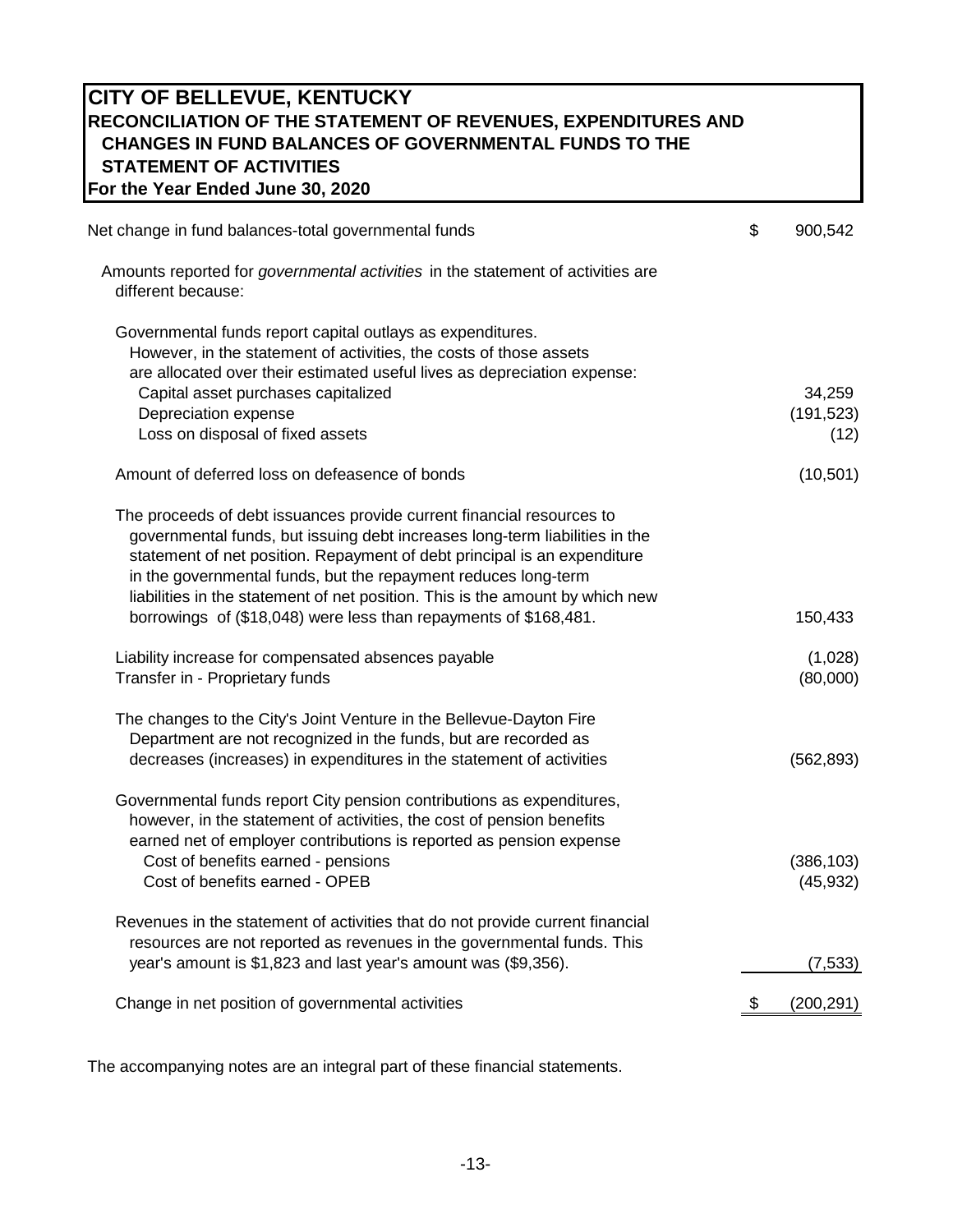# **CITY OF BELLEVUE, KENTUCKY Statement of Net Position - Proprietary Funds June 30, 2020**

#### **Assets**

| <b>Current assets</b>                          |                 |
|------------------------------------------------|-----------------|
| Cash and cash equivalents                      | \$<br>368,416   |
| Accounts receivable                            | 21,119          |
| <b>Total current assets</b>                    | 389,535         |
| Noncurrent assets                              |                 |
| Capital assets                                 | 5,453,550       |
| Captial asset held for sale                    | 1,600,000       |
| Less: accumulated depreciation                 | (733, 312)      |
| Total noncurrent nssets                        | 6,320,238       |
| <b>Total assets</b>                            | 6,709,773       |
| Deferred outflow of resources                  |                 |
| Deferred loss on defeasance of bonds           | 127,832         |
| Total assets and deferred outflow of resources | 6,837,605       |
| <b>Liabilities</b>                             |                 |
| <b>Current liabilities</b>                     |                 |
| Accounts payable                               | 1,513           |
| Current portion of long term obligation        | 134,313         |
| Accrued interest payable                       | 6,664           |
| <b>Total current liabilities</b>               | 142,490         |
| Noncurrent liabilities                         |                 |
| Noncurrent portion of bond obligations         | 2,248,137       |
| <b>Total liabilities</b>                       | 2,390,627       |
| <b>Net position</b>                            |                 |
| Net investment in capital assets               | 4,065,620       |
| Unrestricted                                   | 381,358         |
| <b>Total net position</b>                      | \$<br>4,446,978 |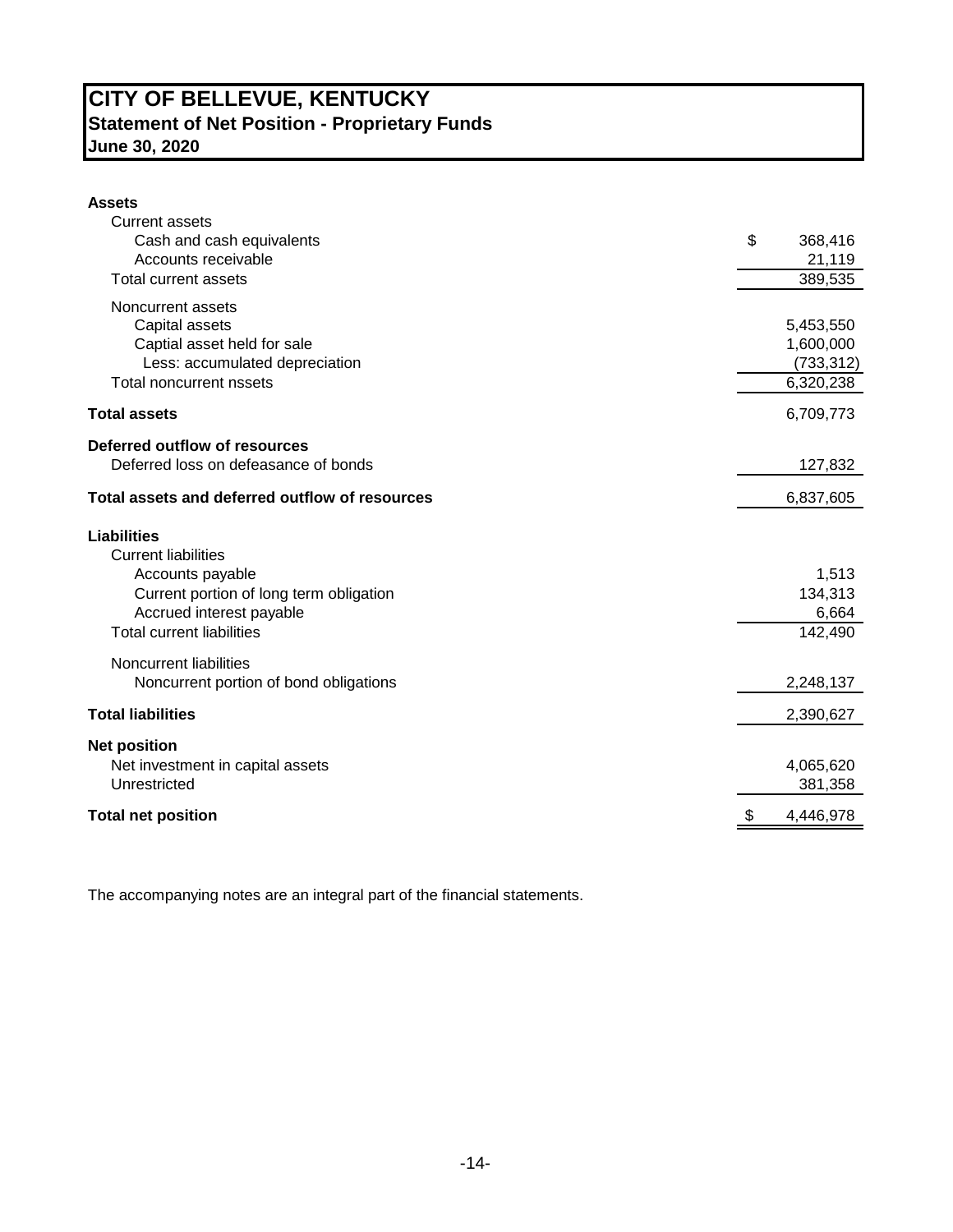# **CITY OF BELLEVUE, KENTUCKY Statement of Revenues, Expenses, and Changes in Net Position - Proprietary Funds**

**For the Year Ended June 30, 2020**

| <b>Operating revenue</b>                |               |
|-----------------------------------------|---------------|
| Rental income                           | \$<br>209,216 |
| <b>Total operating revenue</b>          | 209,216       |
| <b>Operating expenses</b>               |               |
| <b>Utilities</b>                        | 6,771         |
| Repairs and maintenance                 | 255           |
| Depreciation                            | 40,131        |
| Economic development cost               | 16,200        |
| Other fees                              | 85            |
| <b>Total operating expenses</b>         | 63,442        |
| <b>Operating income</b>                 | 145,774       |
| Non-operating revenues (expenses)       |               |
| Interest income                         | 5,702         |
| Interest expense                        | (92, 501)     |
| Capital contribution                    | 1,600,000     |
| Transfers out                           | (80,000)      |
| Total non-operating revenues (expenses) | 1,433,201     |
| Net income                              | 1,578,975     |
| Net position, beginning of year         | 2,868,003     |
| Net position, end of year               | 4,446,978     |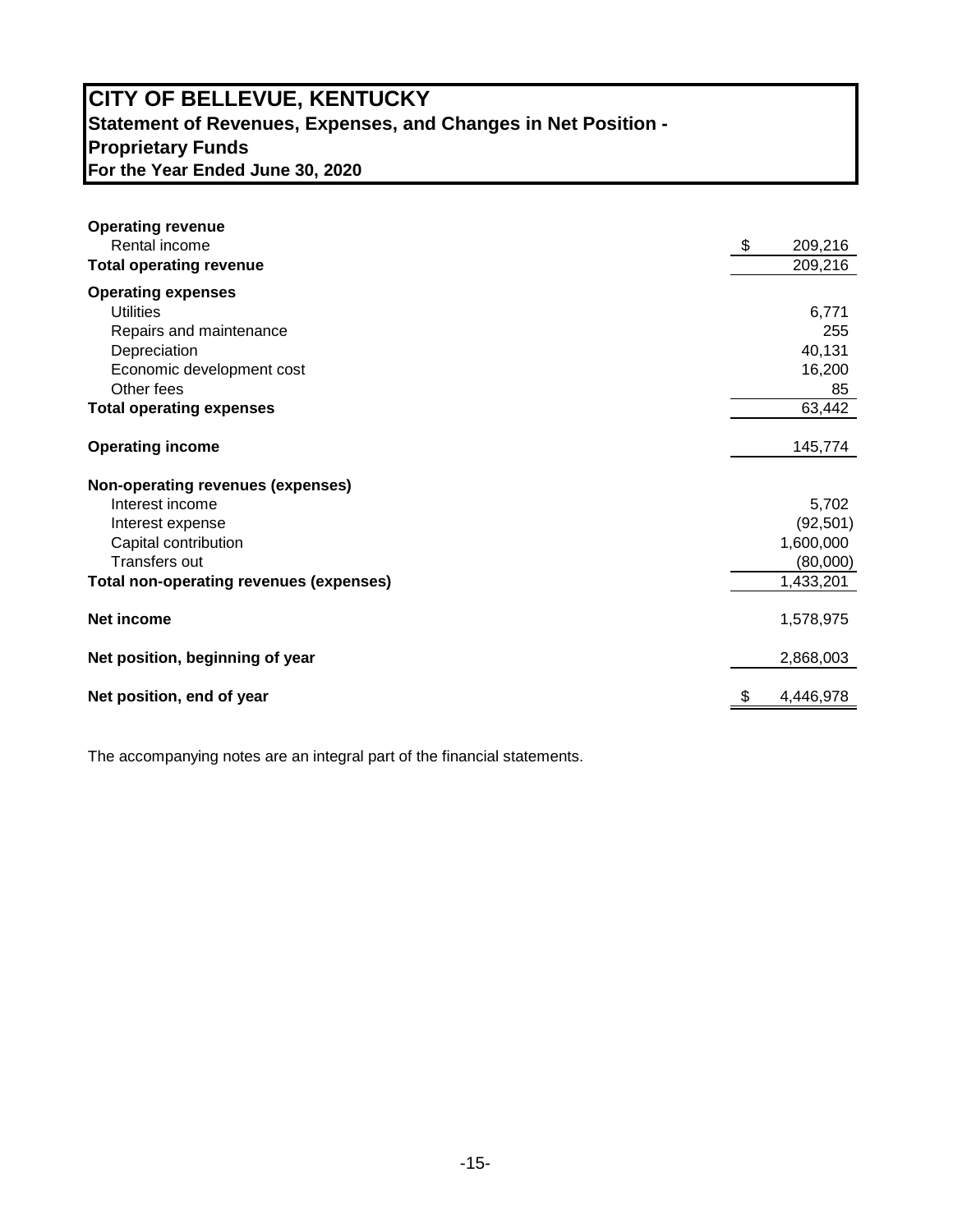# **CITY OF BELLEVUE, KENTUCKY Statement of Cash Flows - Proprietary Funds**

**For the Year Ended June 30, 2020**

| Cash flows from operating activities                                                   |                          |            |
|----------------------------------------------------------------------------------------|--------------------------|------------|
| Cash received from<br>Revenue from rent                                                | \$                       | 207,823    |
| Cash paid to/for                                                                       |                          |            |
| <b>Utilities</b>                                                                       |                          | (5, 548)   |
| Repair and maintenance                                                                 |                          | (255)      |
| Ecomomic development projects                                                          |                          | (16, 200)  |
| Other fees                                                                             |                          | (85)       |
| Net change in cash from operating activities                                           |                          | 185,735    |
| Cash flows from non-capital financing activites                                        |                          |            |
| <b>Transfer out</b>                                                                    |                          | (80,000)   |
| Net change in cash from non-capital financing activities                               |                          | (80,000)   |
| Cash flows from capital and related financing activities                               |                          |            |
| Interest paid                                                                          |                          | (92, 500)  |
| Principle paid on bonds                                                                |                          | (124, 292) |
| Net change in cash from capital and related financing activities                       |                          | (216, 792) |
| Cash flows from investing activities                                                   |                          |            |
| Interest income                                                                        |                          | 5,701      |
| Net change in cash from investing activities                                           |                          | 5,701      |
| Change in cash and cash equivalents                                                    |                          | (105, 356) |
| Cash and cash equivalents, beginning of year                                           |                          | 473,773    |
| Cash and cash equivalents, end of year                                                 | \$                       | 368,417    |
| Reconciliation of operating income to net cash provided by operating activities        |                          |            |
| Operating income                                                                       | \$                       | 145,774    |
| Adjustments to reconcile operating income to net cash provided by operating activities |                          |            |
| Depreciation                                                                           |                          | 40,131     |
| Change in assets and liabilities                                                       |                          |            |
| Account receivable                                                                     |                          | (1, 393)   |
| Accounts payable                                                                       |                          | 1,223      |
| Net change in cash from operating activities                                           | $\overline{\mathcal{S}}$ | 185,735    |
| Schedule of non-cash transactions                                                      |                          |            |
| Depreciation                                                                           | \$                       | 40,131     |
| Amortization of loss on bond defeasance                                                |                          | 10,325     |
| Capital contribution - building                                                        |                          | 1,600,000  |
| Transfer out - real estate to fixed assets                                             |                          | 50,456     |
|                                                                                        | \$                       | 1,700,912  |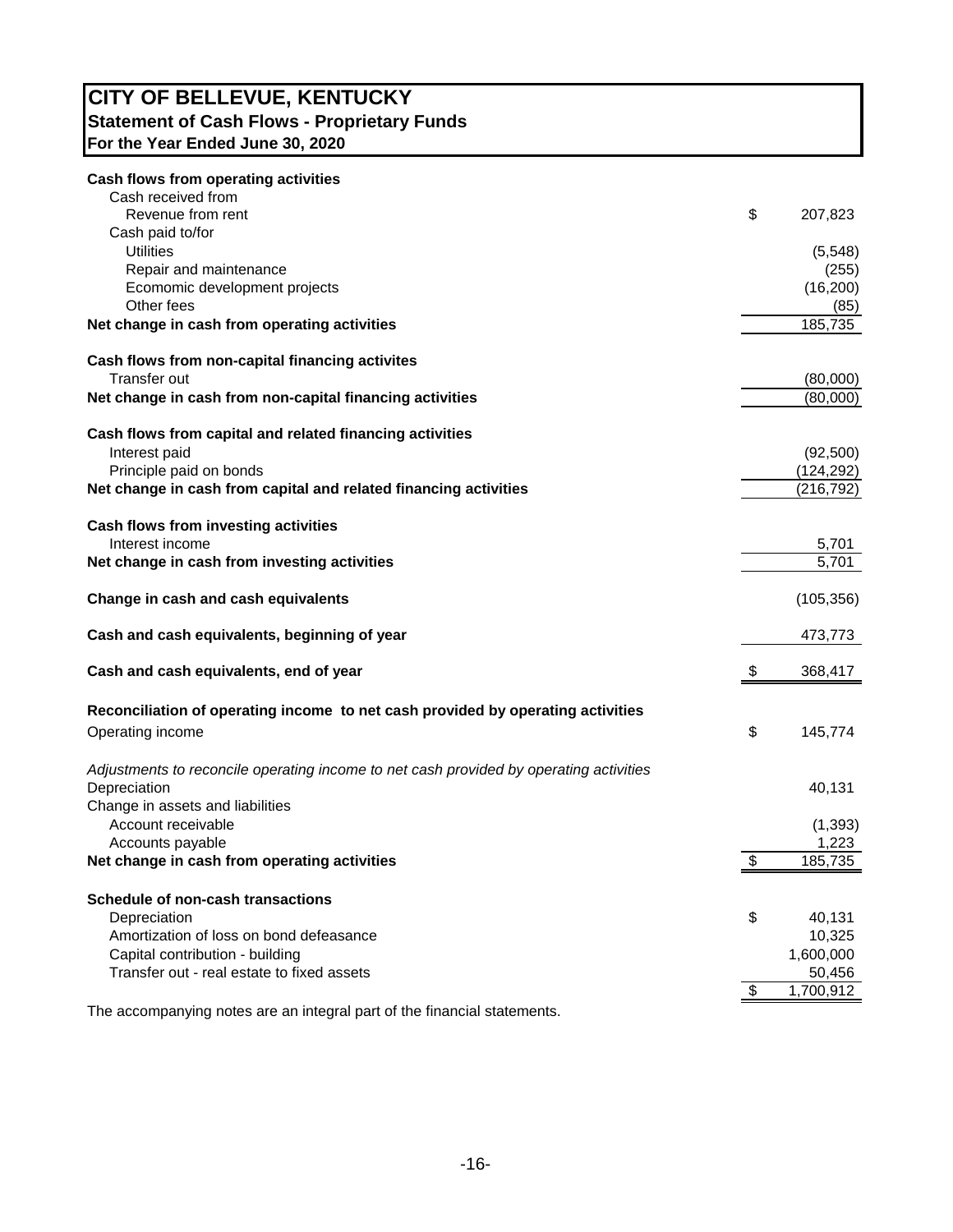### **NOTE A – SUMMARY OF SIGNIFICANT ACCOUNTING POLICIES**

The basic financial statements of the City of Bellevue, Kentucky, have been prepared in conformity with generally accepted principles (GAAP) as applied to government units. The Government Accounting Standards Board (GASB) is the accepted standard-setting body for establishing governmental accounting and financial reporting principles. The significant accounting policies of the City are described below.

#### Reporting Financial Entity

The financial statements of the City of Bellevue, Kentucky include the funds, account groups and agencies over which the Mayor and Council, a seven member group, exercise significant oversight responsibility. Oversight responsibility, as defined by Section 2100 of the GASB *Codification of Governmental Accounting and Financial Reporting Standards*, was determined on the basis of the Government's ability to significantly influence operations, select the governing authority, and participates in fiscal management and the scope of public services. Based upon this criterion the Government's reporting entity includes those agencies and departments over which the Mayor and Council have specific statutory authority. The entities which have been included in the financial statements of the Governments are as follows:

- (a) The Bellevue Urban Renewal and Community Development Agency was instrumentality created primarily to provide for the financing and acquisition of land related to the City's riverfront development projects.
- (b) The City of Bellevue, Urban Renewal and Community Development Agency Public Properties Corporation was created to provide financing for the Bellevue Urban Renewal and Community Development Agency.
- (c) The Fire Department of Bellevue and Dayton is a not for profit organization that is a joint venture between the City of Bellevue, Kentucky and the City of Dayton, Kentucky. Details on this venture can be found in Note D below.

Certain entities which have been excluded from the Government's financial statements in accordance with "Codification" criteria are as follows:

- (a) The Bellevue (Board of Education) School District is a separate and distinct organization operating under State legislation, whose Board members are elected by the public. The District's Board and management are totally independent of the City. The City has no financial involvement with the District.
- (b) The financial statements presented herein, do not include funds of groups or organizations, which although associated with the City, have not originated within the Council itself such as the Bellevue Civic Association, the Bellevue-Dayton Volunteer Firemen's Association, etc.

#### Basis of Accounting

The City's financial statements are presented on the modified accrual basis in accordance with accounting principles generally accepted in the United States of America.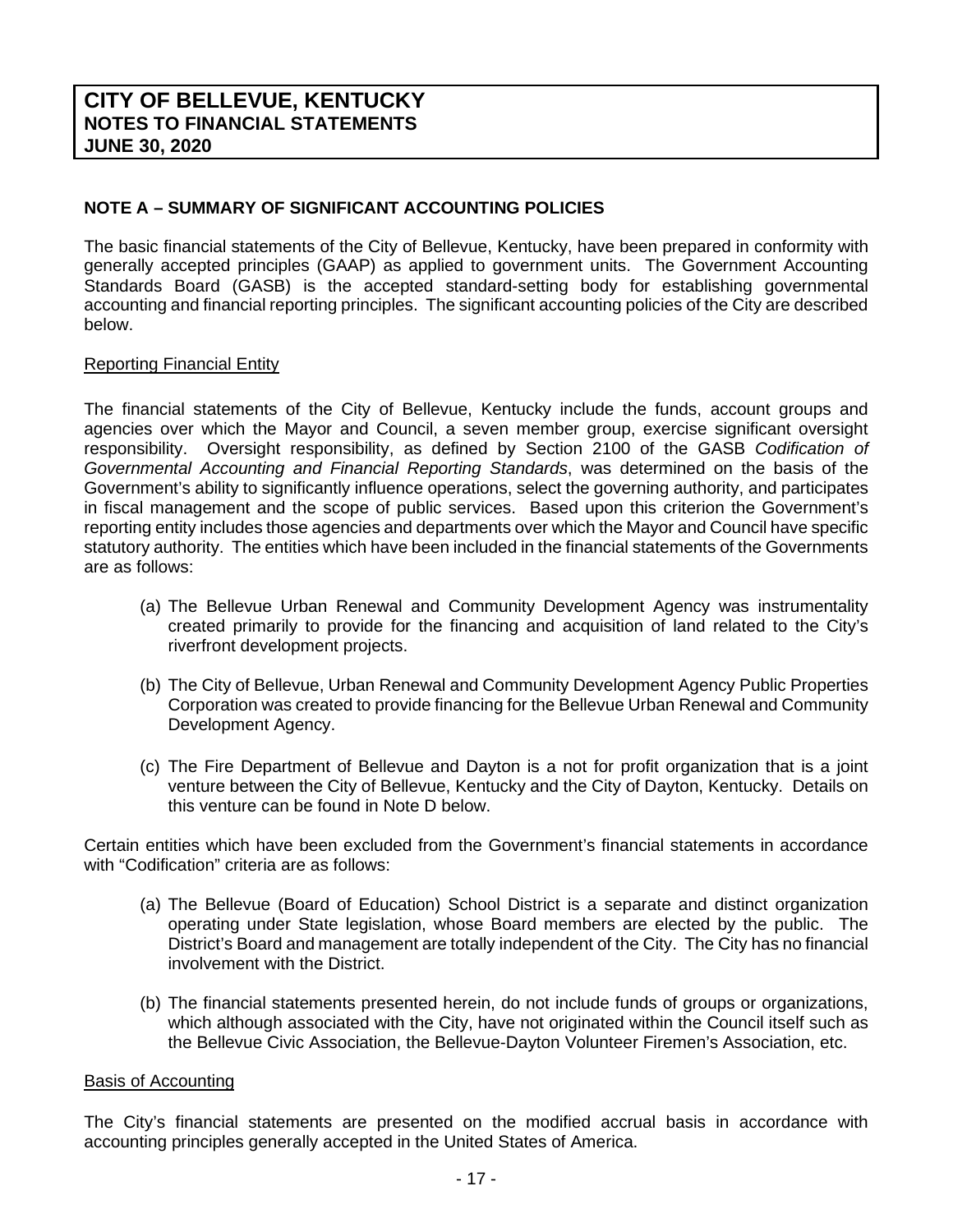#### Basis of Presentation

Government-wide Financial Statements – The statement of net position and the statement of activities display information about the City as a whole. These statements include the financial activities of the primary government, except for fiduciary funds. The statements distinguish between those activities of the City that are governmental and those that are considered business-type activities.

The government-wide statements are prepared using the economic resources measurement focus. This is the same approach used in the preparation of the proprietary fund financial statements but differs from the manner in which governmental fund financial statements are prepared. Governmental fund financial statements therefore include reconciliation with brief explanations to better identify the relationship between the government-wide statements and the statements for governmental funds.

The government-wide statement of activities presents a comparison between direct expenses and program revenues for each segment of the business-type activities of the City and for each function or program of the City's governmental activities. Direct expenses are those clearly identifiable to a particular function or segment. Program revenues include charges paid by the recipient of the goods or services offered by the program and grants and contributions that are restricted to meeting the operational or capital requirements of a particular program. Revenues that are not classified as program revenues are presented as general revenues of the City, with certain limited exceptions. The comparison of direct expenses with program revenues identifies the extent to which each business segment or governmental function is self-financing or draws from the general revenues of the City.

Fund Financial Statements – Fund financial statements report detailed information about the City. The focus of governmental and enterprise fund financial statements is on major funds rather than reporting funds by type. Each major fund is presented in a separate column. Non-major funds are aggregated and presented in a single column. The City has no fiduciary type funds.

The accounting and reporting treatment applied to a fund is determined by its measurement focus. All governmental fund types are accounted for using a flow of current financial resources measurement focus. The financial statements for governmental funds are a balance sheet, which generally includes only current assets and current liabilities, and a statement of revenues, expenditures and changes in fund balances, which reports on the changes in total assets. Proprietary funds are reported using the economic resources measurement focus. The statement of cash flows provides information about how the City finances and meets the cash flow needs of its proprietary activities.

The City has the following funds:

#### I. Governmental Fund Types

- (A) The General Fund is the main operating fund of the City. It accounts for financial resources used for general types of operations. This is a budgeted fund, and any fund balances are considered as resources available for use. This is a major fund of the City.
- (B) The Special Revenue Funds account for proceeds of specific revenue sources (other than expendable trusts or major capital projects) that are restricted to disbursements for specified purposes. This is a major fund of the City.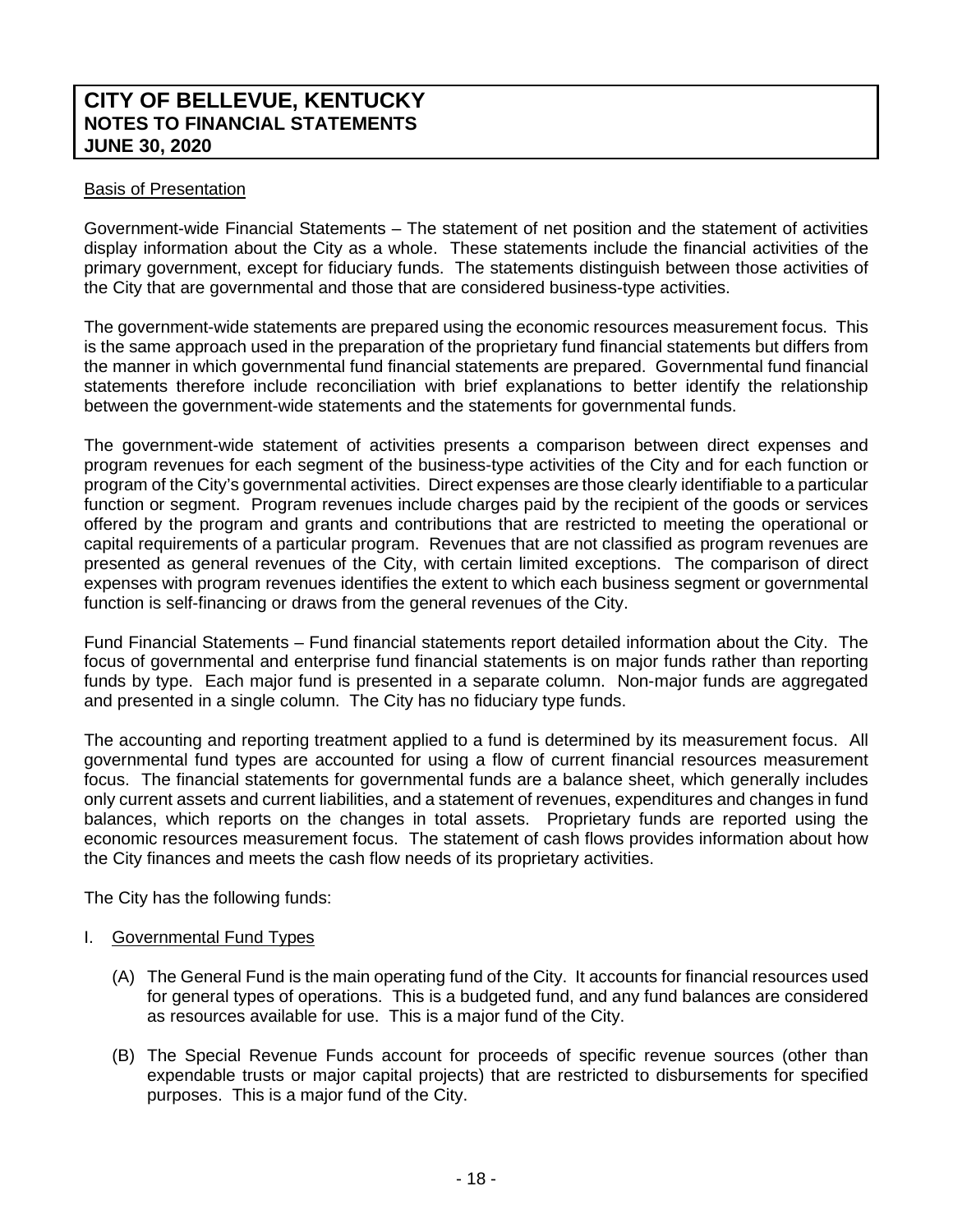- (C) Capital Project Funds are used to account for financial resources to be used primarily for the acquisition for construction of major capital facilities and equipment (other than those financed by Proprietary Fund).
	- 1. The Capital Improvements Fund receives certain funds designated by the city and is restricted for use primarily in financing specific expenditures and in purchasing equipment for the City.
	- 2. The Federal Grant Capital Project Fund account for federal grant construction funding and local matching funds to construct and completed infrastructure projects. This is a non-major fund of the City.
- (D) The Debt Service Funds are used to account for the accumulation of resources for, and the payments of, general long-term debt principle and interest and related cost; and for the payment of interest on general obligation notes payable, as required by Kentucky Law. This is a nonmajor fund of the City.

#### . II. Proprietary Fund Type (Enterprise Fund)

The Proprietary Fund is used to account for Port Bellevue rental properties and Bellevue URCD Agencies activities. The Proprietary fund is a major fund.

The City applies all GASB pronouncements to proprietary funds as well as the Financial Accounting Standards Board pronouncements unless those pronouncements conflict with or contradict GASB pronouncements.

#### III. Fiduciary Fund type (Agency and Private Purpose Trust Funds)

A. The City has no fiduciary fund types.

#### Basis of Accounting

Basis of accounting determines when transactions are recorded in the financial records and reported on the financial statements. Government-wide financial statements are prepared using the accrual basis of accounting. Governmental funds use the modified accrual basis of accounting. Proprietary funds use the accrual basis of accounting.

Revenues – Exchange and Non-exchange Transactions – Revenues resulting from exchange transactions, in which each party receives essentially equal value, is recorded on the accrual basis when the exchange takes place. On a modified accrual basis, revenues are recorded in the fiscal year in which the resources are measurable and available. Available means that the resources will be collected within the current fiscal year or are expected to be collected soon enough thereafter to be used to pay liabilities of the current fiscal year. For the City, available means expected to be received within sixty day of the fiscal year-end.

Non-exchange transactions, in which the City receives value without directly giving equal value in return, include property taxes, grants, entitlements and donations. On an accrual basis, revenue from property taxes is recognized in the fiscal year for which the taxes are levied. Revenue from grants, entitlements and donations is recognized in the fiscal year in which all eligibility requirements have been satisfied. Eligibility requirements include timing requirements, which specify the year when the resource are required to be used or the fiscal year when use is first permitted, matching requirements, in which the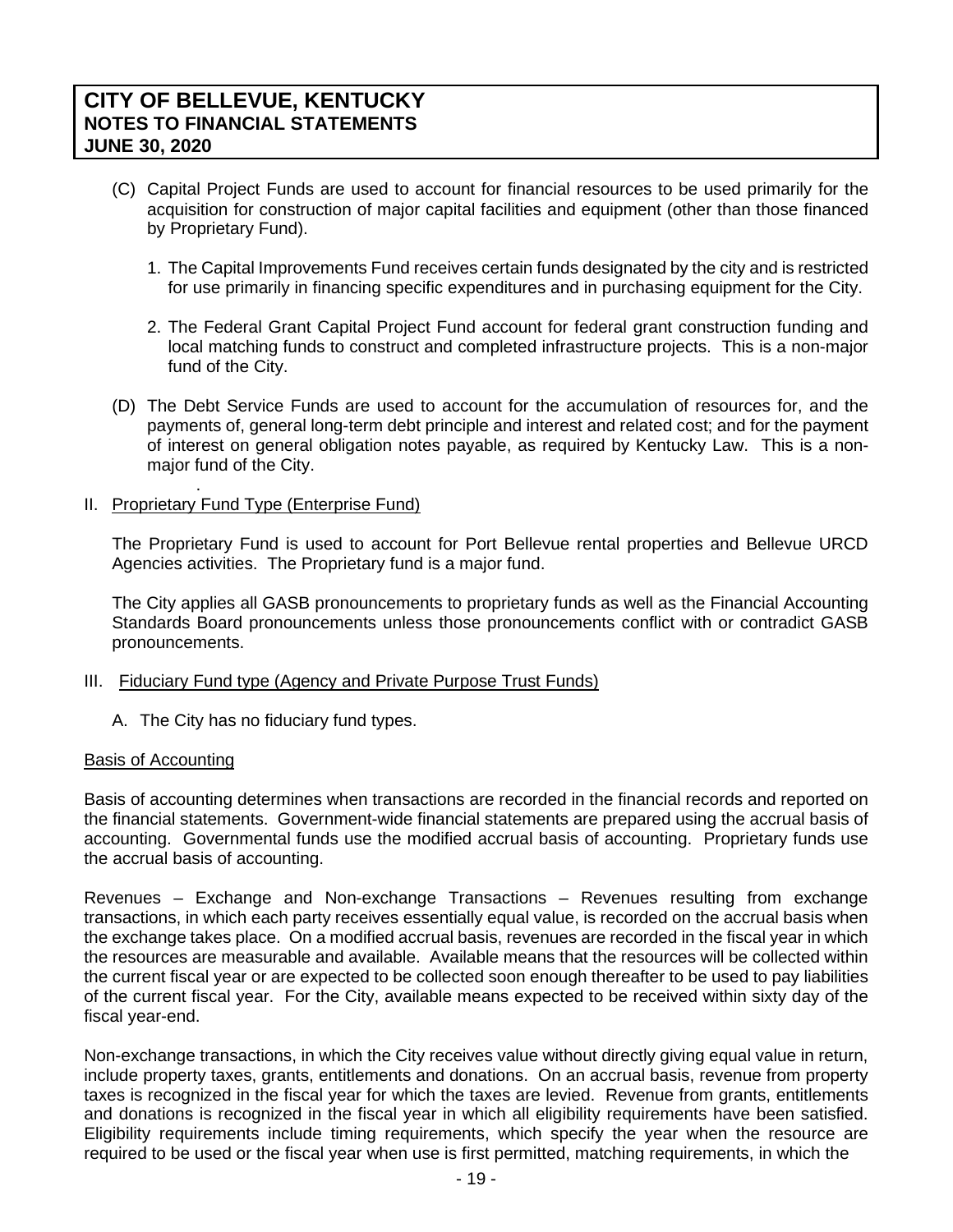City must provide local resources to be used for a specified purpose, and expenditure requirements, in which the resources are provided to the City on a reimbursement basis. On a modified accrual basis, revenues from non-exchange transactions must also be available before it can be recognized.

Deferred Revenue – Deferred revenue arises when assets are recognized before revenue recognition criteria have been satisfied. Grants and entitlements received before eligibility requirements are met and recorded as deferred revenue.

Expenses/Expenditures – On the accrual basis of accounting, expenses are recognized at the time they are incurred.

The measurement focus of governmental fund accounting is on decreases in net financial resources (expenditures) rather than expenses. Expenditures are generally recognized in the accounting period in which the related fund liability is incurred, if measurable. Allocations of cost, such as depreciation, are not recognized in governmental funds.

#### Property Tax Revenues

Property taxes are levied each September on the assessed value listed as of the prior January 1, for all real and personal property in the City. The billings are considered due upon receipt by the taxpayer and become delinquent on December 1. Property taxes collected are recorded as revenues in the fiscal year for which they were levied. All taxes collected are deposited into the General Fund. The 2019 property tax rates assessed for the year ended June 30, 2020, to finance the General Fund operations were \$0.365 per \$100 valuation for real property, and \$0.532 per \$100 valuation for business personal property and \$.385 per \$100 valuation for motor vehicles. Vehicle tax is collected by the County Clerk of Campbell County and are due and collected in the birth month of the vehicles' licensee.

#### Other Taxes

The City levies a utility gross receipts license tax in the amount of 3% of the gross receipts derived from the furnishings, within City's boundaries, of electric power and natural gas. Also, the City levies an insurance premium license tax of 10% on insurance premiums. The tax is collected by the insurance companies doing business within the City.

#### Capital Assets

General capital assets are those assets not specifically related to activities reported in the proprietary funds. These assets generally result from expenditures in the governmental funds. These assets are reported in the governmental activities column of the government-wide statement of net position but are not reported in the fund financial statements. Capital assets utilized by the proprietary funds are reported both in the business-type activities column of the government-wide statement of net position and in the respective funds.

All capital assets are capitalized at cost (or estimated historical cost) and updated for additions and retirements during the year. Donated fixed assets are recorded at their fair market values as of the date received. The City maintains a capitalization threshold of one thousand dollars with the exception of real property for which there is no threshold. Improvements are capitalized; the cost of, normal maintenance and repairs that do not add to the value of the asset or materially extend an assets life are not. Prior to July 1, 2003, governmental fund infrastructure assets were not capitalized.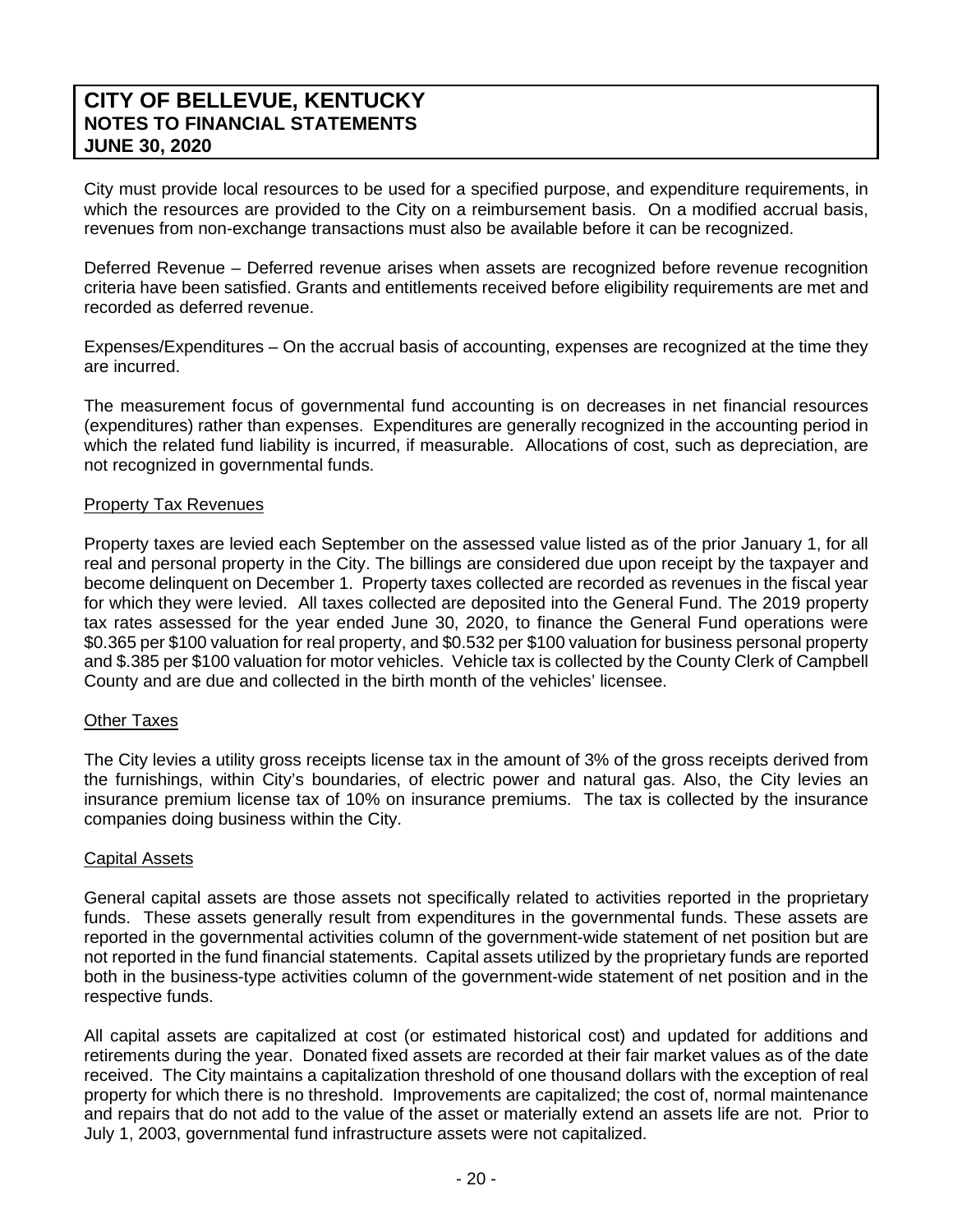All reported capital assets are depreciated. Improvements are depreciated over the remaining useful lives of the related capital assets. Depreciation is computed using the straight-line method over the following useful lives for both general capital assets and proprietary fund assets:

|                                   | <b>Governmental Avtivities</b> |
|-----------------------------------|--------------------------------|
| <b>Description</b>                | <b>Estimated Lives</b>         |
| <b>Buildings and improvements</b> | $25-50$ years                  |
| Land improvements                 | 20 years                       |
| Vehicles                          | 5 years                        |
| <b>General Equipment</b>          | 5-15 years                     |

#### Inter-fund Balances

On fund financial statements, receivables and payables resulting from short-term inter-fund loans are classified as "inter-fund receivables/payable". These amounts are eliminated in the governmental and business-type activities column of the statements of net position, except for the net residual amounts due between governmental and business-type activities, which are presented as internal balances.

#### **Accumulated Unpaid Sick Leave Benefits**

Upon retirement from the City, an eligible employee with over 27 years of service for non-hazardous or 20 years for hazardous employment will receive retirement credit for the amount of work hours equal to accumulated sick leave hours up to 960 hours. The Kentucky County Employee Retirement System will calculate the credit at the time of an employee's retirement. At June 30, 2020, the total sick leave payable is \$162,251 and is accounted for as long-term debt.

#### Budgetary Process

Budgetary Basis of Accounting: The City's budgetary process accounts for certain transactions on a basis other than Generally Accepted Accounting Principles (GAAP). The major differences between the budgetary basis and the GAAP are:

Revenues are recorded when received in cash (budgetary) as opposed to when susceptible to accrual (GAAP).

Expenditures are recorded when paid in cash (budgetary) as opposed to when susceptible to accrual (GAAP).

Once the budget is approved, it can be amended. Amendments are presented to the Council at their regular meetings. Such amendments are made before the fact, are reflected in the official minutes of the City, and are not made after fiscal year-end dictated by law. Each budget is prepared and controlled by the budget coordinator at the revenue and expenditure function/object level. All budget appropriations lapse at year-end.

#### Cash and Cash Equivalents

The City considers demand deposits, money market funds, and other investments with an original maturity of 90 days or less, to be cash equivalents.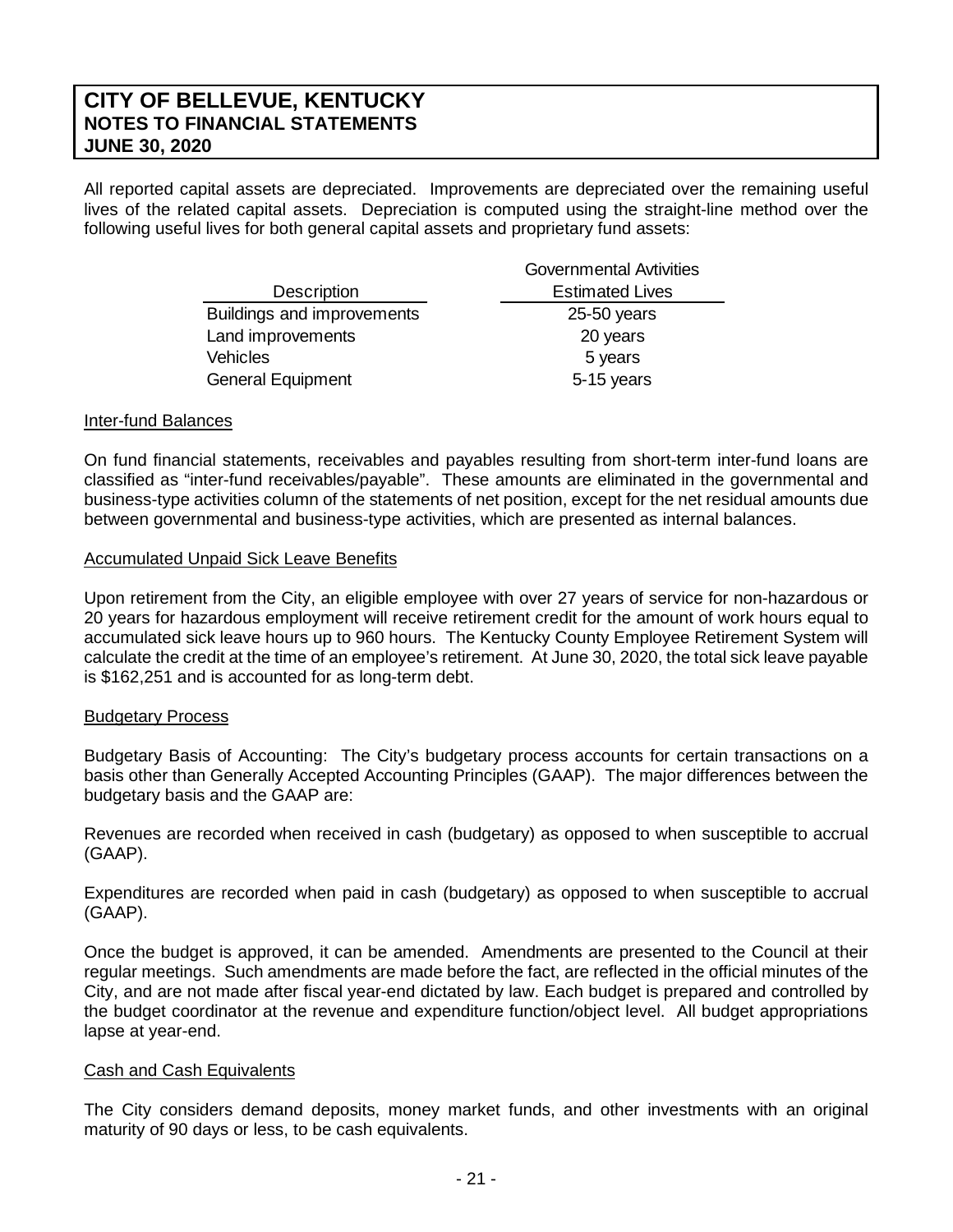#### Accrued Liabilities and Long-Term Obligations

All payables accrued liabilities and long-term obligations are reported in the government-wide financial statements, and all payables, accrued liabilities and long-term obligations payable from proprietary funds are reported on the proprietary fund financial statements.

In general, payables and accrued liabilities that will be paid from governmental funds are reported on the governmental fund financial statements regardless of whether they will be liquated with current resources. However, claims and judgments, the non-current portion of capital leases, accumulated sick leave, contractually required pension contributions and special termination benefits that will be paid from governmental funds are reported as a liability in the fund financial statements only to the extent that they will be paid with current, expendable, available financial resources. In general, payments made within sixty days after year-end are considered to have been made with current available financial resources. Bonds and other long-term obligations that will be paid from governmental funds are not recognized as a liability in the fund financial statements until due.

#### Fund Balance Classification

The Government fund financial statements present fund balances based on classification that comprise a hierarchy that is based primarily on the extent to which the City is bound to honor constraints on the specific purposes for which amounts in the respective governmental funds can be spent.

The classifications used in the governmental fund financial statements are as follows:

Non-spendable: This classification includes amounts that cannot be spent because they are either (a) not in spendable form or (b) are legally or contractually required to be maintained intact. The City did not have any Non-spendable resources at June 30, 2020.

Restricted: This classification includes amounts for which constraints have been placed on the use of the resources either (a) externally imposed by creditors (such as through a debt covenant), grantors, contributors, or laws or regulations of other governments, of (b) imposed by law through constitutional provisions or enabling legislature. The City has classified sick leave, KSFCC escrow, capital projects and debt service resources as being restricted.

Committed: This classification includes amounts that can be used only for specific purposes pursuant to constraints imposed by formal action of the board. These amounts cannot be used for any other purpose unless the board removes or changes the specified use by taking the same type of action (ordinance or resolution) that was employed when the funds were initially committed. This classification also includes contractual obligations to the extent that existing resources have been specifically committed for the use in satisfying those contractual requirements. The City did not have any committed resources as of June 30, 2020.

Assigned: This classification includes the amounts that are constrained by the City's intent to be used for a specific purpose but are neither restricted nor committed. This intent can be expressed by the Council or through the Council delegating this responsibility to the City manager through the budgetary process. This classification also includes the remaining positive fund balance for all governmental funds except for the General Fund. The City had assigned resources as of June 30, 2020 for Debt Service, Capital Projects, Special Revenue Projects, and Community Development.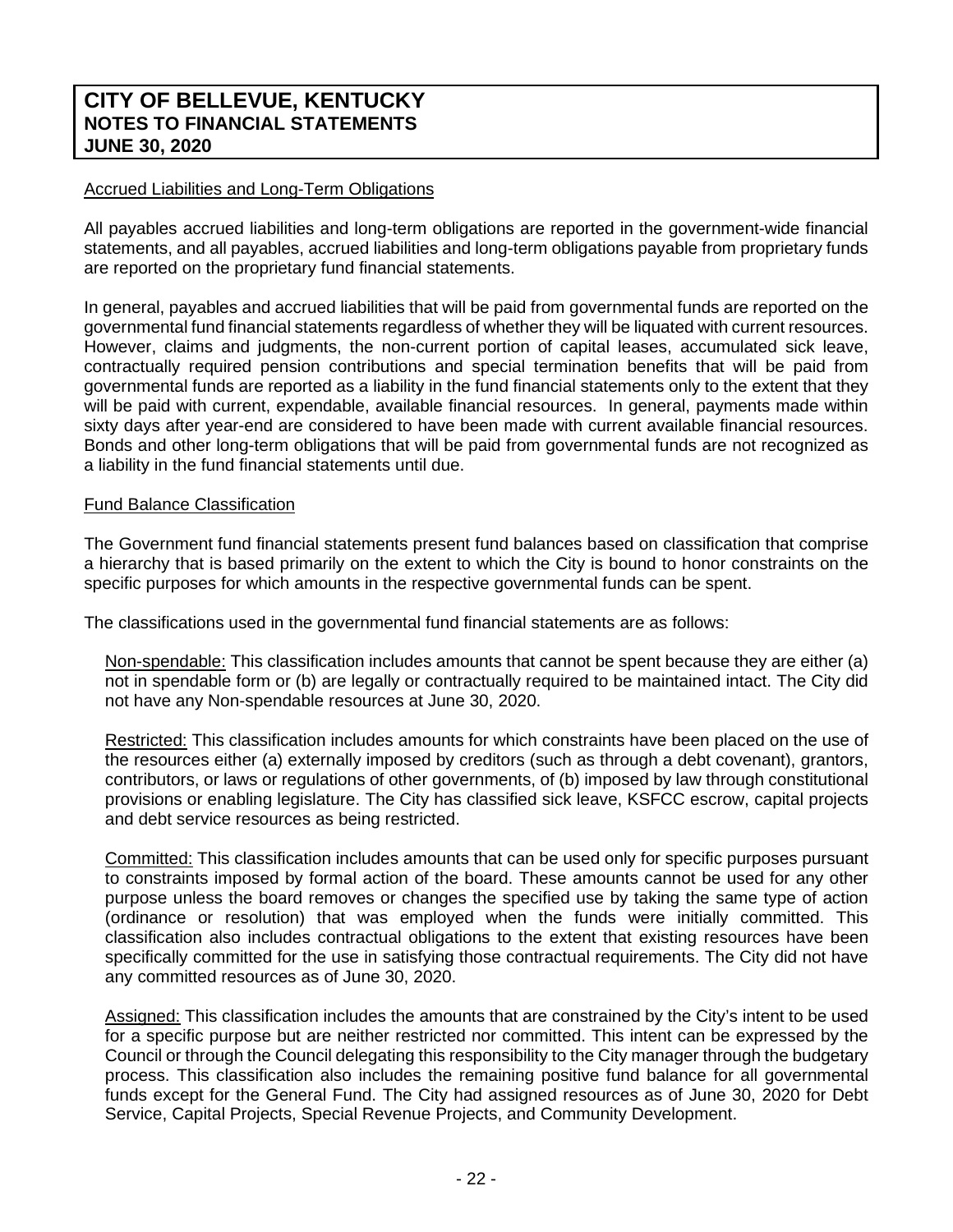Unassigned: This classification includes the residual fund balance for the General Fund. The Unassigned classification also includes negative residual fund balances of any other governmental fund that cannot be eliminated by offsetting assigned fund balance amounts. The City would typically use restricted fund balances first, followed by committed resources, and then assigned resources, as appropriate opportunities arise, but reserves the right to selectively spend unassigned resources first to defer the use of these other classified funds.

#### Net Position

Net position represents the difference between assets and liabilities. Net position invested in capital assets, net of related debt consists of capital assets, net of accumulated depreciation, reduced by the outstanding balances of any borrowings used for the acquisition, construction or improvement of those assets. Net position is reported as restricted when there are limitations imposed on their use either through the enabling legislation adopted by the City or through external restrictions imposed by creditors, grantors or laws or regulations of other governments.

#### Operating Revenues and Expenses

Operating revenues are those revenues that are generated directly from the primary activity of the proprietary funds. For the City, those revenues are primarily from rental leases at the Port Bellevue Project.

#### Contributions of Capital

Contributions of capital in proprietary fund financial statements arise from contributions of fixed assets, or from grants or contributions of resources restricted to capital acquisition and construction.

#### Inter-fund Activity

Exchange transactions between funds are reported as revenues in the seller funds and as expenditures/expenses in the purchaser funds. Flows of cash or goods from one fund to another without a requirement for repayment are reported as inter-fund transfers. Inter-fund transfers are reported as other financing sources/uses in governmental funds and after non-operating revenues/expenses in proprietary funds. Repayments from funds responsible for particular expenditures/expenses to the funds that initially paid for them are not presented on the financial statements.

#### Pensions

For purposes of measuring the net pension liability, deferred outflows of resources and deferred inflows of resources related to pensions, and pension expense, information about the fiduciary net position of the County Employee Retirement System (CERS) and additions to/deductions from CERS' fiduciary net position have been determined on the same basis of as they are reported by CERS. For this purpose, benefit payments (including refunds of employee contributions) are recognized when due and payable in accordance with benefit terms. Investments are reported at fair value.

#### Other Post-Employment Benefits

For purposes of measuring the net other post-employment benefit (OPEB) liability, deferred outflows of resources and deferred inflows of resources related to OPEB, and OPEB expense, information about the fiduciary net position of the County Employee Retirement System (CERS) and additions to/deductions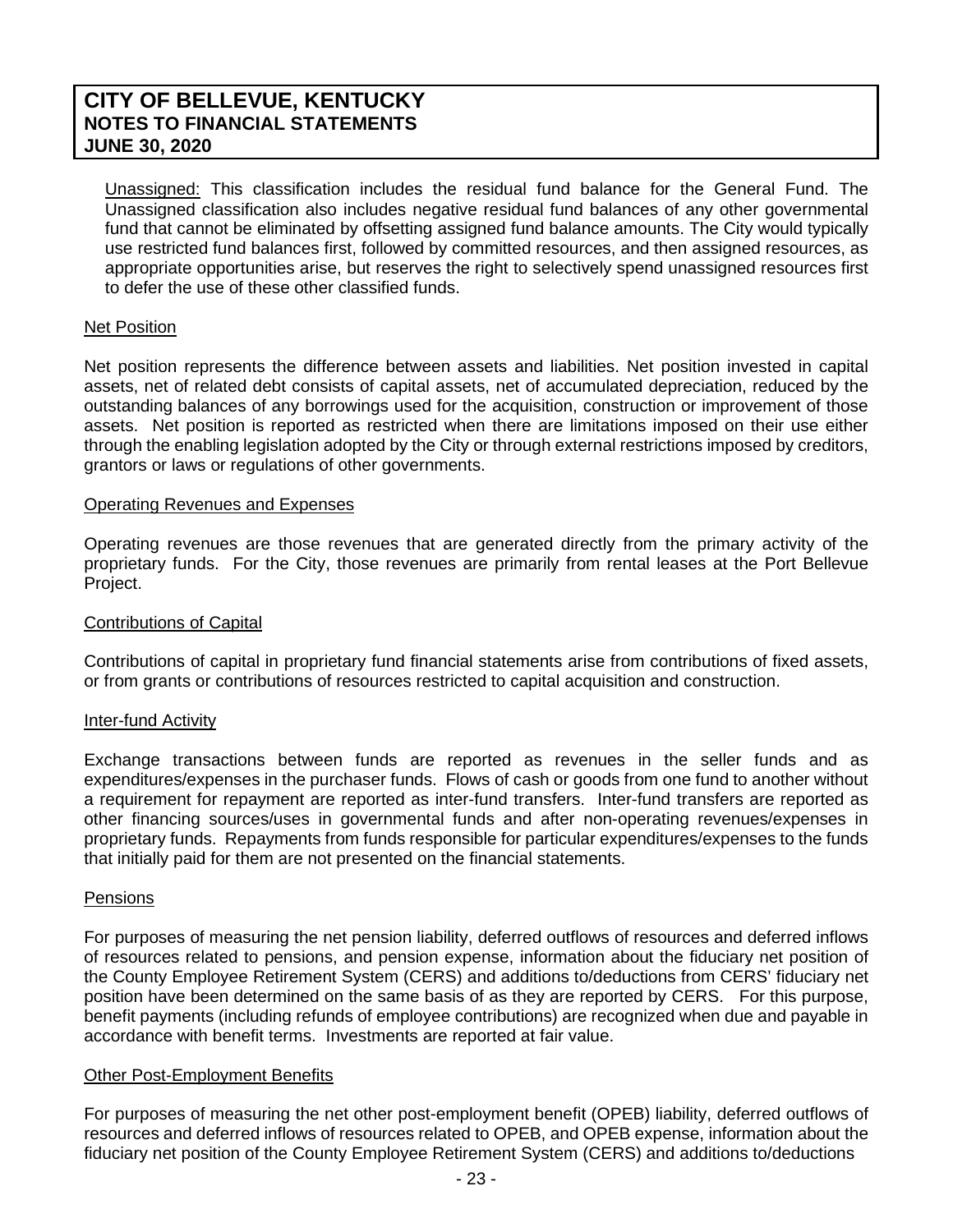from CERS' fiduciary net position has been determined on the same basis of as they are reported by CERS. For this purpose, benefit payments (including refunds of employee contributions) are recognized when due and payable in accordance with benefit terms. Investments are reported at fair value.

#### **Reclassifications**

Certain amounts in the prior year financial statements have been reclassified for comparative purposes to conform to the presentation of the current year financial statements.

#### **NOTE B – ESTIMATES**

The preparation of financial statements in conformity with accounting principles generally accepted in the United States of America requires the City's management to make estimates and assumptions that affect reported amounts of assets, liabilities, fund balances, and disclosure of contingent assets and liabilities at the date of the general purpose financial statements, and the reported amounts of revenues and expenditures during the reporting period. Actual results could differ from those estimates.

### **NOTE C – CASH AND CASH EQUIVALENTS**

At year-end the carrying amount of the City's total cash and cash equivalents was \$3,055,474; which was covered by Federal Depository insurance and/or covered by collateral agreements and collateral held by the pledging banks' trust departments in the City's name. Cash equivalents are funds temporarily invested in securities with a maturity of 90 days or less.

Cash and cash equivalents at June 30, 2020 consisted of the following:

|                                     | <b>Bank</b>    | <b>Book</b>    |
|-------------------------------------|----------------|----------------|
|                                     | <b>Balance</b> | <b>Balance</b> |
|                                     |                |                |
| Cash and cash equivalents           | \$3,043,650    | \$3,055,474    |
|                                     |                |                |
| Breakdown per financial statements: |                |                |
| Governmental funds                  |                | \$2,687,058    |
| Proprietary funds                   |                | 368,416        |
|                                     | Total          | 3,055,474      |

### **NOTE D – INVESTMENT IN JOINT VENTURE**

The City, along with the City of Dayton, Kentucky, own equal shares in a joint venture limited liability corporation, the Fire Department of Bellevue and Dayton (FDBD) Each City annually records, as an investment in joint venture, 50% of the net position of FDBD on its Statement of Net Position, and an adjustment for the amount of change is recognized in the Statement of Activities. The total investment in the joint venture at June 30, 2020 was a liability of (\$1,911,944). This liability increased \$562,893 from the previous year.

The City had no other investments at June 30, 2020.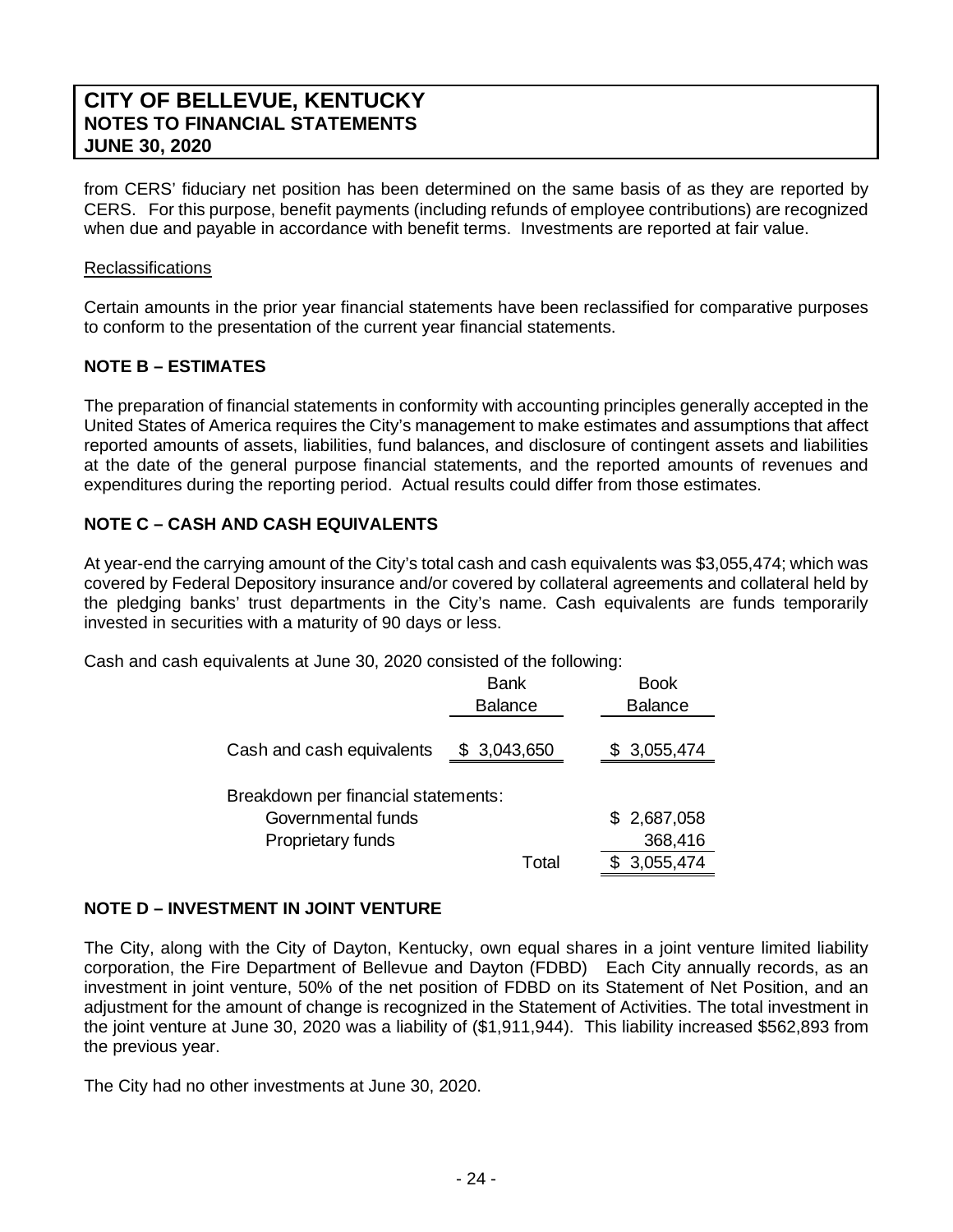### **NOTE E – CAPITAL ASSETS**

Capital assets activity for the fiscal year ended June 30, 2020, was as follows:

|                                  |     | <b>Balance</b> |                  |                          |           | <b>Balance</b>  |
|----------------------------------|-----|----------------|------------------|--------------------------|-----------|-----------------|
| <b>Governmental Activities</b>   |     | June 30, 2019  | Additions        |                          | Deletions | June 30, 2020   |
| Land                             | \$. | 3,847,424      | \$               | $\overline{\mathcal{G}}$ |           | \$<br>3,847,424 |
| Land improvements                |     | 396,090        |                  |                          |           | 396,090         |
| Building and improvements        |     | 1,128,044      |                  |                          |           | 1,128,044       |
| Playground equipment             |     | 115,891        |                  |                          |           | 115,891         |
| Furniture and equipment          |     | 413,149        |                  |                          | (18,036)  | 395,113         |
| Vehicles and machinery           |     | 633,735        | 34,259           |                          | (60,005)  | 607,989         |
| Harbor Green/Infrastructure      |     | 2,555,750      |                  |                          |           | 2,555,750       |
| Streetscape/Infrastructure       |     | 697,540        |                  |                          |           | 697,540         |
| Pedestrian bridge/Infrastructure |     | 427,914        |                  |                          |           | 427,914         |
| Construction in progress         |     |                |                  |                          |           |                 |
| Totals at historical cost        |     | 10,215,537     | 34,259           |                          | (78, 041) | 10, 171, 755    |
| Less accumulated depreciation    |     |                |                  |                          |           |                 |
| Land improvements - parks        |     | (186, 345)     | (9,960)          |                          |           | (196, 305)      |
| Building and improvements        |     | (519, 696)     | (22, 299)        |                          |           | (541, 995)      |
| Playground equipment             |     | (115, 891)     |                  |                          |           | (115, 891)      |
| Furniture and equipment          |     | (284, 044)     | (32, 773)        |                          | 18,024    | (298, 793)      |
| Vehicles and machinery           |     | (487, 166)     | (52,666)         |                          | 60,005    | (479, 827)      |
| Infrastructure                   |     | (900, 632)     | (73, 825)        |                          |           | (974, 457)      |
| Total accumulated                |     |                |                  |                          |           |                 |
| depreciation                     |     | (2, 493, 774)  | (191, 523)       |                          | 78,029    | (2,607,268)     |
| <b>Governmental Activities</b>   |     |                |                  |                          |           |                 |
| Capital Assets - Net             | \$  | 7,721,763      | \$<br>(157, 264) | \$                       | (12)      | \$<br>7,564,487 |
| <b>Business Type Activites</b>   |     |                |                  |                          |           |                 |
| Land and land improvements       |     |                |                  |                          |           |                 |
| Total at historical cost         | \$  | 5,453,550      | \$<br>1,600,000  | \$                       |           | \$<br>7,053,550 |
|                                  |     |                |                  |                          |           |                 |
| Less accumulated depreciation    |     | (693, 181)     | (40, 131)        |                          |           | (733, 312)      |
| <b>Business Type Activities</b>  |     |                |                  |                          |           |                 |
| Capital Assets - Net             | \$  | 4,760,369      | \$<br>1,559,869  | \$                       |           | \$<br>6,320,238 |

Depreciation was charged to functions as follows:

.

| Governmental Activities                            |         |
|----------------------------------------------------|---------|
| Administration                                     | 12.973  |
| <b>Police Department</b>                           | 65.126  |
| Public Works & Infrastructure                      | 103.464 |
| Parks & Recreation                                 | 9.960   |
| Total governmental activities depreciation expense | 191.523 |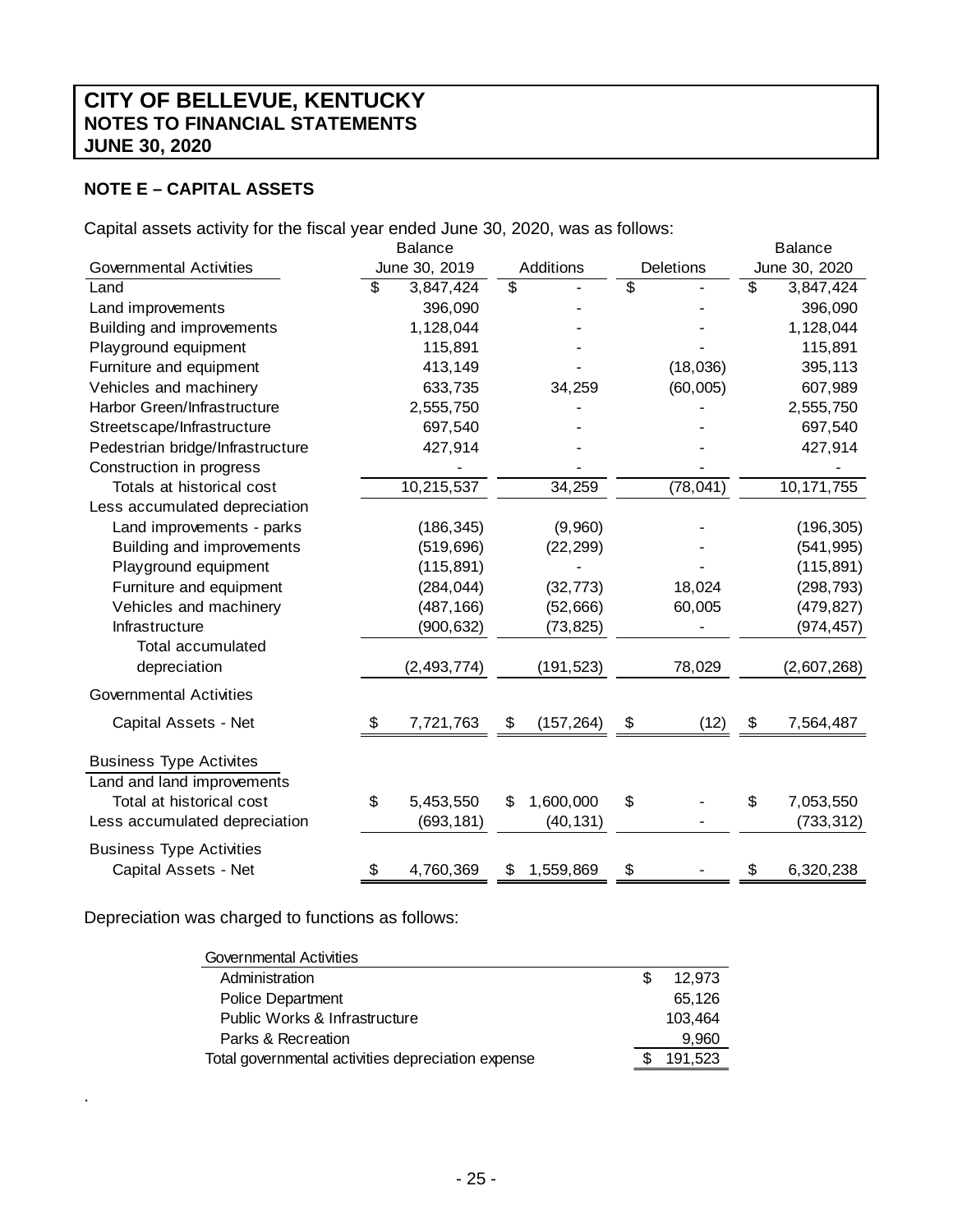### **NOTE F – CAPITAL LEASE PAYABLE**

On March 31, 2017, the Cities of Bellevue and Dayton, Kentucky jointly entered into a tax-exempt lease/purchase agreement with US Bancorp to purchase a fire truck for \$685,973 for the Fire Department of Bellevue and Dayton (FDBD). This truck was financed by the Cities and donated, as a capital contribution to the Cities investment in a joint venture, to the FDBD, upon delivery. Each City recognized one half of this investment asset, in their "Investment in a Joint Venture" account, and also recognized an offsetting amount in their respective capital lease payable accounts on the Statements of Net Position. The following is an analysis of the leased property under capital lease by class:

|                            |   | Book value as of |
|----------------------------|---|------------------|
| <b>Classes of Property</b> |   | June 30, 2020    |
| Vehicles and equipment     | S | 61,574           |
| FDBD fire truck            |   | 250,343          |
|                            |   | 311,917          |

The following is a schedule by years of the future minimum lease payments under capital lease together with the present value of the net minimum lease payments as of June 30, 2020:

| Year Ending June 30,                        | <b>Capital Lease Payable</b> |
|---------------------------------------------|------------------------------|
| 2021                                        | \$<br>68,964                 |
| 2022                                        | 44,924                       |
| 2023                                        | 40,106                       |
| 2024                                        | 40,106                       |
| 2025                                        | 40,106                       |
| 2026-2027                                   | 80,212                       |
| Total minimum lease payments                | 314,418                      |
| Less: Amount representing interest          | (31, 302)                    |
| Present Value of Net Minimum Lease Payments | \$<br>283,116                |

#### **NOTE G – LONG TERM DEBT**

The City has three general obligation public project bond issues outstanding at June 30, 2020, the Series 2012 for the Harbor Greene Project and the Refunding Series 2014 and 2011A for the Port Bellevue Project. These bonds are required to be fully paid within 20 years from the date of issue and are backed by the full faith and credit of the City.

The original 2004 Harbor Greene Project bonds were issued to provide infrastructure improvements at the development and are to be repaid by future additional property tax revenue that will be generated from the project. Payments are guaranteed by the developer. The bonds are carried as general longterm debt used in governmental fund operations. The bonds were refunded and defeased by the Series 2012 Refunding Bonds, as detailed below.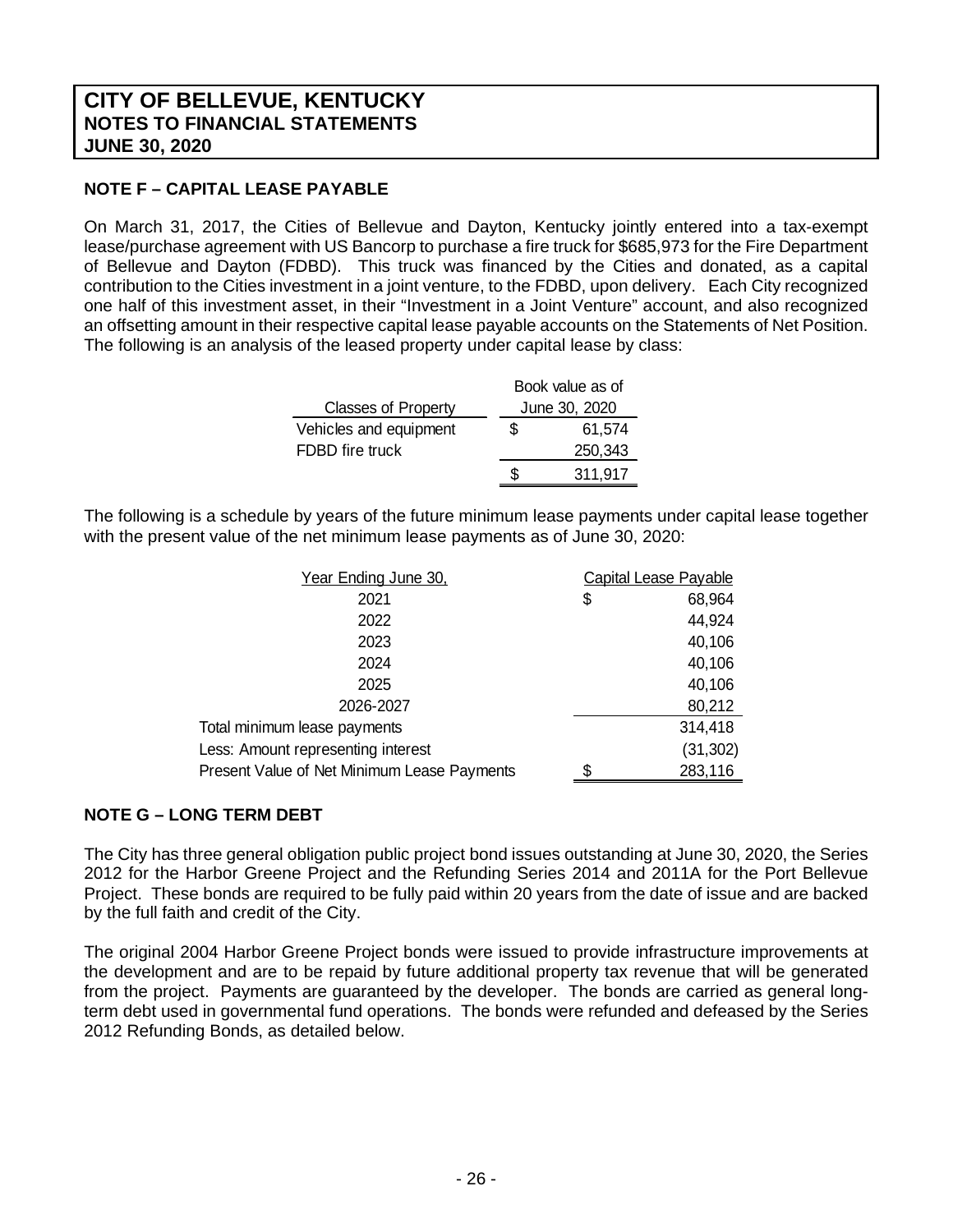#### Series 2011 and 2014 Refunding Bonds

The original 2002 A/B Port Bellevue Project bonds were for the purchase of land and improvements at the project. The land and land improvements are leased to two restaurant tenants of the project and are used to be repaid primarily from rent revenue generated from the leases. The bonds are carried as longterm debt used in proprietary fund operations/business type activities. The Series 2002B bonds were refunded and defeased by the Series 2011 Refunding Bonds issued in December 2011. The Series 2002A bonds were refunded and defeased by the Series 2014 Refunding Bonds issued in May 2014.

#### Series 2012 Refunding Bonds

On September 20, 2012, the City issued \$3,220,000 in Series 2012 General Obligation Refunding Bonds and defeased, in-substance, the remaining portion of the Series 2004 general obligation bonds. Proceeds of the 2012 Refunding Bonds were placed in an irrevocable trust to provide for all future debt service payments on the 2004 bonds. Accordingly, the trust's assets and the liability for the defeased bonds are not included on the City's financial statements. At June 30, 2013, the 2004 bonds had a principal balance of \$2,920,000 and are considered defeased. The 2012 Refunding Bonds have a maturity of 20 years and a net interest cost of 2.5%. As part of the refunding, the City incurred costs for bond issuance (\$42,271) which was expensed in fiscal year 2013 per GASB 65. The City also incurred costs related to the issuance of the bond for bond discount (\$37,196) and a loss on defeasement (\$220,533). These costs will be amortized over the 20-year life of the bond, which is the same as the remaining life of the defeased bond. The total net savings to the City due to this refunding will be approximately \$321,100.

#### Series 2017 and 2019 Bond Anticipation Note

On February 10, 2017, the City issued \$2,500,000 in Series 2017 General Obligation Bond Anticipation Notes, the proceeds were used to purchase land on the City's riverfront. The original Bond Anticipation Note matured on March 1, 2019, interest is payable semi-annually at 1.81%. The note was renewed for an additional two years maturing on March 1, 2021, interest is payable semi-annually at a rate of 2.79%.

|        | <b>Governmental Activities</b> |       |  |  |  |  |  |
|--------|--------------------------------|-------|--|--|--|--|--|
| Fiscal | 2019 Bond Anticipation Note    |       |  |  |  |  |  |
| Year   | Principal                      | Rate  |  |  |  |  |  |
| 2021   | \$2,500,000                    | 2.79% |  |  |  |  |  |
| Total  | 2,500,000                      |       |  |  |  |  |  |

The following summarizes the original amount of each issue, the issue date and interest rates:

| <b>Issue Date</b>     | <b>Original Amount</b> | Rates           |
|-----------------------|------------------------|-----------------|
| Refunding Series 2011 | 2,435,000              | 1.00 to 3.625%  |
| Refunding Series 2012 | 3,220,000              | 1.4% to 2.800 % |
| Refunding Series 2014 | 835,000                | 4.00%           |
| Series 2017           | 2,500,000              | 1.81%           |

The City is obligated to make payments in amounts sufficient to satisfy debt service requirements on bonds. The bonds may be called prior to maturity and redemption premiums are specified in the issue.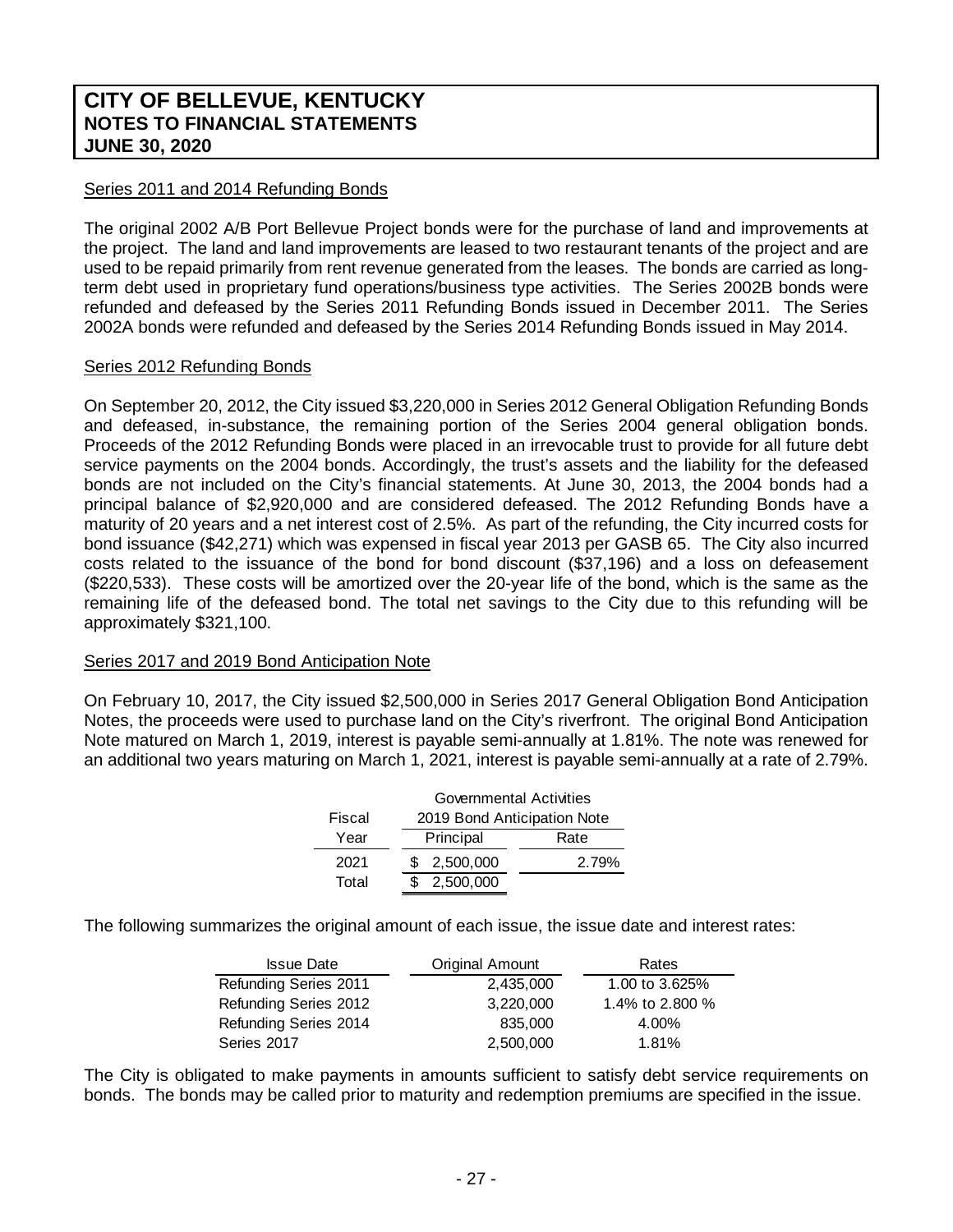Assuming no bonds are called prior to scheduled maturity, the minimum obligations of the City, at June 30, 2020 for debt services (principal and interest) are as follows:

|           |           | Harbor Green                | Port Bellevue                   |          |  |
|-----------|-----------|-----------------------------|---------------------------------|----------|--|
|           |           | Governmental Activities     | <b>Business Type Activities</b> |          |  |
| Fiscal    |           | <b>Public Project Bonds</b> | <b>Public Project Bonds</b>     |          |  |
| Year      | Principal | Interest                    | Principal                       | Interest |  |
| 2021      | 2,600,000 | 134,675                     | 135,000                         | 78,100   |  |
| 2022      | 130,000   | 63,525                      | 145,000                         | 74,119   |  |
| 2023      | 130,000   | 61,705                      | 155,000                         | 69,769   |  |
| 2024      | 145,000   | 59,105                      | 165,000                         | 64,981   |  |
| 2025      | 155,000   | 56,205                      | 170,000                         | 59,812   |  |
| 2026-2030 | 990,000   | 223,384                     | 950,000                         | 208,707  |  |
| 2031-2034 | 1,085,000 | 77,851                      | 670,000                         | 37,878   |  |
| Totals    | 5,235,000 | 676,450                     | 2,390,000                       | 593,366  |  |

A summary of the City's long-term bond debt at June 30, 2020 is as follows:

|                                 |    | <b>Balance</b> |        |    |            | <b>Balance</b>  | Due Within    |
|---------------------------------|----|----------------|--------|----|------------|-----------------|---------------|
| Description                     |    | June 30, 2019  | Issued |    | Paid       | June 30, 2020   | One Year      |
| Governmental Activities         |    |                |        |    |            |                 |               |
| Bonds Payable:                  |    |                |        |    |            |                 |               |
| Series 2012 REF                 | \$ | 2,845,000      | \$     | \$ | (110,000)  | \$<br>2,735,000 | \$<br>100,000 |
| Series 2017 and 2019            |    | 2,500,000      |        |    |            | 2,500,000       | 2,500,000     |
| 2012 Bond Discount              |    | (32, 850)      |        |    | 1,200      | (31, 650)       | (1, 157)      |
| <b>Total Governmental</b>       |    |                |        |    |            |                 |               |
| Activities                      | S  | 5,312,150      | \$     | S  | (108, 800) | \$<br>5,203,350 | \$2,598,843   |
|                                 |    |                |        |    |            |                 |               |
| <b>Business Type Activities</b> |    |                |        |    |            |                 |               |
| Bonds Payable:                  |    |                |        |    |            |                 |               |
| Series 2011 REF                 | \$ | 1,855,000      | \$     | \$ | (100,000)  | \$<br>1,755,000 | \$<br>95,000  |
| Series 2014 REF                 |    | 670,000        |        |    | (35,000)   | 635,000         | 40,000        |
| 2014 REF Premium                |    | 9,685          |        |    | (692)      | 8,993           | 692           |
| 2011 REF Discount               |    | (17,921)       |        |    | 1,378      | (16, 543)       | (1, 379)      |
| <b>Total Business</b>           |    |                |        |    |            |                 |               |
| Activities                      | \$ | 2,516,764      | \$     | \$ | (134, 314) | \$<br>2,382,450 | \$<br>134,313 |

#### **NOTE H – COMMITMENTS UNDER NONCAPITALIZED LEASES**

The City had no commitments under operating lease agreements as of June 30, 2020.

#### **NOTE I – COUNTY EMPLOYEES' RETIREMENT SYSTEM**

*Plan description -* Employees are covered by CERS (County Employees Retirement System), a costsharing multiple-employer defined benefit pension and health insurance (Other Post-Employment Benefits; OPEB) plan administered by the Kentucky Retirement System, an agency of the Commonwealth of Kentucky. Under the provisions of the Kentucky Revised Statue ("KRS") Section 61.645, the Board of Trustees of the Kentucky Retirement administers CERS and has the authority to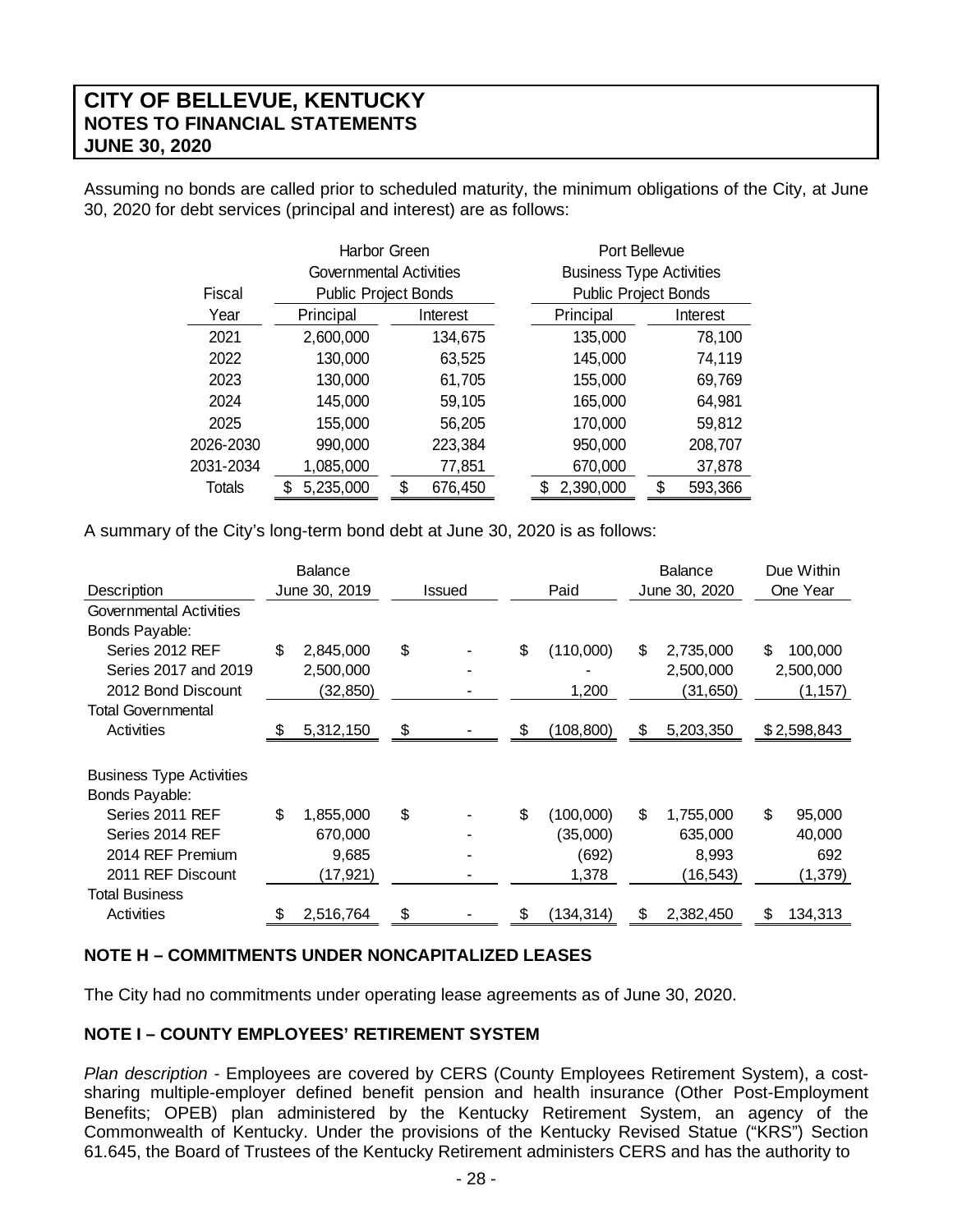establish and amend benefit provisions. The Kentucky Retirement System issues a publicly available financial report that includes financial statements and required supplementary information for CERS. That report may be obtained from http://kyret.ky.gov/.

The Plan is divided into both a **Pension Plan** and **Health Insurance Fund Plan** (Other Post-Employment Benefits; OPEB) and each plan is further sub-divided based on *Non-Hazardous* duty and *Hazardous* duty covered-employee classifications. The City has both Non-Hazardous and Hazardous employees.

Membership in CERS consisted of the following at June 30, 2019:

|                        | Non-hazardous | Hazardous                         | Total   |
|------------------------|---------------|-----------------------------------|---------|
| Active Plan Members    | 84,632        | 9,402                             | 94,034  |
| Inactive Plan Members  | 85,300        | 2,702                             | 88,002  |
| <b>Retired Members</b> | 58,933        | 8,000                             | 66,933  |
|                        | 228,865       | 20,104                            | 248,969 |
|                        |               | Number of participating employers | 1.140   |

#### **PENSION PLAN**

#### **Non-Hazardous Pension Plan Description**

*Benefits Provided –* CERS provides retirement, health insurance, death and disability benefits to Non-Hazardous duty Plan employees and beneficiaries. Employees are vested in the plan after five years of service. For retirement purposes, employees are grouped into three tiers, based on hire date:

| Tier 1 | Participation date<br>Unreduced retirement<br>Reduced retirement | Before September 1, 2008<br>27 years service or 65 years old<br>At least 5 years service and 55 years old<br>At least 25 years service and any age |
|--------|------------------------------------------------------------------|----------------------------------------------------------------------------------------------------------------------------------------------------|
| Tier 2 | Participation date                                               | September 1, 2008 - December 31, 2013                                                                                                              |
|        | Unreduced retirement                                             | At least 5 years service and 65 years old<br>or age 57+ and sum of service years plus age equal 87                                                 |
|        | Reduced retirement                                               | At least 10 years service and 60 years old                                                                                                         |
| Tier 3 | Participation date                                               | After December 31, 2013                                                                                                                            |
|        | Unreduced retirement                                             | At least 5 years service and 65 years old<br>or age 57+ and sum of service years plus age equal 87                                                 |
|        | Reduced retirement                                               | Not available                                                                                                                                      |

Cost of living adjustments are provided at the discretion of the General Assembly. Retirement is based on a factor of the number of years of service and hire date multiplied by the average of the highest five years' earnings. Reduced benefits are based on factors of both of these components. Participating employees become eligible to receive the health insurance benefit after at least 180 months or service. Death benefits are provided for both death after retirement and death prior to retirement. Death benefits after retirement are \$5,000 in lump sum. Five years' service is required for death benefits prior to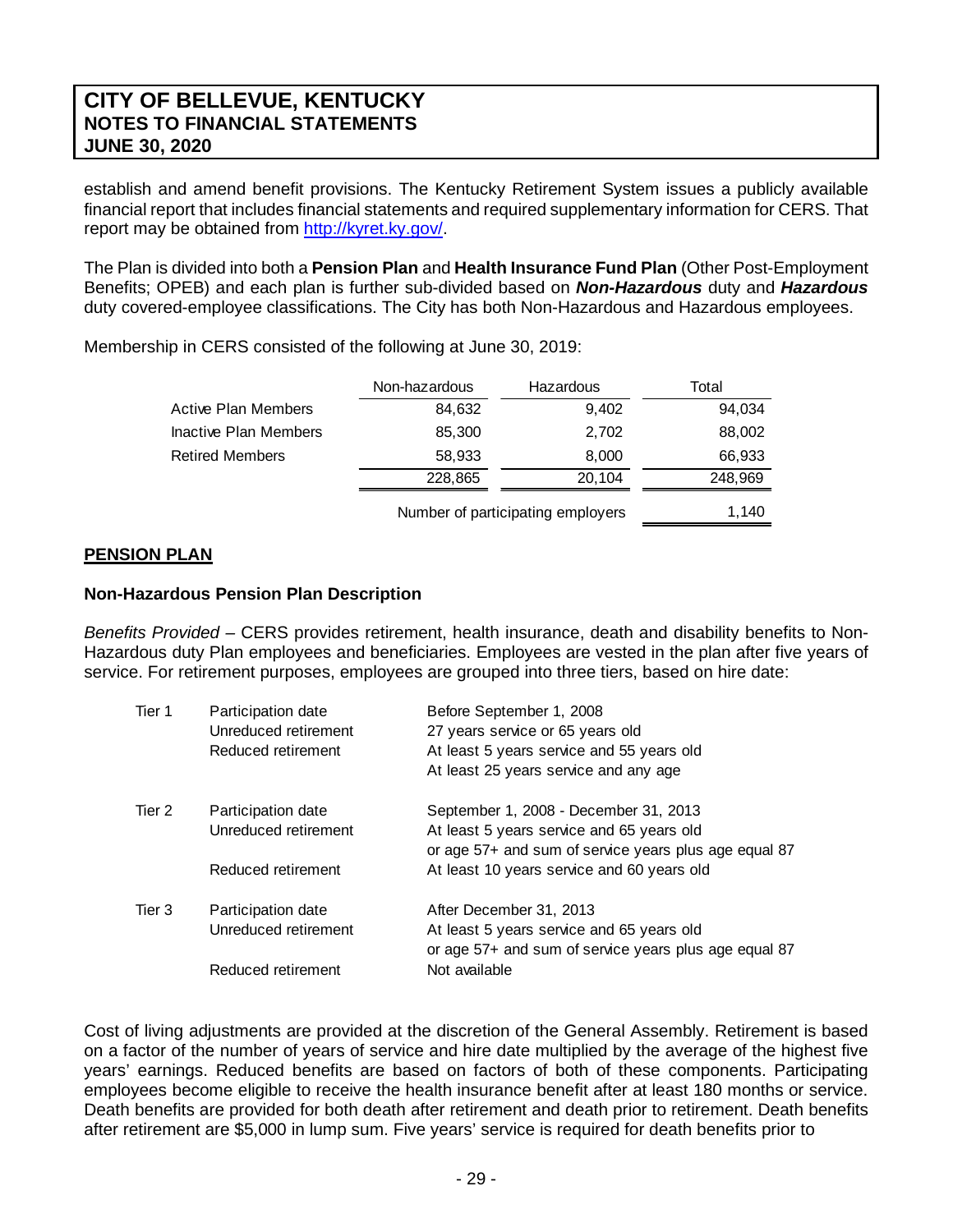retirement and the employee must have suffered a duty-related death. The decedent's beneficiary will receive the higher of the normal death benefit and \$10,000 plus 25% of the decedent's monthly final rate or pay and any dependent child will receive 10% of the decedent's monthly final rate of pay up to 40% for all dependent children. Five years' service is required for nonservice-related disability benefits.

*Contributions –* Required pension plan contributions by the employee are based on the tier:

|        | <b>Required Contribution</b> |
|--------|------------------------------|
| Tier 1 | 5%                           |
| Tier 2 | 5%                           |
| Tier 3 | 5%                           |

#### **Hazardous Pension Plan Description**

*Benefits Provided –* CERS provides retirement, health insurance, death and disability benefits to Hazardous duty Plan employees and beneficiaries. Employees are vested in the plan after five years of service.

For retirement purposes, employees are grouped into three tiers, based on hire date:

| Tier 1 | Participation date<br>Unreduced retirement | Before September 1, 2008<br>At least one month of hazardous duty service credit<br>and 55 years old, or any age with 20 years of service. |
|--------|--------------------------------------------|-------------------------------------------------------------------------------------------------------------------------------------------|
|        | Reduced retirement                         | 15 years service and 50 years old                                                                                                         |
| Tier 2 | Participation date                         | September 1, 2008 - December 31, 2013                                                                                                     |
|        | Unreduced retirement                       | At least 5 years of hazardous duty service credit and<br>60 years old or any age with 25 years of service.                                |
|        | Reduced retirement                         | 15 years service and 50 years old                                                                                                         |
| Tier 3 | Participation date                         | On or after January 1, 2014                                                                                                               |
|        | Unreduced retirement                       | At least 5 years of hazardous duty service credit and<br>60 years old or 25 or more years of service, with no<br>age requirement          |
|        | Reduced retirement                         | Not available                                                                                                                             |

Cost of living adjustments are provided at the discretion of the General Assembly. Retirement is based on a factor of the number of years of service and hire date multiplied by the average of the highest five years' earnings. Reduced benefits are based on factors of both of these components. Participating employees become eligible to receive the health insurance benefit after at least 180 months or service. Death benefits are provided for both death after retirement and death prior to retirement. Death benefits after retirement are \$5,000 in lump sum. Five years' service is required for death benefits prior to retirement and the employee must have suffered a duty-related death. The decedent's beneficiary will receive the higher of the normal death benefit and \$10,000 plus 25% of the decedent's monthly final rate or pay and any dependent child will receive 10% of the decedent's monthly final rate of pay up to 40% for all dependent children. Five years' service is required for nonservice-related disability benefits.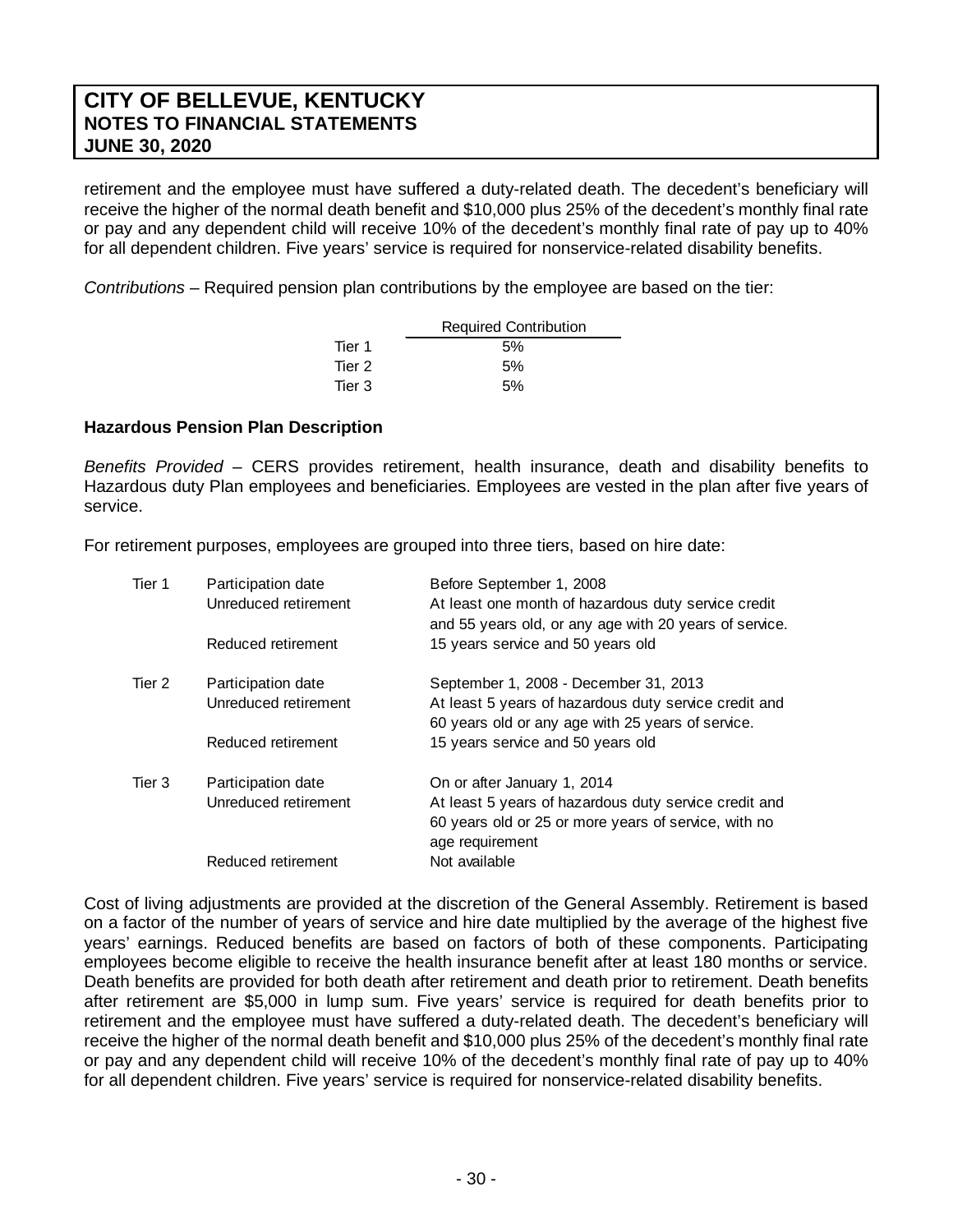*Contributions –* Required pension plan contributions by the employee are based on the tier:

|        | <b>Required Contribution</b> |  |
|--------|------------------------------|--|
| Tier 1 | 8%                           |  |
| Tier 2 | 8%                           |  |
| Tier 3 | 8%                           |  |

#### **Contributions**

For non-hazardous duty employees, the City contributed 24.06% of which 19.30% was for the pension fund and 4.76% was for the health insurance fund, of the non-hazardous duty covered-employee's compensation during the fiscal year ended June 30, 2020.

For hazardous duty employees, the City contributed 39.58% of which 30.06% was for the pension fund and 9.52% was for the health insurance fund, of the hazardous duty covered-employee's compensation during the fiscal year ended June 30, 2020.

The City made all required contributions for the non-hazardous Plan obligation for the fiscal year in the amount of \$154,994, of which \$124,330 was for the pension fund and \$30,664 was for the health insurance fund.

The City made all required contributions for the hazardous Plan obligation for the fiscal year in the amount of \$246,835, of which \$187,465 was for the pension fund and \$59,370 was for the health insurance fund

#### **Pension Liabilities, Pension Expense, Deferred Outflows of Resources, and Deferred Inflows of Resources Related to Pensions**

At June 30, 2020, the City reported a liability of \$4,509,021 as its proportionate share of the net pension liability (\$1,659,658 for the non-hazardous plan and \$2,849,363 for the hazardous duty plan) The net pension liability was measured as of June 30, 2019, and the total pension liability used to calculate the net pension liability was determined by an actuarial valuation as of that date. The City's proportion of the net pension liability was based on a projection of the City's long-term share of contributions to the pension plan relative to the projected contributions of all participating entities, actuarially determined. At June 30, 2019, the City's non-hazardous employer allocation proportion was 0.02360% of the total CERS nonhazardous duty employees and the hazardous employer allocation proportion was 0.103152% of the total CERS hazardous duty employees. For the year ended June 30, 2020, the City recognized pension expense of \$386,103 in addition to its \$311,795 pension contribution.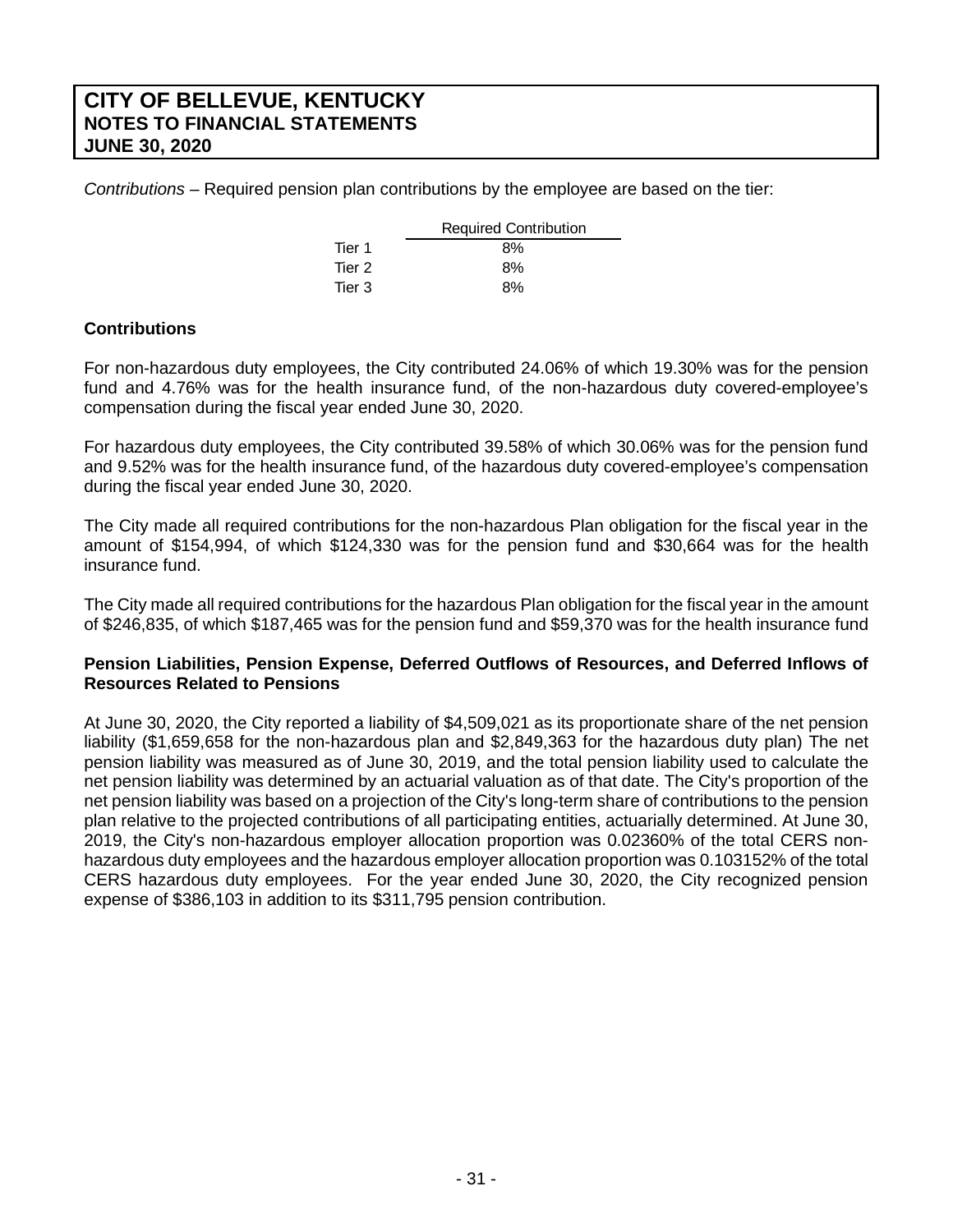At June 30, 2020, the City reported deferred outflows of resources and deferred inflows of resources related to pensions from the following sources:

|                                                                                                 | Non-Hazardous        |                  | Hazardous       |                  |    | Total            |    |            |    |                  |
|-------------------------------------------------------------------------------------------------|----------------------|------------------|-----------------|------------------|----|------------------|----|------------|----|------------------|
|                                                                                                 | Deferred<br>Deferred |                  | Deferred        | Deferred         |    | Deferred         |    | Deferred   |    |                  |
|                                                                                                 |                      | Outflow of       | Inflow of       | Outflow of       |    | Inflow of        |    | Outflow of |    | Inflow of        |
|                                                                                                 |                      | <b>Resources</b> | Resources       | <b>Resources</b> |    | <b>Resources</b> |    | Resources  |    | <b>Resources</b> |
| Differences between<br>expected and actual<br>experience                                        | \$                   | 42,376           | \$<br>(7, 012)  | \$121,063        | \$ |                  | \$ | 163,439    | \$ | (7, 012)         |
| Net difference between<br>projected actual earnings<br>on plan investments                      |                      |                  | (26, 754)       |                  |    | (40, 326)        |    |            |    | (67,080)         |
| Changes of assumptions                                                                          |                      | 167,976          |                 | 276,585          |    |                  |    | 444,561    |    |                  |
| Changes in proportion and<br>differences between<br>contributions and<br>proportionate share of |                      |                  |                 |                  |    |                  |    |            |    |                  |
| contributions                                                                                   |                      |                  | (59, 707)       | 48,922           |    | (142, 718)       |    | 48,923     |    | (202, 425)       |
| Contributions subsequent<br>to the measurement date                                             |                      | 124,330          |                 | 187,465          |    |                  |    | 311,795    |    |                  |
|                                                                                                 | \$.                  | 334,682          | \$<br>(93, 473) | 634,035<br>\$.   |    | \$(183,044)      | \$ | 968,718    | \$ | (276, 517)       |

The City's contributions subsequent to the measurement date of \$311,795 will be recognized as a reduction of the net pension liability in the year ending June 30, 2021. Other amounts reported as deferred outflows of resources and deferred inflows of resources related to pensions will be recognized in pension expense as follows:

| Measurement Year | Net           |
|------------------|---------------|
| Ending June 30,  | Deferral      |
| 2020             | \$<br>232,890 |
| 2021             | 94,979        |
| 2022             | 48,069        |
| 2023             | 4,468         |
| 2024             |               |
| Thereafter       |               |
|                  | 380,406       |

#### **Actuarial Assumptions**

The total pension liability as of June 30, 2020 is based on an actuarial valuation date of June 30, 2018, rolled forward to June 30, 2019, and determined using the following actuarial assumptions, applied to all periods included in the measurement:

| Payroll growth            | $2.00\%$                                                |
|---------------------------|---------------------------------------------------------|
| Inflation                 | 2.30%                                                   |
| Salary increase           | 3.30-3.55%, minimum, including inflation                |
| Investment rate of return | 6.25%, net of pension plan expense, including inflation |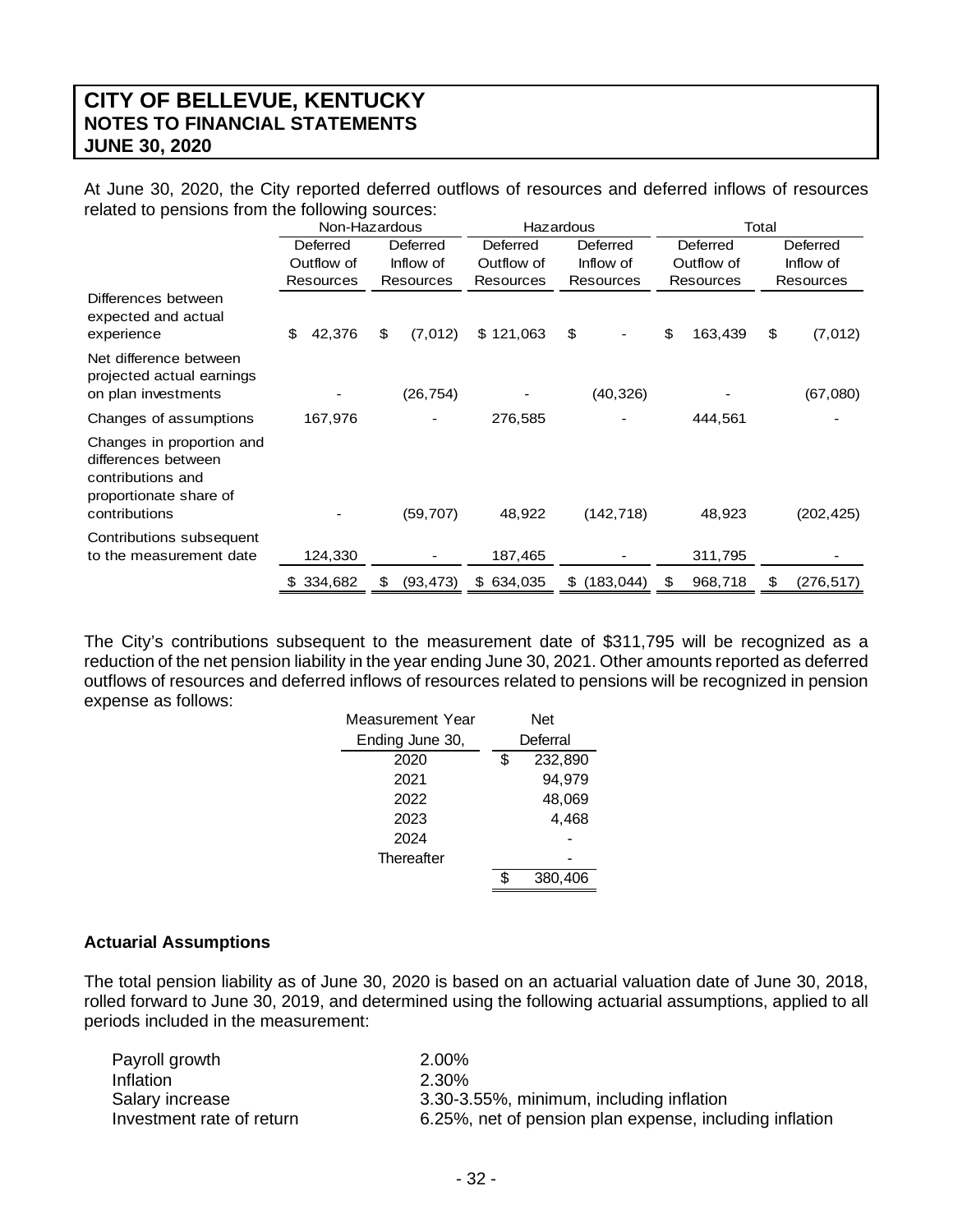The mortality table used for active members is Pub-2010 General Mortality table for the Non-Hazardous System and the Pub-2010 Public Safety Mortality table for the Hazardous System, projected with the ultimate rates from the MP-2014 mortality improvement scale using a base year of 2010. The mortality table used for healthy retired members was a system-specific mortality table based on mortality experience from 2013-2018, projected with the ultimate rates from MP-2014 mortality improvement scale using a base year of 2019. The mortality table used for the disabled members was Pub-2010 Disabled Mortality table, with a 4-year set-forward for both male and female rates, projected with the ultimate rates from the MP-2014 mortality improvement scale using a base year of 2010.

#### **Changes of Assumptions**

In June 2019, based on the 2018 Actuarial Experience Study for the Period Ending June 30, 2018, the following actuarial assumptions were updated:

- Annual salary increases were updated.
- Annual rates of retirement, disability, withdrawal, and mortality were updated.
- The percent of disabilities assumed to occur in the line of duty was updated from 0% to 2% for non-hazardous members and 50% for hazardous duty members.

The target allocation and best estimates of arithmetic real rates of return for each major asset class are summarized in the following table:

|                               | <b>CERS Pensions</b> |                |
|-------------------------------|----------------------|----------------|
|                               | (Haz & Non-Haz)      | Long Term      |
|                               | Target               | Expected       |
| <b>Asset Class</b>            | Allocation           | Nominal Return |
| Combined equity               | 37.5%                | 4.55%          |
| Specialty credit / high yield | 15.0%                | 2.60%          |
| Real return (diversified      |                      |                |
| inflation strategies)         | 15.0%                | 4.10%          |
| Absolute return (diversified  |                      |                |
| hedge funds)                  | 3.0%                 | 2.97%          |
| Private equity                | 10.0%                | 6.65%          |
| Real estate                   | 5.0%                 | 4.85%          |
| Global bonds                  | 13.5%                | 1.35%          |
| Cash                          | 1.0%                 | 0.20%          |

#### **Discount Rate**

The discount rate used to measure the total pension liability was 6.25%. The projection of cash flows used to determine the discount rate assumed that contributions from plan members and employers will be made at statutory contribution rates. Projected inflows from investment earnings were calculated using the long‐term assumed investment return of 6.25%. The long‐term assumed investment rate of return was applied to all periods of projected of benefit payments to determine the total pension liability.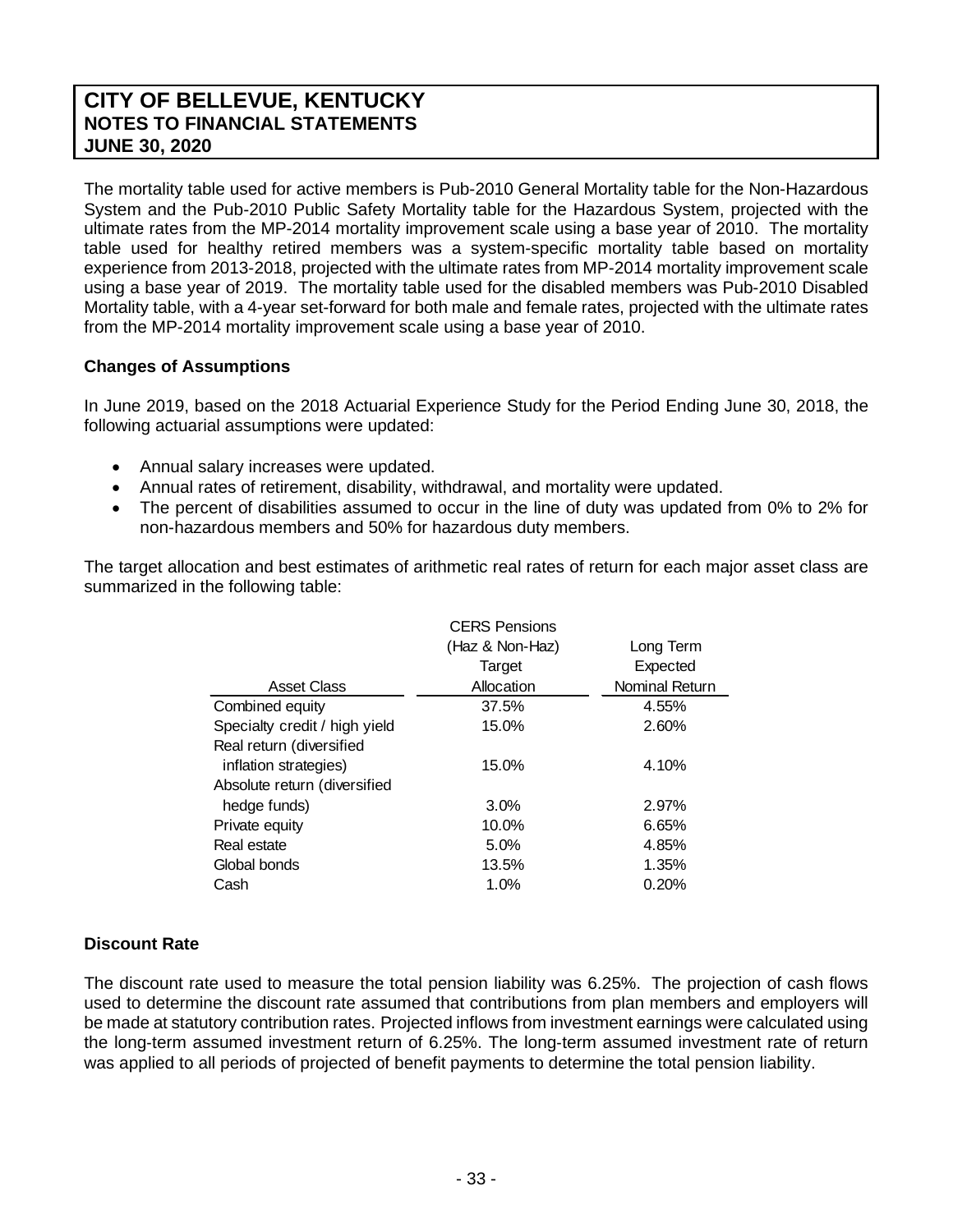#### **Sensitivity of the City's Proportionate Share of the Net Pension Liability to Changes in the Discount Rate**

The following presents the City's proportionate share of the net pension liability calculated using the discount rate of 6.25 percent, as well as what the City's proportionate share of the net pension liability would be if it were calculated using a discount rate that is 1-percentage-point lower (5.25 percent) or 1 percentage-point higher (7.25 percent) than the current rate:

|               |             | Proportionate Share of Net Pension Liability |                     |           |             |           |  |
|---------------|-------------|----------------------------------------------|---------------------|-----------|-------------|-----------|--|
|               | 1% Decrease |                                              | <b>Current Rate</b> |           | 1% Increase |           |  |
|               | 5.25%       |                                              | 6.25%               |           | 7.25%       |           |  |
| Non-hazardous | S           | 2,075,761                                    | \$                  | 1,659,658 | S           | 1,312,840 |  |
| Hazardous     |             | 3,562,343                                    |                     | 2,849,363 |             | 2.264.822 |  |
| Total         | S           | 5,638,104                                    | \$                  | 4,509,021 | S           | 3,577,662 |  |

### **HEALTH INSURANCE – OTHER POST-EMPLOYMENT BENEFITS**

#### **Non-Hazardous OPEB Plan Description**

*Benefits Provided* – CERS provides retirement, health insurance, death and disability benefits to nonhazardous duty plan employees and beneficiaries. Health insurance coverage is provided through payment/partial payment of insurance premiums for both non-Medicare-eligible and Medicare-eligible retirees.

| Tier 1 | Participation date                               | Before July 1, 2003                                                                                                                            |  |  |
|--------|--------------------------------------------------|------------------------------------------------------------------------------------------------------------------------------------------------|--|--|
|        | Benefit eligibility                              | Recipient of a retirement allowance                                                                                                            |  |  |
|        | Percentage of member<br>premium paid by the plan | < 4 years service - 0%<br>4-9 years service - 25%<br>10-14 years service - 50%<br>15-19 years service - 75%<br>20 or more years service - 100% |  |  |
|        | Tier 2 Participation date                        | July 1, 2003 - August 31, 2008                                                                                                                 |  |  |
|        | Benefit eligibility                              | Recipient of a retirement allowance with at least 120<br>months of service at retirement                                                       |  |  |
|        | Member premium paid<br>by the plan               | \$10/month for each year of earned service with a 1.5%<br>increase each July 1. As of July 1, 2018, the contribution<br>was \$13.38 per month. |  |  |
|        | Tier 3 Participation date                        | On or after September 1, 2008                                                                                                                  |  |  |
|        | Benefit eligibility                              | Recipient of a retirement allowance with at least 180<br>months of service at retirement                                                       |  |  |
|        | Member premium paid<br>by the plan               | \$10/month for each year of earned service with a 1.5%<br>increase each July 1. As of July 1, 2018, the contribution<br>was \$13.38 per month. |  |  |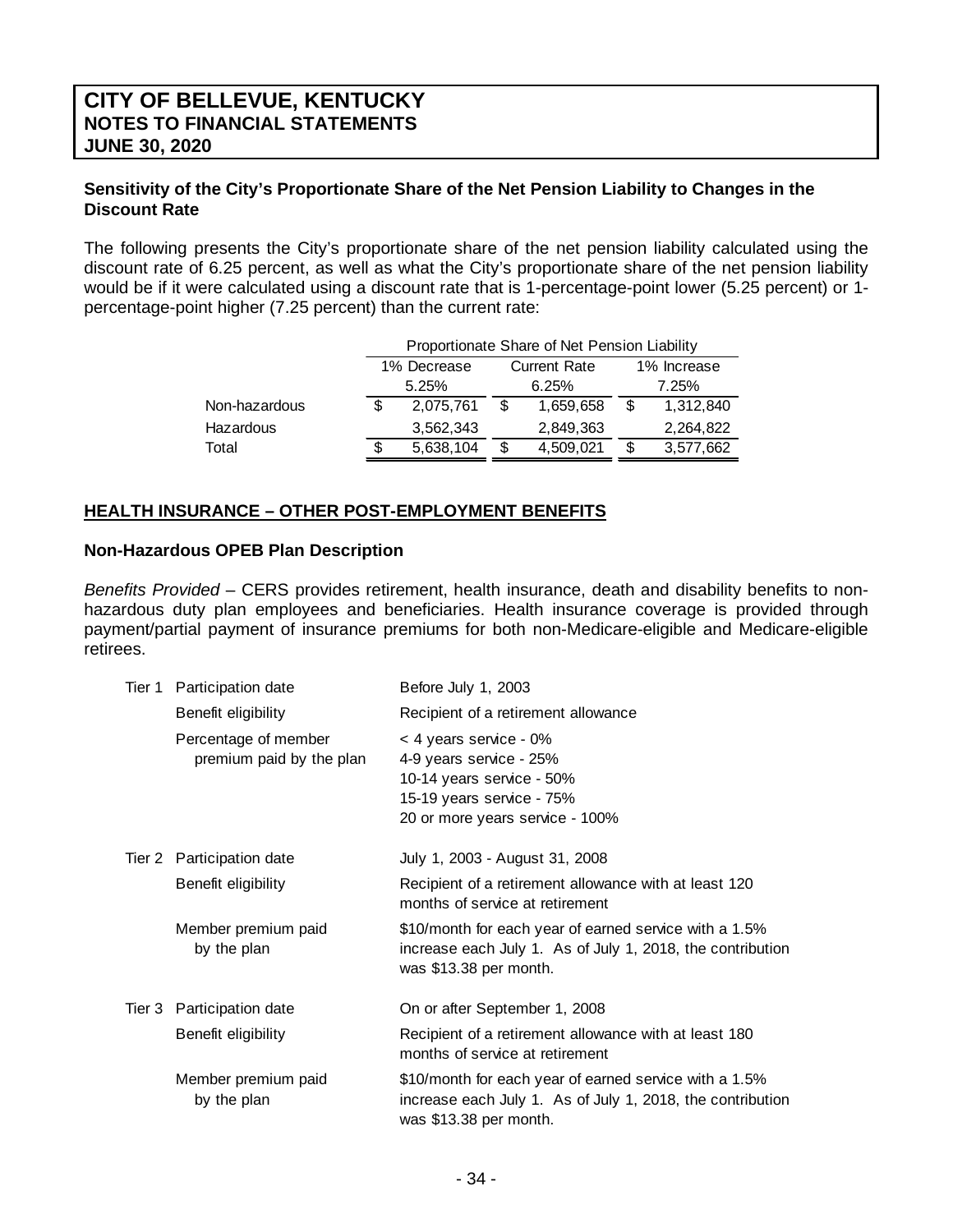*Contributions –* Required health insurance plan contributions by the employee are based on the tier:

|        | <b>Required Contribution</b> |  |
|--------|------------------------------|--|
| Tier 1 | None                         |  |
| Tier 2 | $1\%$                        |  |
| Tier 3 | $1\%$                        |  |

#### **Hazardous OPEB Plan Description**

*Benefits Provided* – CERS provides retirement, health insurance, death and disability benefits to hazardous duty plan employees and beneficiaries. Health insurance coverage is provided through payment/partial payment of insurance premiums for both non-Medicare-eligible and Medicare-eligible retirees.

| Tier 1 Participation date                        | Before July 1, 2003                                                                                                                            |
|--------------------------------------------------|------------------------------------------------------------------------------------------------------------------------------------------------|
| Benefit eligibility                              | Recipient of a retirement allowance                                                                                                            |
| Percentage of member<br>premium paid by the plan | < 4 years service - 0%<br>4-9 years service - 25%<br>10-14 years service - 50%<br>15-19 years service - 75%<br>20 or more years service - 100% |
| Tier 2 Participation date                        | July 1, 2003 - August 31, 2008                                                                                                                 |
| Benefit eligibility                              | Recipient of a retirement allowance with at least 120<br>months of service at retirement                                                       |
| Member premium paid<br>by the plan               | \$15/month for each year of earned service with a 1.5%<br>increase each July 1. As of July 1, 2018, the contribution<br>was \$20.07 per month. |
| Tier 3 Participation date                        | On or after September 1, 2008                                                                                                                  |
| Benefit eligibility                              | Recipient of a retirement allowance with at least 180<br>months of service at retirement                                                       |
| Member premium paid<br>by the plan               | \$15/month for each year of earned service with a 1.5%<br>increase each July 1. As of July 1, 2018, the contribution<br>was \$20.07 per month. |

*Contributions –* Required health insurance plan contributions by the employee are based on the tier:

|        | <b>Required Contribution</b> |
|--------|------------------------------|
| Tier 1 | None                         |
| Tier 2 | $1\%$                        |
| Tier 3 | $1\%$                        |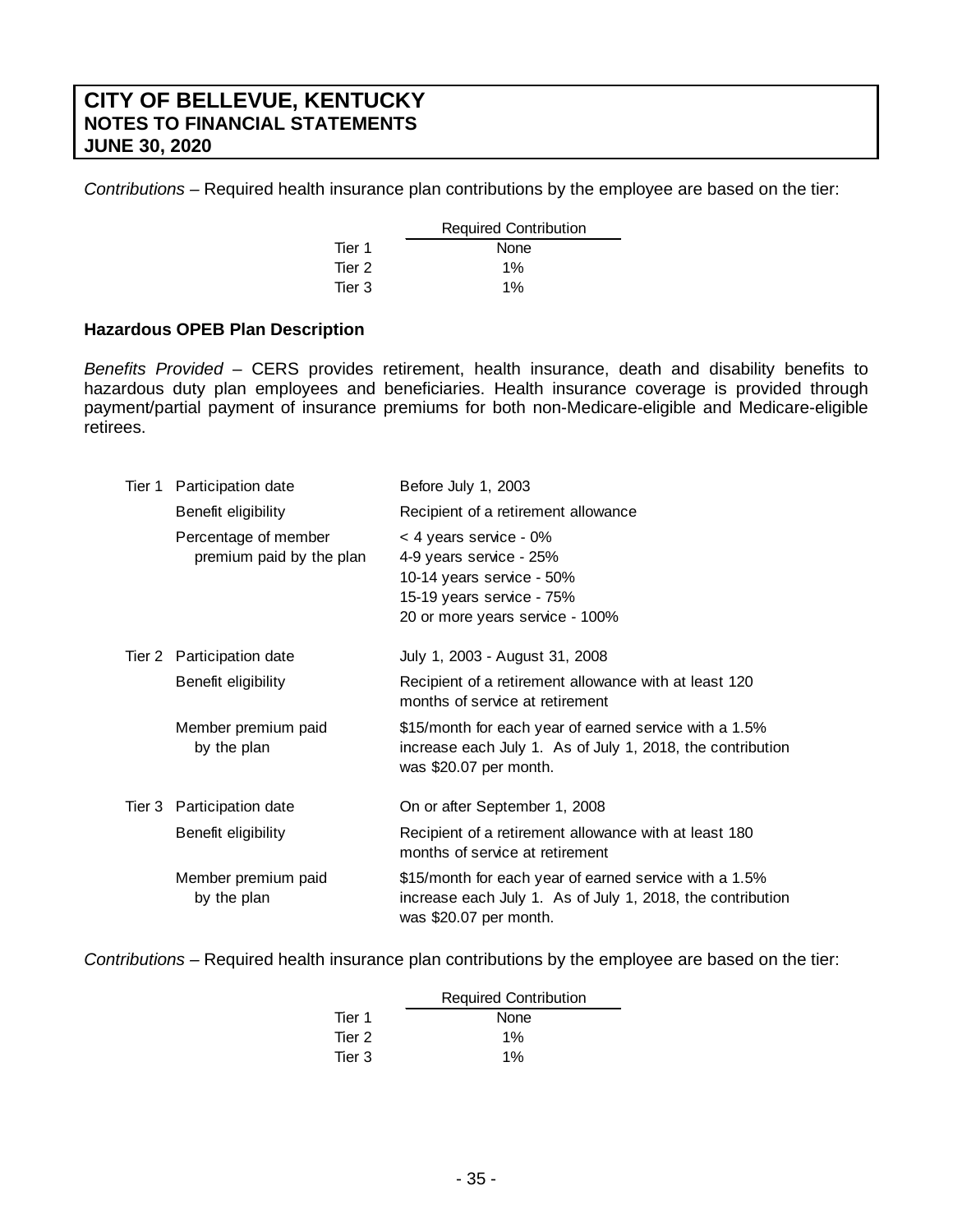### **Contributions**

Contribution requirements for covered employees and participating governmental entities are established and may be amended by the KRS Trustees. The contractually required contribution rate for governmental entities was 4.76% of covered-employee payroll for non-hazardous duty employees and 9.52% for hazardous duty employees; actuarially determined as an amount that is expected to finance the cost of benefits earned by employees during the year, with an additional amount to finance any unfunded accrued liability. Contributions to the OPEB plan from the City were \$30,664 for non-hazardous duty employees and \$59,370 for hazardous duty employees for the year ended June 30, 2020.

#### **OPEB Liabilities, OPEB Expense, and Deferred Outflows of Resources and Deferred Inflows of Resources Related to OPEB**

At June 30, 2020, the City reported a liability of \$1,159,839 for its proportionate share of the net OPEB liability. The net OPEB liability was measured as of June 30, 2019, and the total OPEB liability used to calculate the net OPEB liability was determined by an actuarial valuation as of that date. The City's proportion of the net OPEB liability was based on a projection of the City's long-term share of contributions to the OPEB plan relative to the projected contributions of all governmental entities, actuarially determined. At June 30, 2019, the City's proportion of the non-hazardous plan was 0.02359% and the hazardous plan was 0.103132%.

For the year ended June 30, 2020, the City recognized an OPEB expense of \$45,932. In addition, the City reported deferred outflows of resources and deferred inflows of resources related to OPEB from the following sources:

|                                                                                                                  |                  | Non-Hazardous    |                  | Hazardous        | Total         |                  |  |  |  |
|------------------------------------------------------------------------------------------------------------------|------------------|------------------|------------------|------------------|---------------|------------------|--|--|--|
|                                                                                                                  | Deferred         | Deferred         | Deferred         | Deferred         | Deferred      | Deferred         |  |  |  |
|                                                                                                                  | Outflow of       | Inflow of        | Outflow of       | Inflow of        | Outflow of    | Inflow of        |  |  |  |
|                                                                                                                  | <b>Resources</b> | <b>Resources</b> | <b>Resources</b> | <b>Resources</b> | Resources     | Resources        |  |  |  |
| Differences between<br>expected and actual<br>experience                                                         | \$<br>۰          | \$(119, 726)     | \$<br>-          | \$(141, 949)     | \$            | \$<br>(261, 675) |  |  |  |
| Net difference between<br>projected actual earnings<br>on plan investments                                       |                  | (17, 624)        |                  | (43, 870)        |               | (61, 494)        |  |  |  |
| Changes of assumptions                                                                                           | 117,419          | (785)            | 230,585          | (1, 445)         | 348,004       | (2, 230)         |  |  |  |
| Changes in proportion and<br>differences between<br>contributions and<br>proportionate share of<br>contributions |                  | (30, 248)        | 14,233           | (47, 320)        | 14,233        | (77, 568)        |  |  |  |
| Contributions subsequent<br>to the measurement date                                                              | 30,664           |                  | 59,370           |                  | 90,034        |                  |  |  |  |
|                                                                                                                  | 148,083          | \$(168, 383)     | 304,188<br>\$.   | \$<br>(234, 584) | \$<br>452,271 | \$<br>(402, 967) |  |  |  |

The City's contributions subsequent to the measurement date, \$90,034 will be recognized as a reduction of the net OPEB liability in the year ending June 30, 2021. Other amounts reported as deferred outflows of resources and deferred inflows of resources will be recognized in OPEB expense as follows: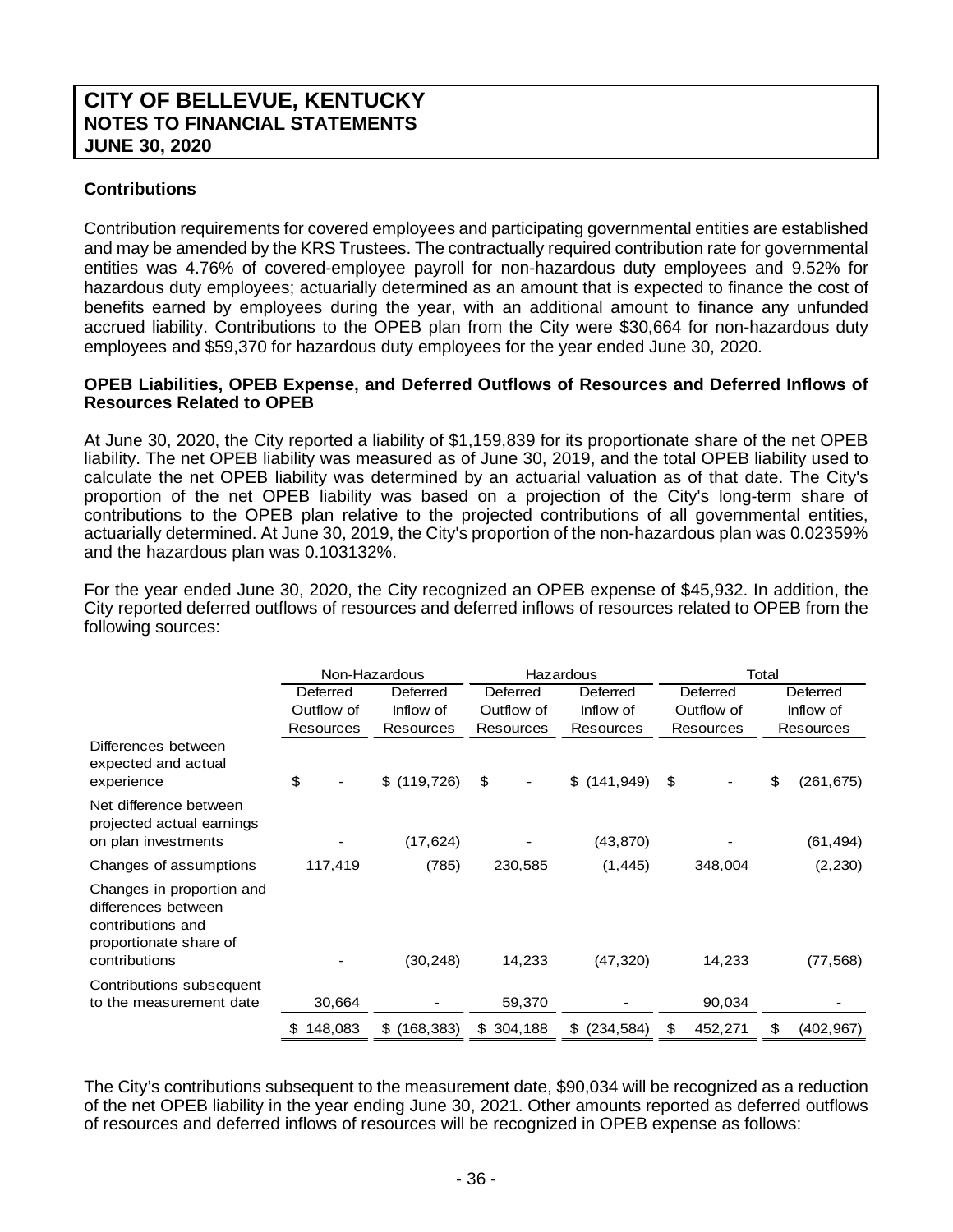| Measurement Year |    | Net       |
|------------------|----|-----------|
| Ending June 30,  |    | Deferral  |
| 2020             | \$ | 24,569    |
| 2021             |    | (16, 013) |
| 2022             |    | (25, 849) |
| 2023             |    | (9, 351)  |
| 2024             |    | (11, 873) |
| Thereafter       |    | (2, 213)  |
|                  | ፍ  | (40,730)  |

#### **Actuarial Assumptions**

The total OPEB liability as of June 30, 2020 is based on an actuarial valuation date of June 30, 2018, rolled forward to June 30, 2019, and determined using the following actuarial assumptions, applied to all periods included in the measurement:

| Payroll growth                 | 2.00%                                                      |
|--------------------------------|------------------------------------------------------------|
| <b>Inflation</b>               | 2.30%                                                      |
| Salary increase                | 3.05-3.30%, minimum, including inflation                   |
| Investment rate of return      | 6.25%, net of pension plan expense, including inflation,   |
| Healthcare trend rates         |                                                            |
| (Pre-65):                      | Initial trend starting at 7.25% and gradually              |
|                                | decreasing to an ultimate trend rate of 4.05%              |
|                                | over a period of 13 years.                                 |
| Healthcare trend rates         |                                                            |
| (Post-65):                     | Initial trend starting at 5.10% and gradually              |
|                                | decreasing to an ultimate trend rate of 4.05%              |
|                                |                                                            |
|                                | over a period of 11 years.                                 |
| Mortality:                     |                                                            |
| Pre-retirement                 | PUB-2010 General Mortality table for Non-Hazardous         |
|                                | System, and the PUB-2010 Public Safety Mortality table for |
|                                | the Hazardous System, projected with the ultimate rates    |
|                                | from the MP-2014 mortality improvement scale using a base  |
|                                | year of 2010                                               |
| Post-retirement (non-disabled) | System-specific mortality table based on mortality         |
|                                | experience from 2013-2018, projected with the ultimate     |
|                                | rates from MP-2014 mortality improvement scale using a     |
|                                | base year of 2019                                          |
| Post-retirement (disabled)     | PUB-2010 Disabled Mortality table, with a 4-year set-      |
|                                | forward for both male and female rates, projected with the |
|                                | ultimate rates from the MP-2014 mortality improvement      |
|                                |                                                            |
|                                | scale using a base year of 2010                            |

The long-term expected rate of return on Plan investments was determined using a building-block method in which best-estimate ranges of expected future real rates of return (expected returns, net of investment expense and inflation) are developed for each major asset class. These ranges are combined to produce the long-term expected rate of return by weighting the expected future real rates of return by the target asset allocation percentage and by adding expected inflation. The target allocation and best estimates of arithmetic real rates of return for each major asset class are as follows: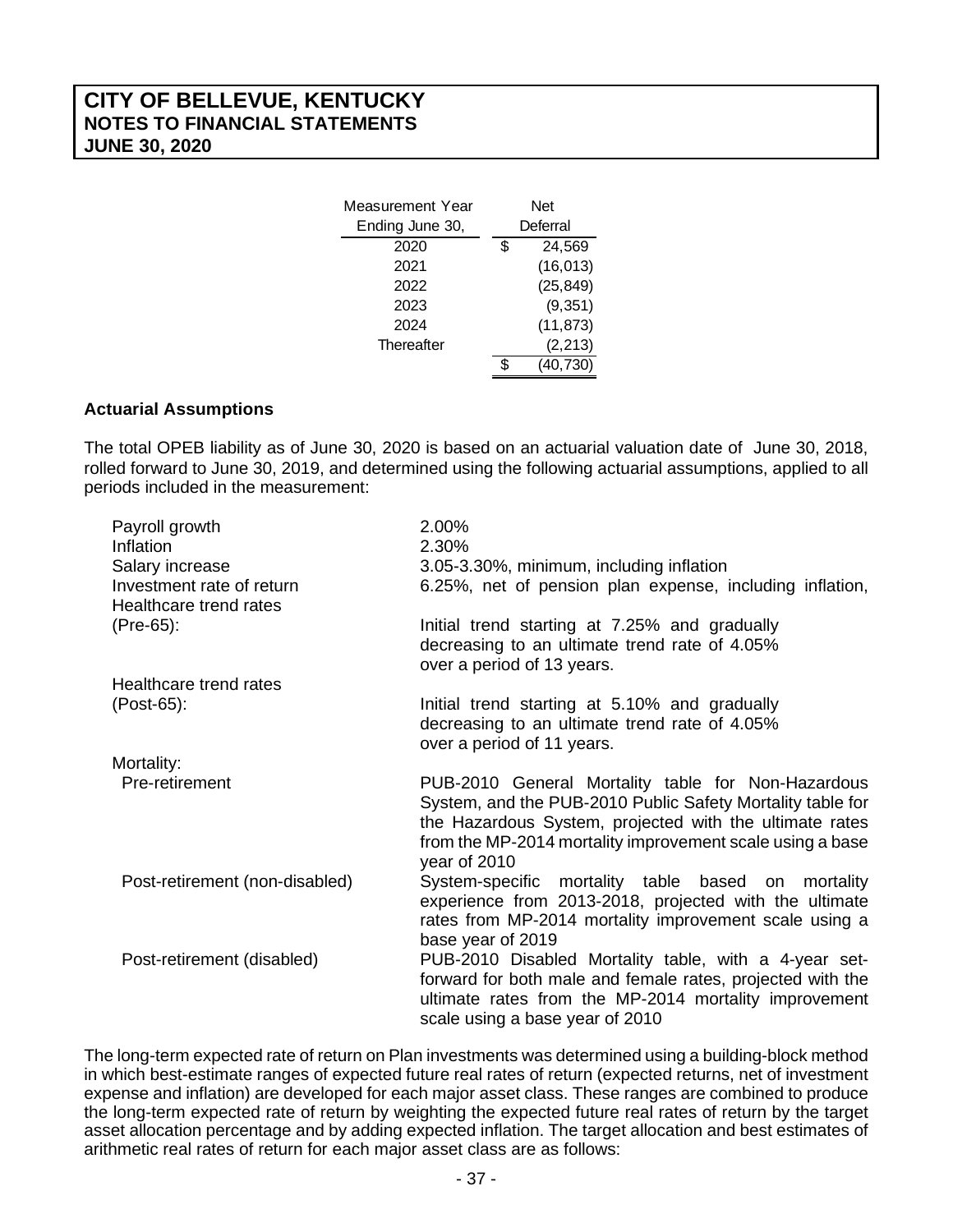The target allocation and best estimates of arithmetic real rates of return for each major asset class are summarized in the following table:  $C = C$ 

|                               | CERS Health |                |
|-------------------------------|-------------|----------------|
|                               | Insurance   | Long Term      |
|                               | Target      | Expected       |
| Asset Class                   | Allocation  | Nominal Return |
| Combined equity               | 37.5%       | 4.55%          |
| Specialty credit / high yield | 15.0%       | 2.60%          |
| Real return (diversified      |             |                |
| inflation strategies)         | 15.0%       | 4.10%          |
| Absolute return (diversified  |             |                |
| hedge funds)                  | 3.0%        | 2.97%          |
| Private equity                | 10.0%       | 6.65%          |
| Real estate                   | 5.0%        | 4.85%          |
| Global bonds                  | 13.5%       | 1.35%          |
| Cash                          | 1.0%        | 0.20%          |
|                               |             |                |

#### **Changes of Assumptions**

In June 2019, based on the 2018 Actuarial Experience Study for the Period Ending June 30, 2018, the following actuarial assumptions were updated:

- Annual salary increases were updated.
- Annual rates of retirement, disability, withdrawal, and mortality were updated.
- The percent of disabilities assumed to occur in the line of duty was updated from 0% to 2% for non-hazardous members and 50% for hazardous duty members.

In 2019 the following changes were made to the discount rates:

• For the non-hazardous plan, the single discount rate changed from 5.85% to 5.68%

#### **Discount Rate**

The discount rate used to measure the total OPEB liability was 5.68% for the non-hazardous plan and 5.69% for the hazardous plan. The projection of cash flows used to determine the discount rate assumed that contributions from governmental entities will be made at contractually required rates, actuarially determined. Based on this assumption, the Plan's fiduciary net position was projected to be available to make all projected OPEB payments for current active and inactive employees. Therefore, the long-term expected rate of return on Plan investments was applied to all periods of projected benefit payments to determine the total OPEB liability.

#### **Sensitivity of the City's Proportionate Share of the Net OPEB Liability to Changes in the Discount Rate**

The following presents the proportionate share of the net OPEB liability calculated using the discount rates of 5.68% for the non-hazardous plan, as well as what the proportionate share of the net OPEB liability would be if it were calculated using a discount rate that is 1-percentage-point lower or 1 percentage-point higher than the current rate: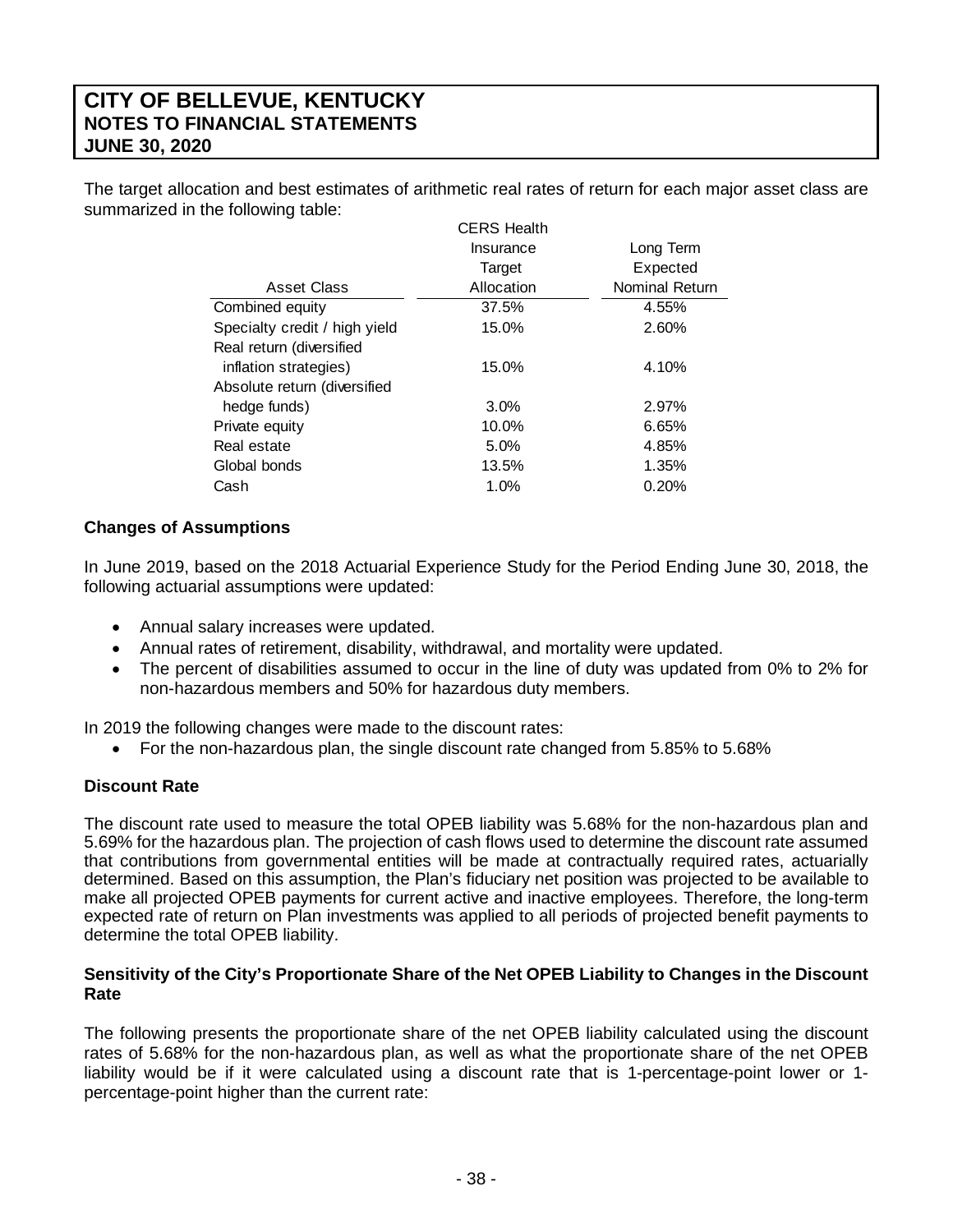|                              | Proportionate Share of Net OPEB Liability |                |   |                     |       |                |  |  |  |  |  |  |  |
|------------------------------|-------------------------------------------|----------------|---|---------------------|-------|----------------|--|--|--|--|--|--|--|
|                              |                                           | 1.00% Decrease |   | <b>Current Rate</b> |       | 1.00% Increase |  |  |  |  |  |  |  |
| Discount Rate, Non-Hazardous |                                           | 4.68%          |   | 5.68%               | 6.68% |                |  |  |  |  |  |  |  |
| Net OPEB liability, Non-Haz  | \$                                        | 285.781        | S | 531,558             | \$    | 295,107        |  |  |  |  |  |  |  |
| Discount Rate, Hazardous     |                                           | 4.69%          |   | 5.69%               | 6.69% |                |  |  |  |  |  |  |  |
| Net OPEB liability, Haz      |                                           | 518.260        | S | 1,064,584           | \$    | 530.929        |  |  |  |  |  |  |  |
| Total                        | S                                         | 804.041        | S | 1,596,142           | S     | 826,036        |  |  |  |  |  |  |  |

#### **Sensitivity of the City's Proportionate Share of the Net OPEB Liability to Changes in the Healthcare Cost Trend Rates**

The following presents the proportionate share of the net OPEB liability, as well as what the proportionate share of the net OPEB liability would be if it were calculated using healthcare cost trend rates that are 1 percentage-point lower or 1-percentage-point higher than the current healthcare cost trend rates:

|                                   | Proportionate Share of Net OPEB Liability |                |  |                     |                |         |  |  |  |  |  |  |
|-----------------------------------|-------------------------------------------|----------------|--|---------------------|----------------|---------|--|--|--|--|--|--|
| Healthcare cost trend rate        |                                           | 1.00% Decrease |  | <b>Current Rate</b> | 1.00% Increase |         |  |  |  |  |  |  |
| Net OPEB liability, non-hazardous |                                           | 520.130        |  | 531.558             | \$.            | 43.521  |  |  |  |  |  |  |
| Net OPEB liability, hazardous     |                                           | 1,046,185      |  | 1.064.584           |                | 118.314 |  |  |  |  |  |  |
| Total                             | S                                         | 1.566.315      |  | 1.596.142           | -SS            | 161,835 |  |  |  |  |  |  |

#### **Plan Fiduciary Net Position**

Both the Pension Plan and the Health Insurance Plan issue publicly available financial report that include financial statements and required supplementary information, and detailed information about each Plan's fiduciary net position. These reports may be obtained, in writing, from the County Employee Retirement System, 1260 Louisville Road, Perimeter Park West, Frankfort, Kentucky, 40601.

The City also offers employees the option to participate in a defined contribution plan under Section 403(B), 401(K) and 457 of the Internal Revenue Code. All regular full-time and certain part-time employees are eligible to participate and may contribute up to the maximum amount allowable by law. The City does not contribute to these plans.

#### **NOTE J – CONTINGENCIES**

The City receives funding from Federal, State and Local government agencies and private contributions. These funds are to be used for designated purposed only. For government agency grants, if based upon the grantor's review, the funds are considered not to have been used for the intended purpose, the grantors may request a refund of monies advanced, or refuse to reimburse the City for its disbursements.

The amount of such future refunds and unreimbursed disbursements, if any, is not expected to be significant. Continuation of the City's grant programs is predicated upon the grantors satisfaction that the funds provided are being spent as intended and grantors intent to continue their programs.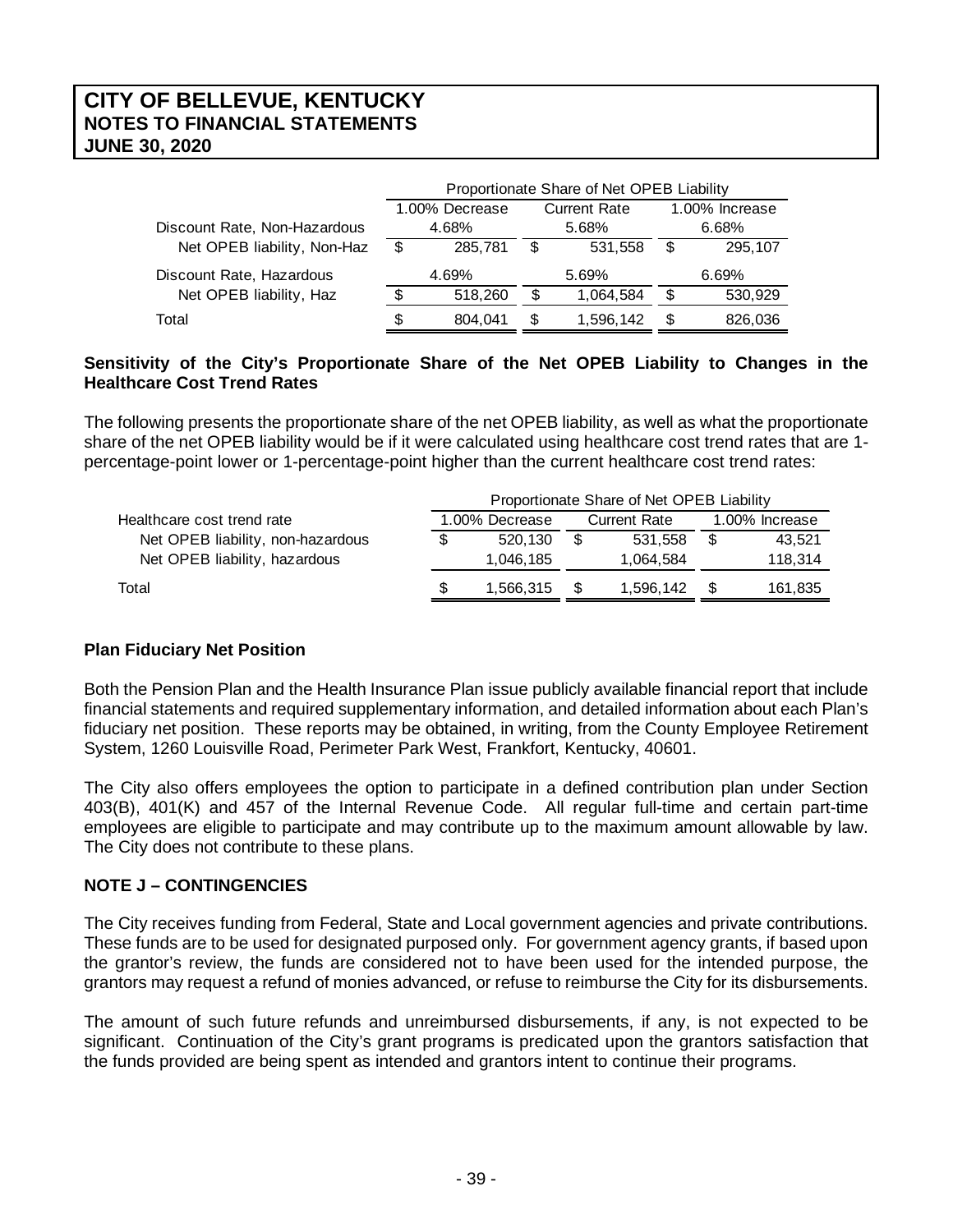#### **NOTE K – LITIGATION**

The City is subject to various other legal actions in various stages of litigation, the outcome of which is not determinable at this time. Management of the City and its legal counsel do not anticipate that there will be any material effect on the combined financial statements as a result of the cases presently in progress.

#### **NOTE L – INSURANCE AND RELATED ACTIVITIES**

The City is exposed to various forms of loss of assets associated with the risks of fire, personal liability, theft, vehicular accidents, errors and omissions, fiduciary responsibility, etc. Each of these risk areas is covered through the purchase of commercial insurance. The City has purchased certain policies which are retrospectively rated which included Workers' Compensation Insurance.

#### **NOTE M – COBRA**

Under COBRA, employers are mandated to notify terminated employees of available continuing insurance coverage. Failure to comply with this requirement may put the City at risk for a substantial loss (contingency).

#### **NOTE N – RISK MANAGEMENT**

The City is exposed to various risks of losses related to torts; theft of, damage to, and destruction of assets, errors and omissions, injuries to employees, and natural disasters. The City has obtained insurance coverage through the Kentucky League of Cities Municipal Risk Management Association. All risk general liability management activities are accounted for in the General Fund. Expenditures and claims are recognized when probable that a loss has occurred, and the amount of loss can be reasonable estimated.

The City Attorney estimates that the amount of actual or potential claims against the City as of June 30, 2020, will not materially affect the financial condition of the City. Therefore, the General Fund contains no provision for estimated claims. No claim has exceeded insurance coverage amounts in the past three fiscal years.

#### **NOTE O – KENT LOFTS TAX ABATEMENT / CONDUIT DEBT**

On May 9, 2018, the City issued a resolution authorizing the issuance of up to \$8,500,000 in City of Bellevue Series 2018 Industrial Revenue Bonds to provide financial assistance to a private-sector developer for the acquisition, construction, and equipping a former industrial building within the City, and improving said facility into the Kent Lofts multifamily residential housing development. When issued, the bonds are secured by the properties financed and are payable solely from the developer. Neither the City nor any political subdivision thereof, will be obligated in any manner for repayment of the bonds.

As part of the same agreement, the City has also agreed to allow the developer to pay the annual bond payment in lieu of ad valorem taxes to the City. The developer has also agreed to make a payment, in lieu of taxes, of \$4,355 to the City in the first year after the bond is issued, with an annual 4% rate increase thereafter. The developer will also pay all other applicable city taxes.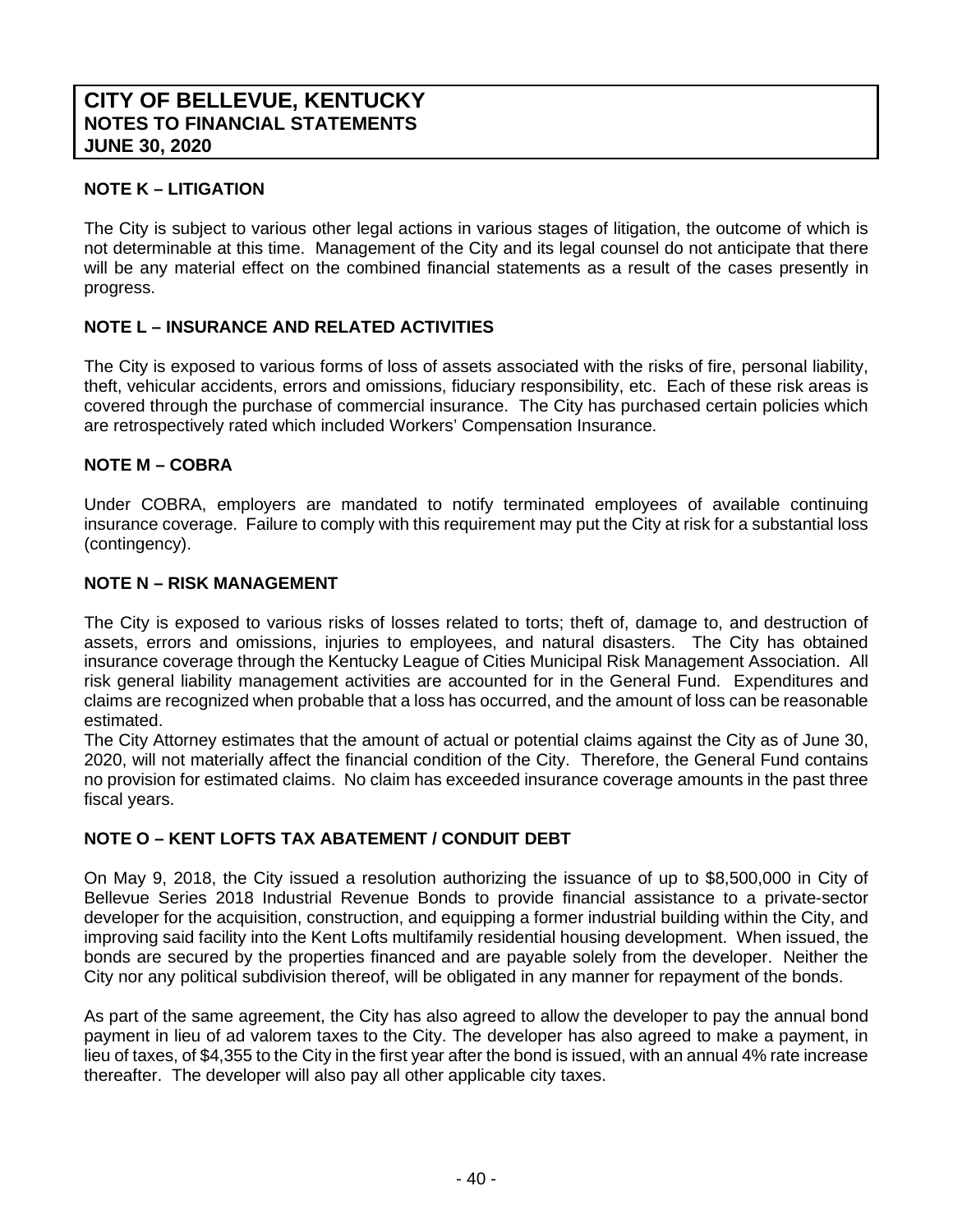#### **NOTE P – DEFICIT FUND BALANCES**

The City currently has a deficit fund balance in one fund, the Debt Service Fund (\$50,109). The Debt Service Fund is funded primarily by annual transfers from the General Fund. No other funds have net losses that resulted in a corresponding reduction of fund balance.

#### **NOTE Q – TRANSFER OF FUNDS**

The following transfers were made during the year:

| Type      | From Fund           | To Fund                      | Purpose        |   | Amount  |
|-----------|---------------------|------------------------------|----------------|---|---------|
| Operating | General             | Special Revenue              | <b>Funding</b> | σ | 120,326 |
| Operating | General             | Capital Improvement          | Funding        |   | 89,500  |
| Operating | General             | Debt Service                 | Debt Service   |   | 167,960 |
| Operating | Capital Improvement | Debt Service                 | Debt Service   |   | 70,029  |
| Operating | Proprietary         | General                      | Funding        |   | 80,000  |
| Operating | General             | <b>Grant/Capital Project</b> | Funding        |   | 100,000 |
|           |                     |                              |                | œ | 627,815 |

#### **NOTE R – IMPLEMENTATION OF NEW ACCOUNTING STANDARDS**

- Statement No. 83 *Certain Asset Retirement Obligations FY 2020*
- Statement No. 88 *Certain Disclosures Related to Debt FY 2020*
- Statement No. 95 *Postponement of Effective Dates of Authoritative Guidance FY 2020*

#### **NOTE S – FUTURE ACCOUNTING STANDARDS**

- Statement No. 84 *Fiduciary Activities* FY 2021
- Statement No. 87 *Leases* FY 2022
- Statement No. 89 *Accounting for Interest Cost in Construction Projects* FY 2021
- Statement No. 90 *Majority Equity Interests –* FY 2021
- Statement No. 91 *Conduit Debt Obligations* FY 2023
- Statement No. 92 *Omnibus 2020* FY 2022
- Statement No. 93 *Replacement of Interbank Offered Rates* FY 2022
- Statement No. 94 *Public-Private and Public-Public Partnerships* FY 2022
- Statement No. 96 *Subscription-Based Information Technology Arrangements* FY 2022
- Statement No. 97 *Component Unit Criteria for IRS Section 457 Deferred Comp. Plans* FY 2022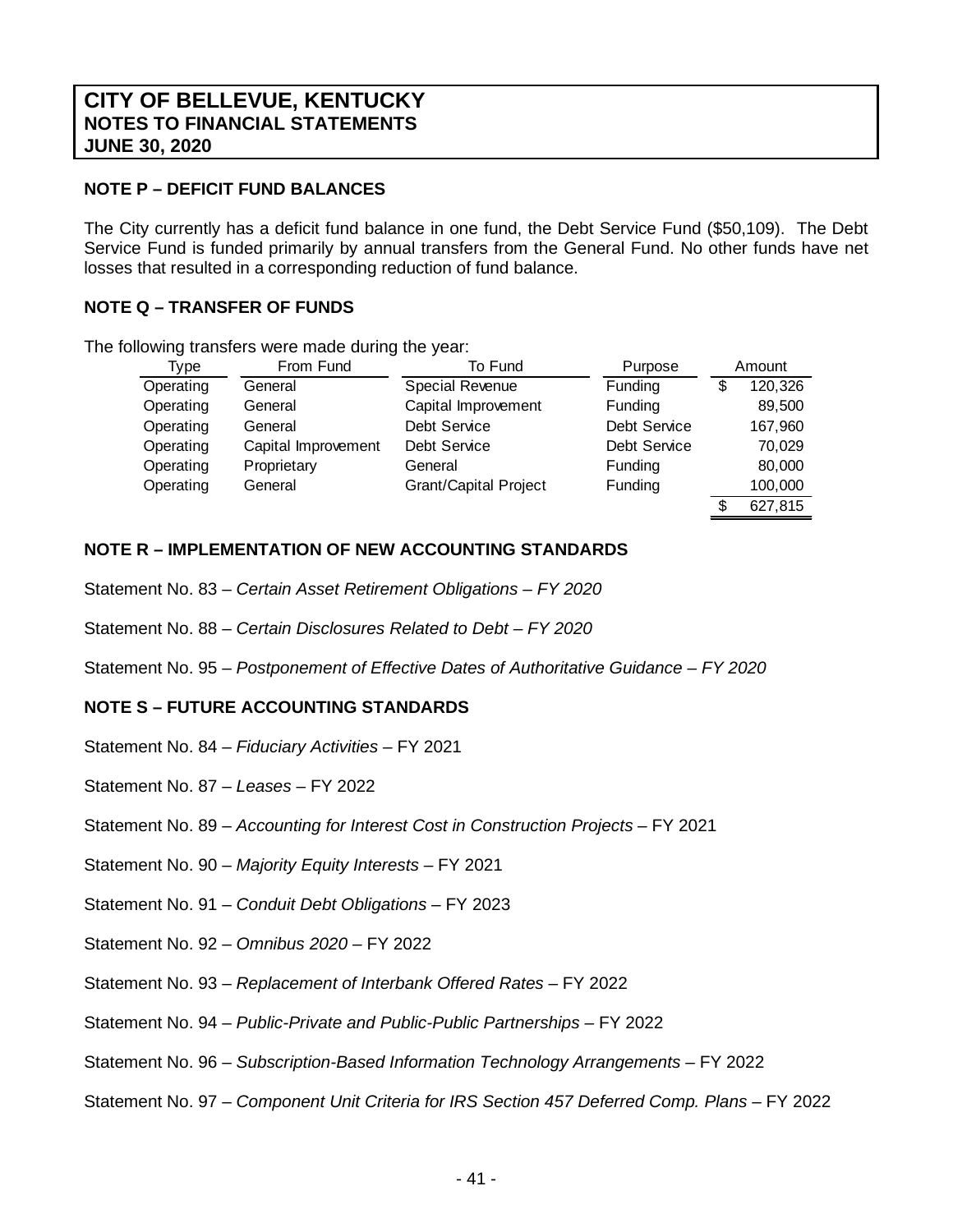### **NOTE T - COVID-19 GLOBAL PANDEMIC**

On January 30, 2020, the World Health Organization announced a global health emergency, later classified as a global pandemic, as a result of the COVID-19 outbreak. The outbreak and response have impacted financial and economic markets across the World and within the United States of America. The full impact of the COVID-19 outbreak continues to evolve as of the date of this report. As such, it is uncertain as to the full magnitude that the pandemic will have on the City's financial condition, liquidity, and future results of operations. The City's Management and Council are actively monitoring the impact of the global pandemic on its financial condition, liquidity, operations, suppliers, and industry.

The primary effects on the City from the COVID-19 Global Pandemic has been a reduction in payroll and occupational license tax revenue received and an increase in unbudgeted expenses for personal protective equipment. City Management is unsure of a timeline for when, or if, these revenues and expenses will return to pre-pandemic levels. The 2020-21 fiscal-year budget has been passed to incorporate the effects of the pandemic on the revenues and expenses.

### **NOTE U - CARES ACT FUNDING**

In response to the COVID-19 Global Pandemic, the City has qualified and been approved for \$415,044 in Federal CARES Act funding passed through the Commonwealth of Kentucky's Department for Local Government. This funding has been designated to reimburse the City for payroll expenses for public safety employees during the pandemic. The City has recognized these funds as other financial resources and as an accounts receivable at June 30, 2020.

#### **NOTE V – SUBSEQUENT EVENTS**

Management has evaluated events through February 5, 2021, the date on which the financial statements were available for issue. The City had one event subsequent to June 30, 2020 through February 5, 2021 to disclose.

On November 12, 2020 the City paid the Series 2019 Harbor Green Bond due March 31, 2021, in the amount of \$2,500,000.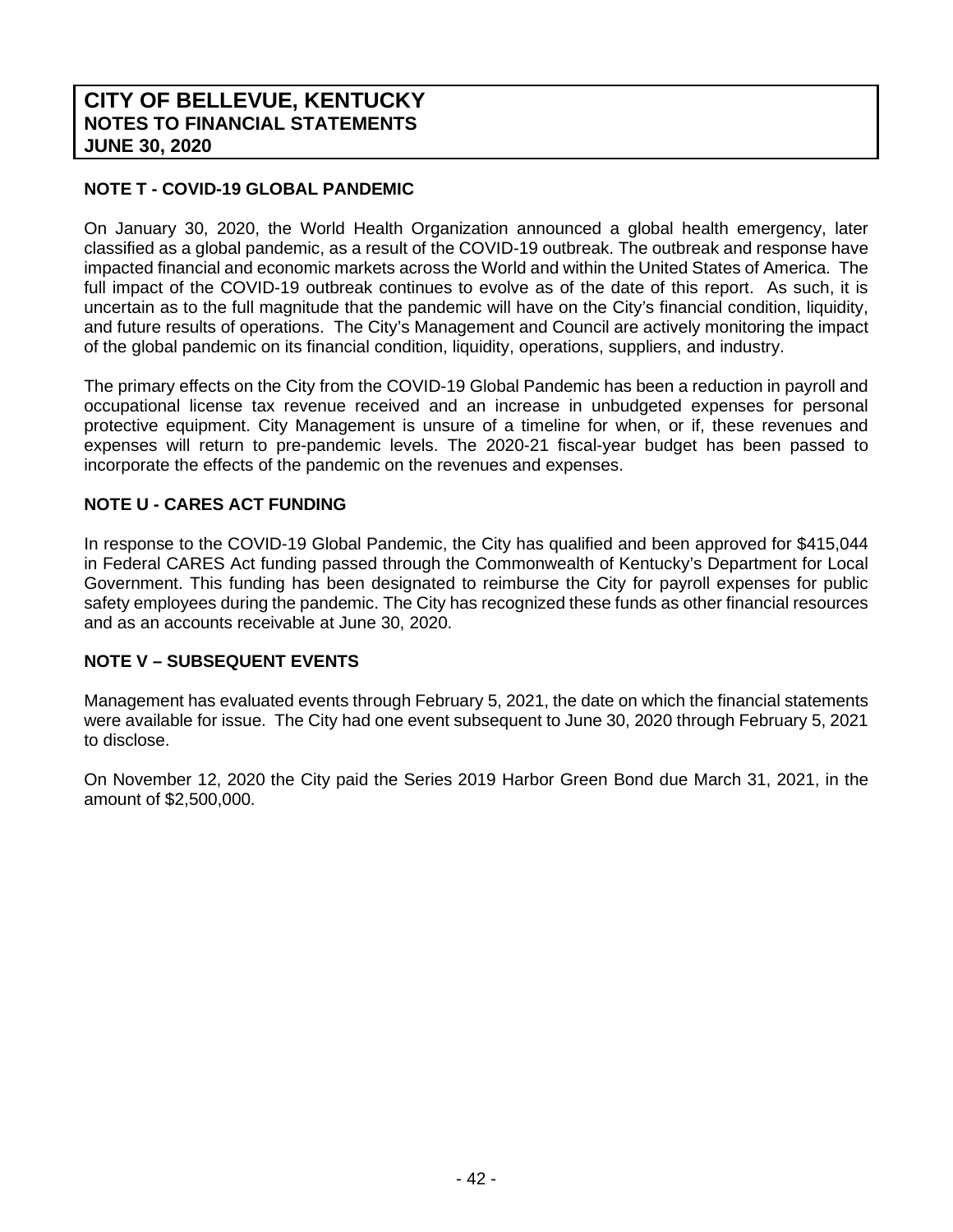### **CITY OF BELLEVUE, KENTUCKY STATEMENT OF REVENUES, EXPENDITURES, AND CHANGES IN FUND BALANCE - BUDGET TO ACTUAL - GENERAL FUND For the Year Ended June 30, 2020**

|                                        |                 |                         |                 | Variance with<br><b>Final Budget</b> |  |  |  |  |
|----------------------------------------|-----------------|-------------------------|-----------------|--------------------------------------|--|--|--|--|
|                                        |                 | <b>Budgeted Amounts</b> |                 | <b>Favorable</b>                     |  |  |  |  |
|                                        | Original        | <b>Final</b>            | <b>Actual</b>   | (Unfavorable)                        |  |  |  |  |
| <b>Revenues</b>                        |                 |                         |                 |                                      |  |  |  |  |
| From local sources:                    |                 |                         |                 |                                      |  |  |  |  |
| Taxes                                  |                 |                         |                 |                                      |  |  |  |  |
| Property                               | \$<br>1,445,519 | \$<br>1,445,519         | \$<br>1,533,773 | \$<br>88,254                         |  |  |  |  |
| Motor vehicle                          | 114,000         | 114,000                 | 121,243         | 7,243                                |  |  |  |  |
| <b>Utilties</b>                        | 200,000         | 200,000                 | 194,395         | (5,605)                              |  |  |  |  |
| Insurance premium license              | 950,000         | 950,000                 | 940,237         | (9,763)                              |  |  |  |  |
| Payroll tax                            | 1,309,000       | 1,309,000               | 1,429,667       | 120,667                              |  |  |  |  |
| Other license, permits, and fees       | 238,200         | 238,200                 | 260,835         | 22,635                               |  |  |  |  |
| Earnings on investments                | 7,000           | 7,000                   | 8,404           | 1,404                                |  |  |  |  |
| Fines and penalties                    | 26,500          | 26,500                  | 33,553          | 7,053                                |  |  |  |  |
| Charges for services                   | 527,950         | 527,950                 | 435,672         | (92, 278)                            |  |  |  |  |
| Other local revenue                    | 40,000          | 40,000                  | 40,613          | 613                                  |  |  |  |  |
| Intergovernmental - local              | 58,653          | 58,653                  | 59,162          | 509                                  |  |  |  |  |
| Intergovernmental - state              | 68,810          | 68,810                  | 77,484          | 8,674                                |  |  |  |  |
| Intergovernmental - federal            | 13,481          | 13,481                  | 267             | (13, 214)                            |  |  |  |  |
| <b>Total revenues</b>                  | 4,999,113       | 4,999,113               | 5,135,305       | 136,192                              |  |  |  |  |
| <b>Expenditures</b>                    |                 |                         |                 |                                      |  |  |  |  |
| Administrative and legislative         |                 |                         |                 |                                      |  |  |  |  |
| Salaries and benefits                  | 631,820         | 643,832                 | 589,464         | 54,368                               |  |  |  |  |
| Other                                  | 305,076         | 347,607                 | 329,540         | 18,067                               |  |  |  |  |
| Police department                      |                 |                         |                 |                                      |  |  |  |  |
| Salaries and benefits                  | 1,472,209       | 1,472,466               | 1,410,113       | 62,353                               |  |  |  |  |
| Other                                  | 119,200         | 123,664                 | 100,892         | 22,772                               |  |  |  |  |
| Public works department                |                 |                         |                 |                                      |  |  |  |  |
| Salaries and benefits                  | 329,109         | 332,952                 | 327,853         | 5,099                                |  |  |  |  |
| Other                                  | 444,750         | 450,761                 | 438,864         | 11,897                               |  |  |  |  |
|                                        |                 |                         |                 |                                      |  |  |  |  |
| Special appropriations                 |                 |                         |                 |                                      |  |  |  |  |
| Bellevue/Dayton fire dept. allotment   | 924,279         | 923,464                 | 924,279         | (815)                                |  |  |  |  |
| Other                                  | 335,600         | 277,297                 | 182,613         | 94,684                               |  |  |  |  |
| FEMA - landslide<br>Capital outlay     | 150,000         | 150,000                 | 48,735          | 101,265                              |  |  |  |  |
|                                        |                 |                         |                 |                                      |  |  |  |  |
| <b>Total expenditures</b>              | 4,712,043       | 4,722,043               | 4,352,353       | 369,690                              |  |  |  |  |
| <b>Excess (deficiency) of revenues</b> |                 |                         |                 |                                      |  |  |  |  |
| over (under) expenditures              | 287,070         | 277,070                 | 782,952         | 505,882                              |  |  |  |  |

The accompanying notes are an integral part of these financial statements.

(Continued on next page)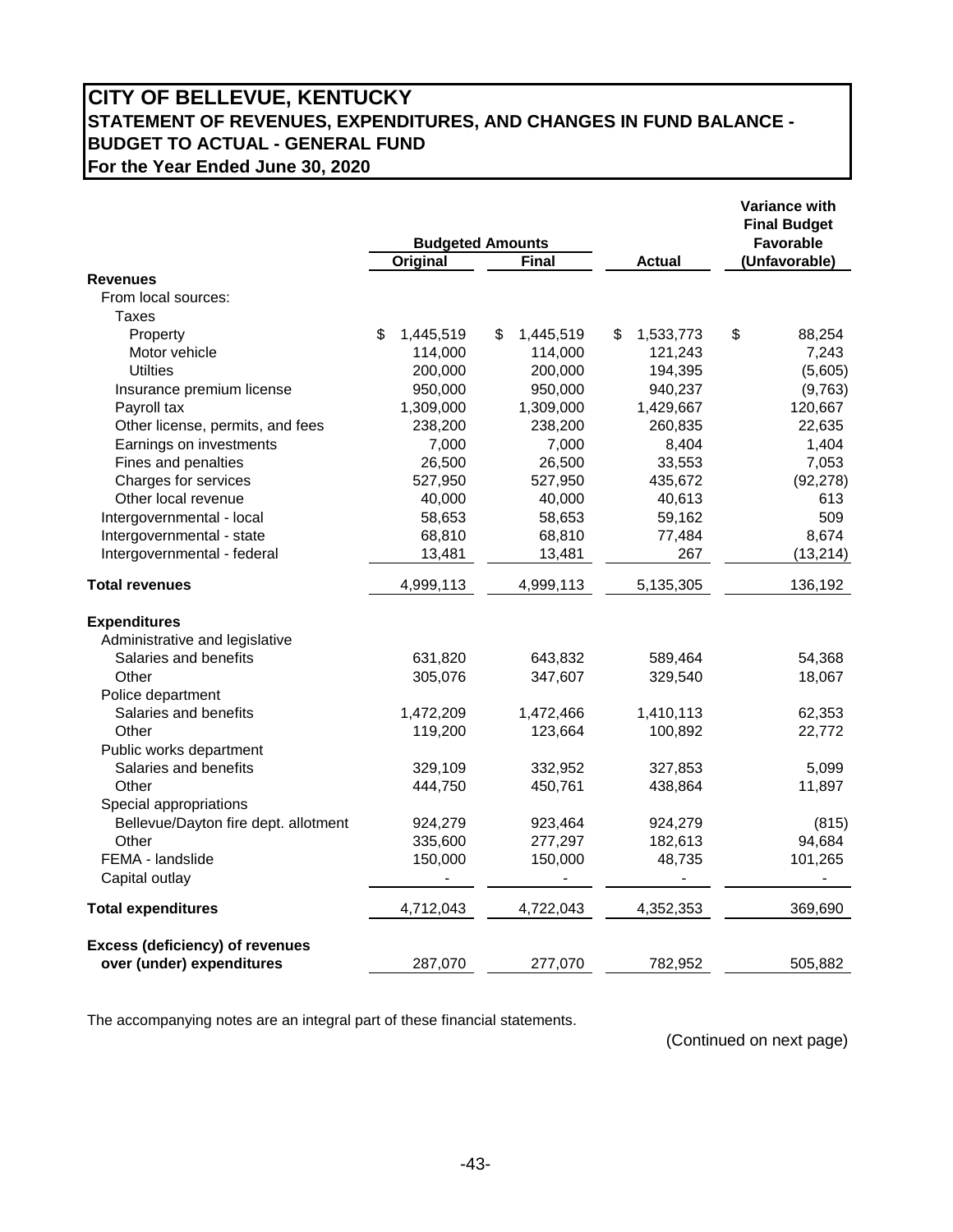### **CITY OF BELLEVUE, KENTUCKY STATEMENT OF REVENUES, EXPENDITURES, AND CHANGES IN FUND BALANCE - BUDGET TO ACTUAL - GENERAL FUND (CONTINUED) For the Year Ended June 30, 2020**

|                                                                                                                             |     | <b>Budgeted Amounts</b> |    |              | <b>Variance with</b><br><b>Final Budget</b><br><b>Favorable</b> |                      |    |               |
|-----------------------------------------------------------------------------------------------------------------------------|-----|-------------------------|----|--------------|-----------------------------------------------------------------|----------------------|----|---------------|
| (From previous page)                                                                                                        |     | Original                |    | <b>Final</b> |                                                                 | <b>Actual</b>        |    | (Unfavorable) |
| <b>Excess (deficiency) of revenues</b><br>over (under) expenditures                                                         | -\$ | 287,070                 | \$ | 277,070      | \$                                                              | 782,952              | \$ | 505,882       |
| Other financing sources (uses)<br><b>CARES Act</b><br>Operating transfers in<br>Operating transfers (out)                   |     | (466,960)               |    | (477,786)    |                                                                 | 415,044<br>(477,786) |    | 415,044       |
| <b>Total other financing</b><br>(uses) sources                                                                              |     | (466,960)               |    | (477,786)    |                                                                 | (62,742)             |    | 415,044       |
| <b>Excess (deficit) of revenues</b><br>and other financing sources<br>over (under) expenditures and<br>other financing uses |     | (179, 890)              |    | (200, 716)   |                                                                 | 720,210              |    | 920,926       |
| Fund balance, beginning of year                                                                                             |     | 2,474,387               |    | 2,474,387    |                                                                 | 2,474,387            |    |               |
| Fund balance, end of year                                                                                                   |     | 2,294,497               | S  | 2,273,671    |                                                                 | 3,194,597            | \$ | 920,926       |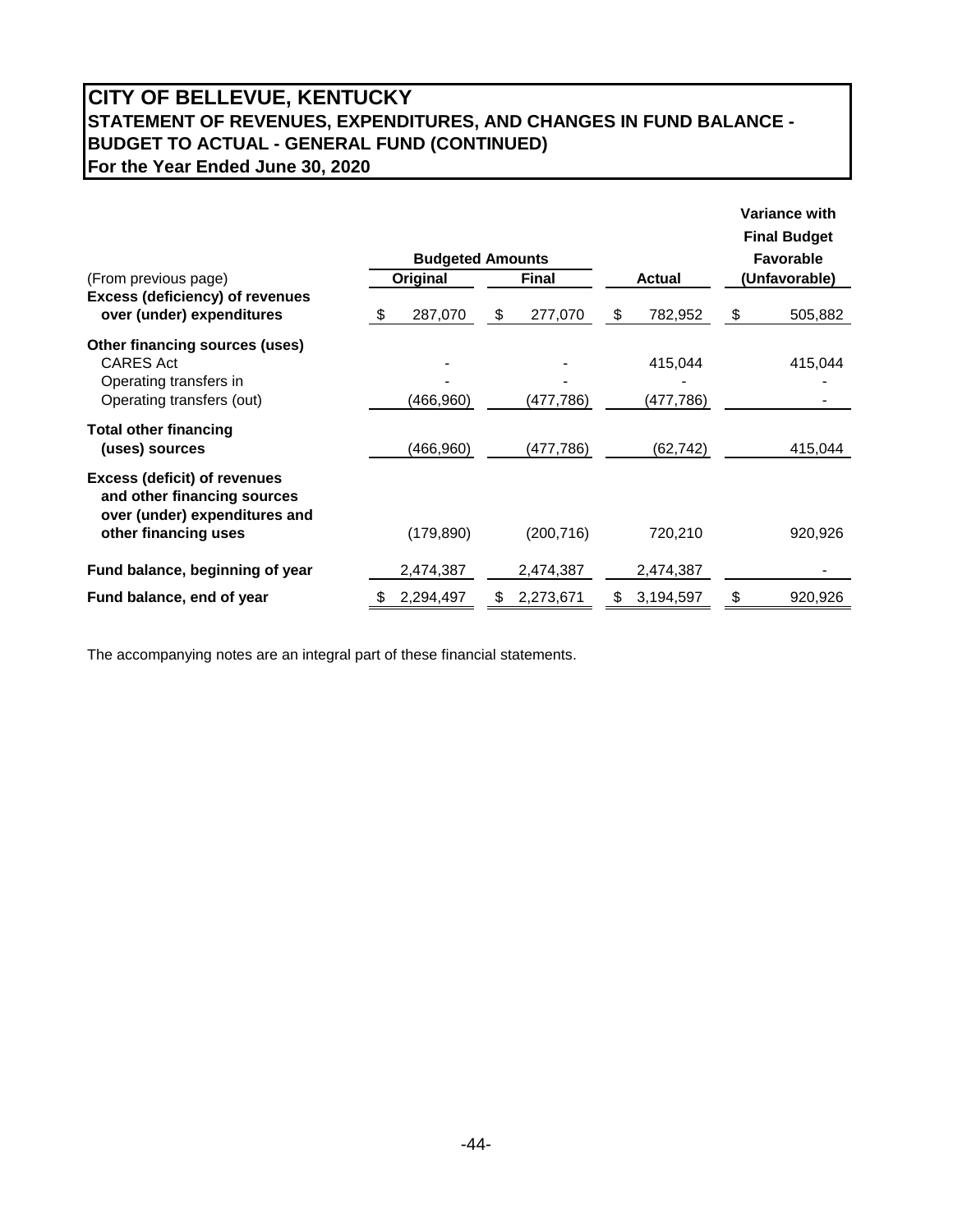#### **CITY OF BELLEVUE, KENTUCKY Required Supplementary Information - Multiple Employer, Cost Sharing, Defined Benefit Pension Plan Disclosure - NON-HAZARDOUS For the Year Ended June 30, 2020**

| Schedule of the City's Proportionate Share of the Net Pension Liability<br><b>County Employees' Retirement Plan (CERS)</b> |               |                |             |               |                |              |      |      |      |      |  |  |
|----------------------------------------------------------------------------------------------------------------------------|---------------|----------------|-------------|---------------|----------------|--------------|------|------|------|------|--|--|
|                                                                                                                            | 2019          | 2018           | 2017        | 2016          | 2015           | 2014         | 2013 | 2012 | 2011 | 2010 |  |  |
| Proportion of net pension liability                                                                                        | 0.02360%      | 0.02461%       | 0.0256%     | 0.0261%       | 0.0267%        | 0.0260%      |      |      |      |      |  |  |
| Proportionate share of the net<br>pension liability (asset)                                                                | \$1,659,658   | \$1,498,702    | \$1,500,788 | \$1,284,119   | \$1.148.926    | 842.921<br>S |      |      |      |      |  |  |
| Covered payroll in year<br>of measurement                                                                                  | \$<br>588,533 | 609.914<br>\$. | \$624.274   | 623.195<br>S. | 577.861<br>\$. | \$530.516    |      |      |      |      |  |  |
| Share of the net pension liability<br>(asset) as a percentage of its<br>covered payroll                                    | 282.00%       | 245.72%        | 240.41%     | 206.05%       | 198.82%        | 158.89%      |      |      |      |      |  |  |
| Plan fiduciary net position as a<br>percentage of total pension liability                                                  | 50.45%        | 53.54%         | 53.30%      | 55.50%        | 59.97%         | 66.80%       |      |      |      |      |  |  |

#### **Schedule of the City's Contributions County Employees' Retirement Plan (CERS)**

|                                                     | 2020    | 2019    | 2018    |  | 2017                     |  | 2016    |  | 2015    |  | 2014    | 2012 | 2011 | 2010 |
|-----------------------------------------------------|---------|---------|---------|--|--------------------------|--|---------|--|---------|--|---------|------|------|------|
| Contractually required contribution                 | 124,330 | 95,460  | 88,316  |  | 87,086                   |  | 77.401  |  | 73,677  |  | 72,893  |      |      |      |
| Actual contribution                                 | 124,330 | 95,460  | 88,316  |  | 87,086                   |  | 77.401  |  | 73,677  |  | 72,893  |      |      |      |
| Contribution deficiency (excess)                    |         |         |         |  | $\overline{\phantom{0}}$ |  |         |  |         |  |         |      |      |      |
| Covered payroll                                     | 644.199 | 588.533 | 609,914 |  | 624,274                  |  | 623.195 |  | 577.861 |  | 530,516 |      |      |      |
| Contributions as a percentage of<br>covered payroll | 19.30%  | 16.22%  | 14.48%  |  | 13.95%                   |  | 12.42%  |  | 12.75%  |  | 13.74%  |      |      |      |

#### **Notes to Required Supplementary Information**

The net pension liability as of June 30, 2020, is based on the June 30, 2019, actuarial valuation. The changes to the elements of the pension expense, i.e. the difference between expected and actual experience, net difference between projected and actual earnings on plan investments, changes in assumptions, and the changes in proportion and differences between City's contributions and proportionate share of contributions are detailed in NOTE I in the Notes to the Financial Statements.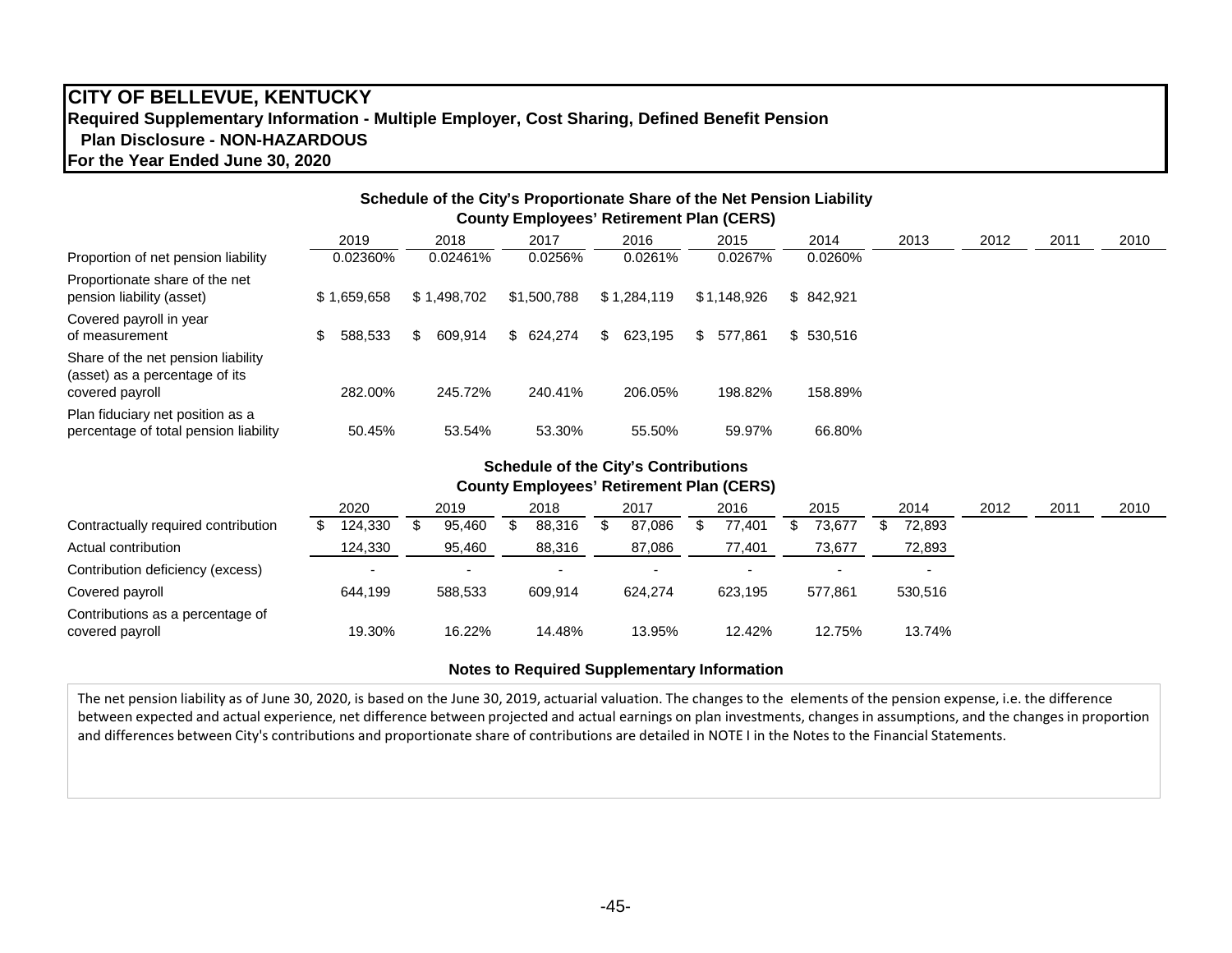### **CITY OF BELLEVUE, KENTUCKY Required Supplementary Information - Multiple Employer, Cost Sharing, Defined Benefit Pension Plan Disclosure - HAZARDOUS For the Year Ended June 30, 2020**

| Schedule of the City's Proportionate Share of the Net Pension Liability<br><b>County Employees' Retirement Plan (CERS)</b> |             |                |                |             |                |               |      |      |      |      |  |  |  |  |
|----------------------------------------------------------------------------------------------------------------------------|-------------|----------------|----------------|-------------|----------------|---------------|------|------|------|------|--|--|--|--|
|                                                                                                                            | 2019        | 2018           | 2017           | 2016        | 2015           | 2014          | 2013 | 2012 | 2011 | 2010 |  |  |  |  |
| Proportion of net pension liability                                                                                        | 0.103152%   | 0.099869%      | 0.1138%        | 0.1361%     | 0.1430%        | 0.1346%       |      |      |      |      |  |  |  |  |
| Proportionate share of the net<br>pension liability (asset)                                                                | \$2.849.363 | \$2.415.289    | \$2.546.896    | \$2,334,600 | \$2.194.939    | \$1.617.619   |      |      |      |      |  |  |  |  |
| Covered payroll in year<br>of measurement                                                                                  | 591.714     | 556.323<br>\$. | 628.640<br>\$. | \$751.879   | 686.039<br>\$. | 716.402<br>S. |      |      |      |      |  |  |  |  |
| Share of the net pension liability<br>(asset) as a percentage of its<br>covered payroll                                    | 481.54%     | 434.15%        | 405.14%        | 310.50%     | 319.94%        | 225.80%       |      |      |      |      |  |  |  |  |
| Plan fiduciary net position as a<br>percentage of total pension liability                                                  | 46.63%      | 49.26%         | 49.80%         | 53.95%      | 57.52%         | 63.46%        |      |      |      |      |  |  |  |  |

#### **Schedule of the City's Contributions County Employees' Retirement Plan (CERS)**

|                                     | 2020    | 2019    |   | 2018    | 2017    | 2016    | 2015    | 2014                     |        | 2012 | 2011 |
|-------------------------------------|---------|---------|---|---------|---------|---------|---------|--------------------------|--------|------|------|
| Contractually required contribution | 187.465 | 147.100 | S | 123.504 | 136,487 | 152.331 | 157,446 | 155.961                  |        |      |      |
|                                     | 187,465 | 147,100 |   | 123,504 | 136,487 | 152,331 | 157,446 | 155,961                  |        |      |      |
|                                     |         |         |   |         |         |         |         | $\overline{\phantom{a}}$ |        |      |      |
|                                     | 623,635 | 591.714 |   | 556.323 | 628.640 | 751.879 | 686.039 | 716.402                  |        |      |      |
|                                     | 30.06%  | 24.86%  |   | 22.20%  | 21.71%  | 20.26%  | 22.95%  |                          |        |      |      |
|                                     |         |         |   |         |         |         |         |                          | 21.77% | 2013 |      |

#### **Notes to Required Supplementary Information**

The net pension liability as of June 30, 2020, is based on the June 30, 2019, actuarial valuation. The changes to the elements of the pension expense, i.e. the difference between expected and actual experience, net difference between projected and actual earnings on plan investments, changes in assumptions, and the changes in proportion and differences between City's contributions and proportionate share of contributions are detailed in NOTE I in the Notes to the Financial Statements.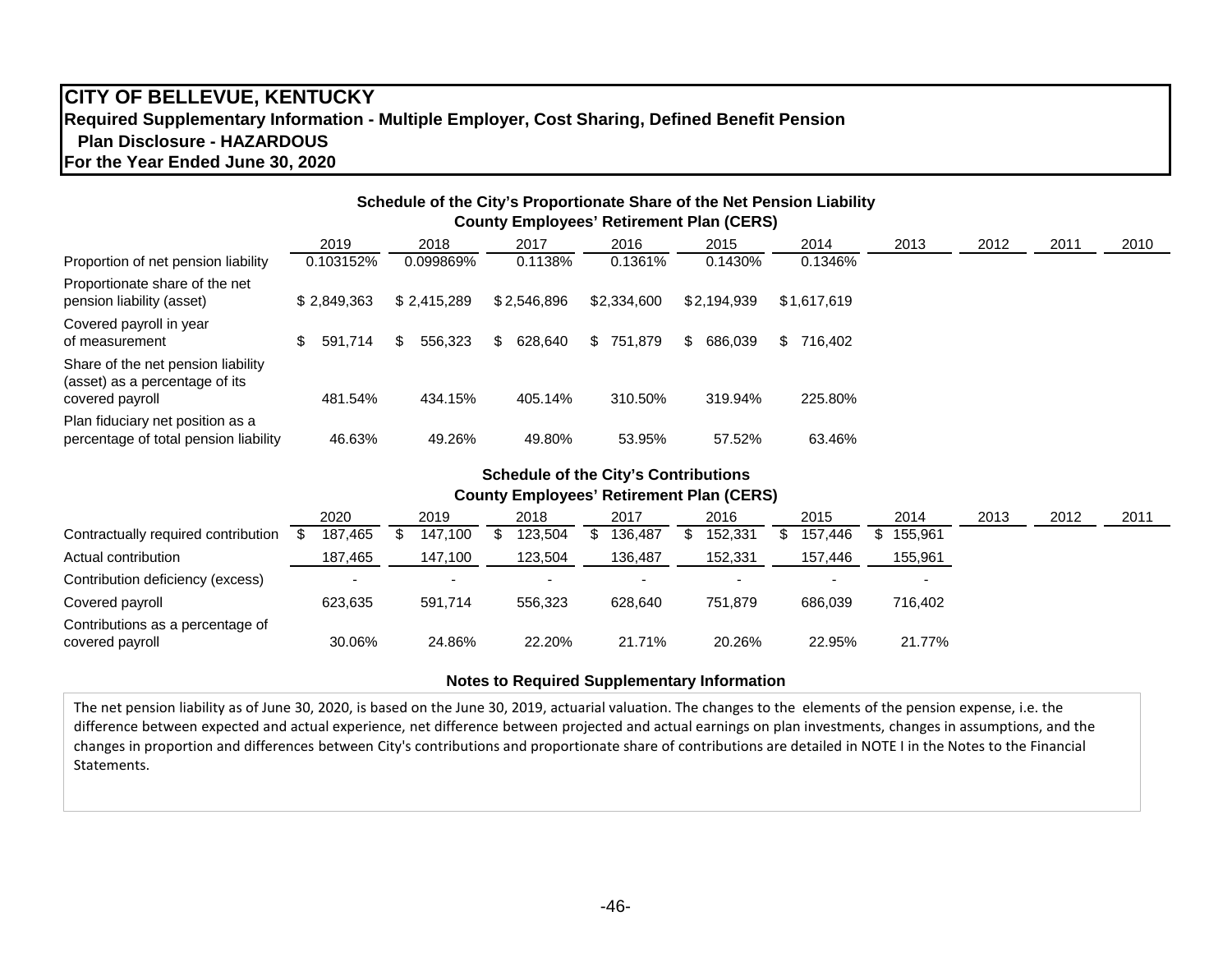### **CITY OF BELLEVUE, KENTUCKY Required Supplementary Information - Multiple Employer, Cost Sharing, Defined Benefit OPEB Plan Disclosure - NON-HAZARDOUS For the Year Ended June 30, 2020**

| Schedule of the City's Proportionate Share of the Net OPEB Liability<br><b>County Employees' Retirement Plan (CERS)</b> |            |           |            |      |      |      |      |      |      |      |  |  |  |
|-------------------------------------------------------------------------------------------------------------------------|------------|-----------|------------|------|------|------|------|------|------|------|--|--|--|
|                                                                                                                         | 2019       | 2018      | 2017       | 2016 | 2015 | 2014 | 2013 | 2012 | 2011 | 2010 |  |  |  |
| Proportion of net OPEB liability                                                                                        | 0.02359%   | 0.02461%  | 0.0256%    |      |      |      |      |      |      |      |  |  |  |
| Proportionate share of the net<br><b>OPEB</b> liability (asset)                                                         | \$ 396,807 | \$436.892 | \$ 515.452 |      |      |      |      |      |      |      |  |  |  |
| Covered payroll in year<br>of measurement                                                                               | \$588.533  | \$609.914 | \$ 624,274 |      |      |      |      |      |      |      |  |  |  |
| Share of the net OPEB liability<br>(asset) as a percentage of its<br>covered payroll                                    | 67.42%     | 71.63%    | 82.57%     |      |      |      |      |      |      |      |  |  |  |
| Plan fiduciary net position as a<br>percentage of total OPEB liability                                                  | 60.44%     | 57.62%    | 52.40%     |      |      |      |      |      |      |      |  |  |  |

#### **Schedule of the City's Contributions County Employees' Retirement Plan (CERS)**

|                                                     | 2020    |       | 2019                     | 2018                     | 2017                     | 2016 | 2015 | 2014 | 2013 | 2012 | 2011 |
|-----------------------------------------------------|---------|-------|--------------------------|--------------------------|--------------------------|------|------|------|------|------|------|
| Contractually required contribution                 | 30.664  |       | 30,957                   | 28,666                   | 29.528                   |      |      |      |      |      |      |
| Actual contribution                                 | 30,664  |       | 30,957                   | 28,666                   | 29,528                   |      |      |      |      |      |      |
| Contribution deficiency (excess)                    |         |       | $\overline{\phantom{a}}$ | $\overline{\phantom{0}}$ | $\overline{\phantom{a}}$ |      |      |      |      |      |      |
| Covered payroll                                     | 644.199 |       | 588.533                  | 609.914                  | 624,274                  |      |      |      |      |      |      |
| Contributions as a percentage of<br>covered payroll |         | 4.76% | 5.26%                    | 4.70%                    | 4.73%                    |      |      |      |      |      |      |

#### **Notes to Required Supplementary Information**

The net OPEB liability as of June 30, 2020, is based on the June 30, 2019, actuarial valuation. The changes to the elements of the OPEB expense, i.e. the difference between expected and actual experience, net difference between projected and actual earnings on plan investments, changes in assumptions, and the changes in proportion and differences between City's contributions and proportionate share of contributions are detailed in NOTE I in the Notes to the Financial Statements.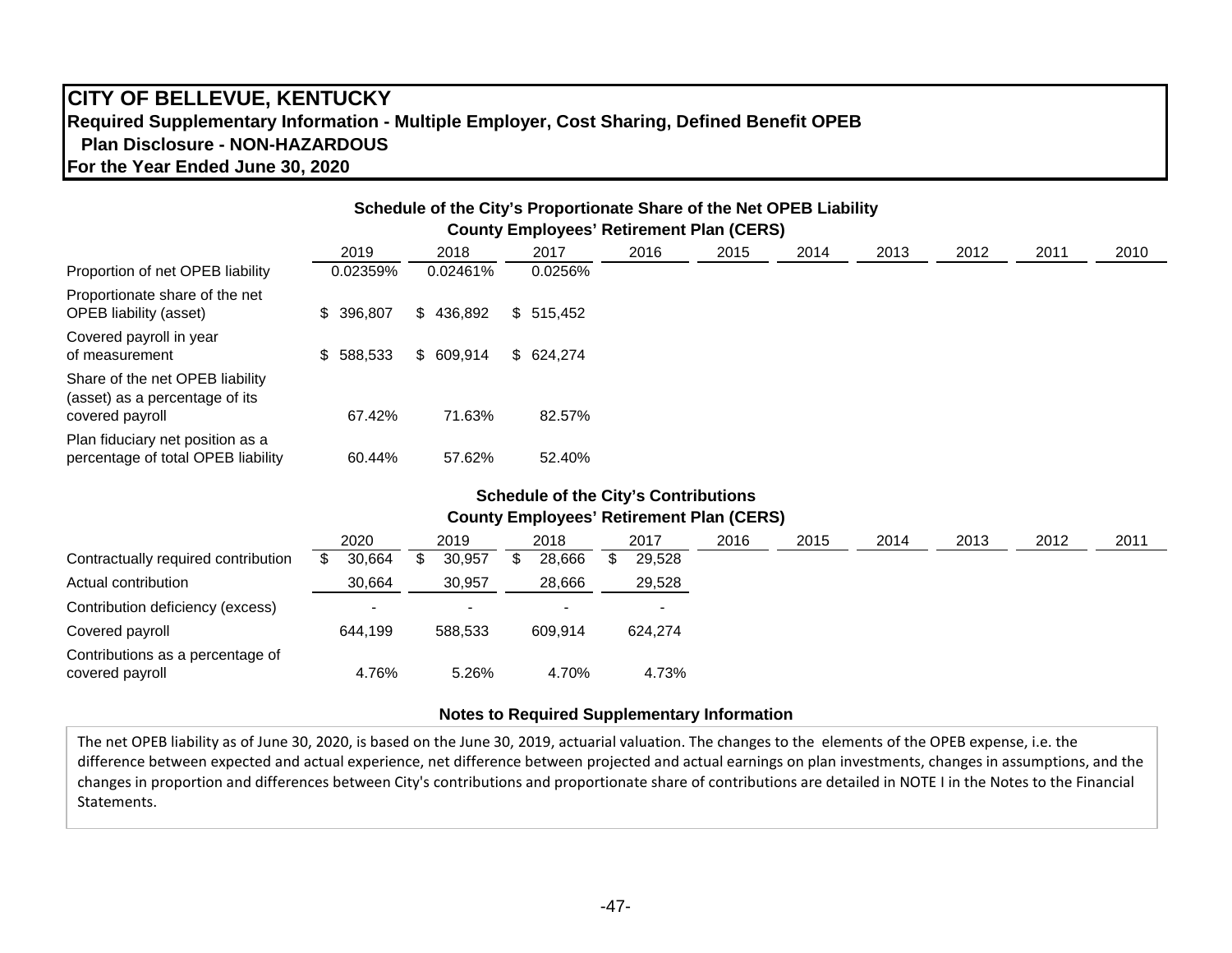### **CITY OF BELLEVUE, KENTUCKY Required Supplementary Information - Multiple Employer, Cost Sharing, Defined Benefit OEPB Plan Disclosure - HAZARDOUS For the Year Ended June 30, 2020**

| Schedule of the City's Proportionate Share of the Net OPEB Liability                 |           |           |            |      |      |      |      |      |      |      |  |  |  |  |
|--------------------------------------------------------------------------------------|-----------|-----------|------------|------|------|------|------|------|------|------|--|--|--|--|
| <b>County Employees' Retirement Plan (CERS)</b>                                      |           |           |            |      |      |      |      |      |      |      |  |  |  |  |
|                                                                                      | 2019      | 2018      | 2017       | 2016 | 2015 | 2014 | 2013 | 2012 | 2011 | 2010 |  |  |  |  |
| Proportion of net OPEB liability                                                     | 0.10313%  | 0.0999%   | 0.1138%    |      |      |      |      |      |      |      |  |  |  |  |
| Proportionate share of the net<br><b>OPEB</b> liability (asset)                      | \$763,032 | \$712.061 | \$941.075  |      |      |      |      |      |      |      |  |  |  |  |
| Covered payroll in year<br>of measurement                                            | \$591.714 | \$556,323 | \$ 628,640 |      |      |      |      |      |      |      |  |  |  |  |
| Share of the net OPEB liability<br>(asset) as a percentage of its<br>covered payroll | 128.95%   | 127.99%   | 149.70%    |      |      |      |      |      |      |      |  |  |  |  |
| Plan fiduciary net position as a<br>percentage of total OPEB liability               | 64.44%    | 64.24%    | 59.00%     |      |      |      |      |      |      |      |  |  |  |  |

#### **Schedule of the City's Contributions County Employees' Retirement Plan (CERS)**

|                                                     | 2020    | 2019    | 2018    | 2017    | 2016 | 2015 | 2014 | 2013 | 2012 | 2011 |
|-----------------------------------------------------|---------|---------|---------|---------|------|------|------|------|------|------|
| Contractually required contribution                 | 59,370  | 61,952  | 52,016  | 58,778  |      |      |      |      |      |      |
| Actual contribution                                 | 59,370  | 61,952  | 52,016  | 58,778  |      |      |      |      |      |      |
| Contribution deficiency (excess)                    |         |         |         |         |      |      |      |      |      |      |
| Covered payroll                                     | 623.635 | 591.714 | 556.323 | 628.640 |      |      |      |      |      |      |
| Contributions as a percentage of<br>covered payroll | 9.52%   | 10.47%  | 9.35%   | 9.35%   |      |      |      |      |      |      |

#### **Notes to Required Supplementary Information**

The net OPEB liability as of June 30, 2020, is based on the June 30, 2019, actuarial valuation. The changes to the elements of the OPEB expense, i.e. the difference between expected and actual experience, net difference between projected and actual earnings on plan investments, changes in assumptions, and the changes in proportion and differences between City's contributions and proportionate share of contributions are detailed in NOTE I in the Notes to the Financial Statements.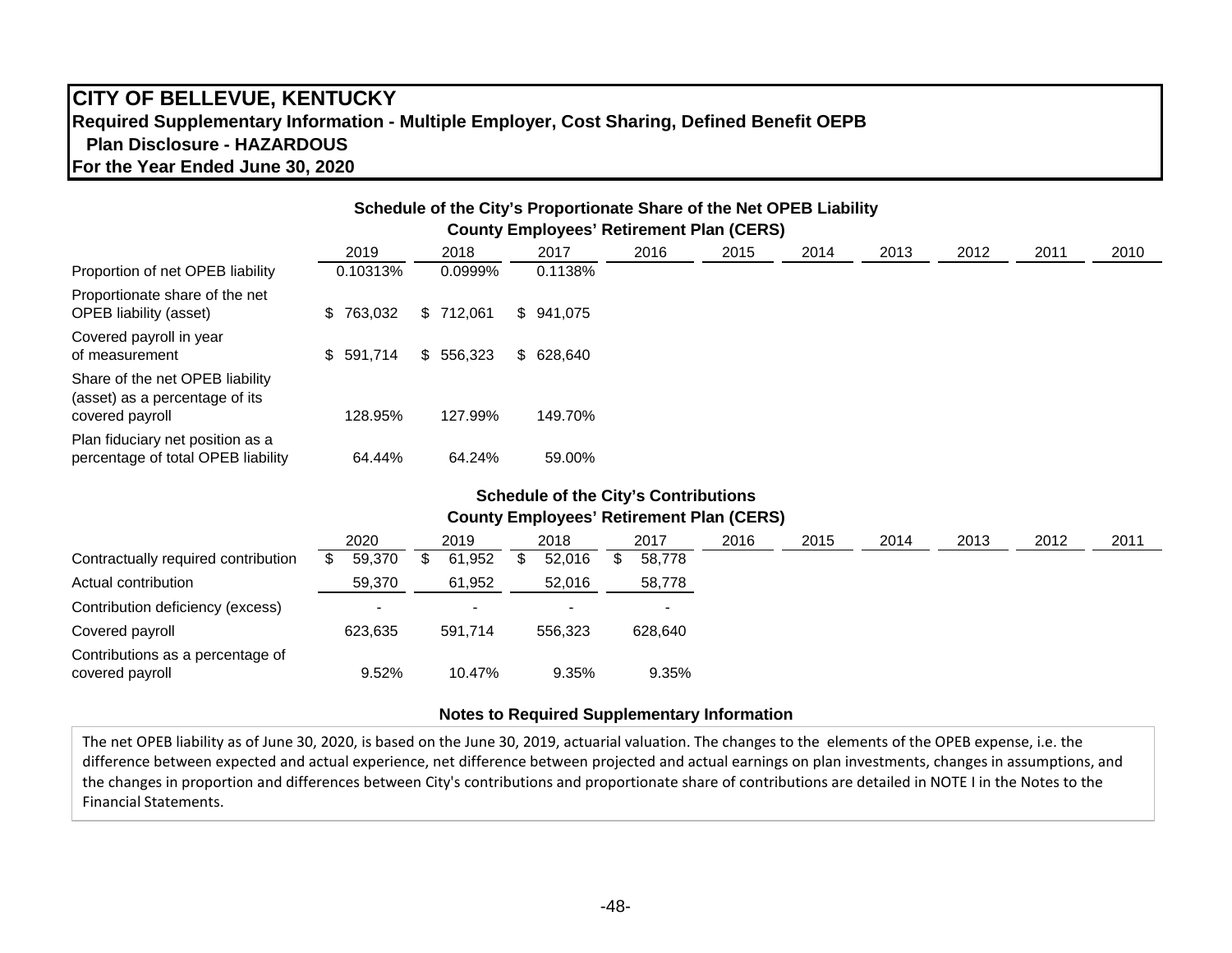### **CITY OF BELLEVUE, KENTUCKY COMBINING BALANCE SHEET - SPECIAL REVENUE FUNDS June 30, 2020**

|                                            |    | <b>Municipal</b><br>Aid<br><b>Fund</b> |     | <b>Public</b><br><b>Safety</b><br><b>Fund</b> |     | Rental<br>Inspection<br><b>Fund</b> | <b>Parks</b><br><b>Fund</b> | <b>Total</b>  |
|--------------------------------------------|----|----------------------------------------|-----|-----------------------------------------------|-----|-------------------------------------|-----------------------------|---------------|
| <b>Assets</b>                              |    |                                        |     |                                               |     |                                     |                             |               |
| Cash in bank                               | \$ | 315,803                                | \$  | 8,163                                         | \$  | 3,863                               | \$<br>68,902                | \$<br>396,731 |
| Accounts receivable                        |    | 27,906                                 |     |                                               |     |                                     |                             | 27,906        |
| <b>Total assets</b>                        |    | 343,709                                |     | 8,163                                         |     | 3,863                               | 68,902                      | 424,637       |
| Liabilities and fund balances              |    |                                        |     |                                               |     |                                     |                             |               |
| Liabilities                                |    |                                        |     |                                               |     |                                     |                             |               |
| Accounts payable                           | £. | 12,000                                 | -\$ |                                               | \$. |                                     | \$<br>6,057                 | \$<br>18,057  |
| <b>Total liabilities</b>                   |    | 12,000                                 |     |                                               |     |                                     | 6,057                       | 18,057        |
| Fund balances                              |    |                                        |     |                                               |     |                                     |                             |               |
| Assigned                                   |    | 331.709                                |     | 8,163                                         |     | 3,863                               | 62,845                      | 406,580       |
| Total fund balances                        |    | 331.709                                |     | 8,163                                         |     | 3,863                               | 62,845                      | 406,580       |
| <b>Total liabilities and fund balances</b> |    | 343,709                                |     | 8,163                                         |     | 3,863                               | 68,902                      | 424,637       |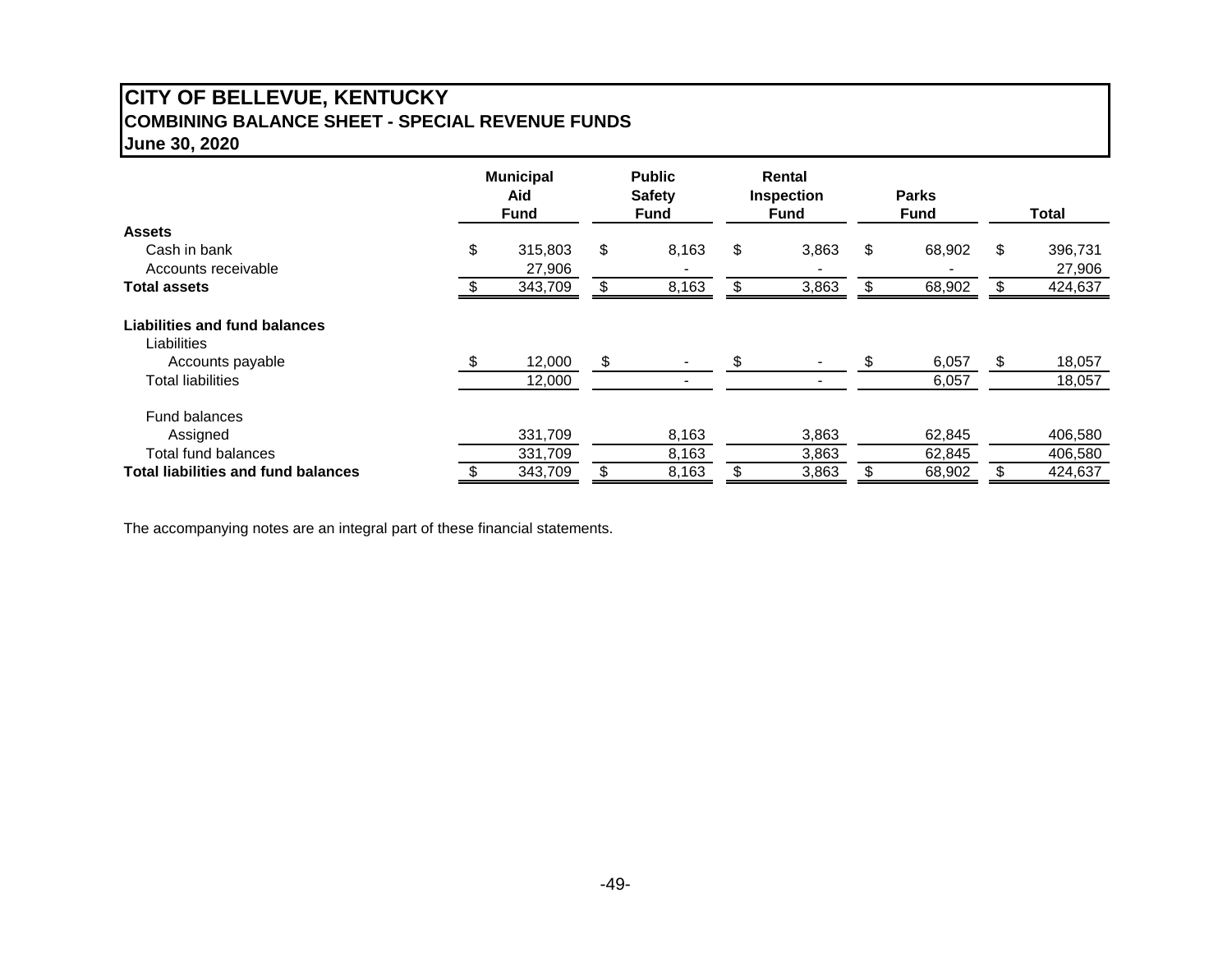# **CITY OF BELLEVUE, KENTUCKY COMBINING STATEMENT OF REVENES, EXPENDITURES, AND CHANGES IN FUND BALANCES - SPECIAL REVENUE FUNDS**

**For the Year Ended June 30, 2020**

| <b>Revenues</b><br>Interest earned                                       | <b>Municipal</b><br>Aid<br><b>Fund</b> |         |    | <b>Public</b><br><b>Safety</b><br><b>Fund</b> | Rental<br><b>Inspection</b><br><b>Fund</b> | <b>Parks</b><br><b>Fund</b> | <b>Total</b>  |
|--------------------------------------------------------------------------|----------------------------------------|---------|----|-----------------------------------------------|--------------------------------------------|-----------------------------|---------------|
|                                                                          | \$                                     | 1,117   | \$ | 19                                            | \$<br>12                                   | \$<br>427                   | \$<br>1,575   |
| Donations and other                                                      |                                        |         |    | 12,649                                        |                                            | 2,775                       | 15,424        |
| Intergovernmental:                                                       |                                        |         |    |                                               |                                            |                             |               |
| State and Federal - indirect                                             |                                        | 135,163 |    |                                               |                                            |                             | 135,163       |
| Local                                                                    |                                        |         |    |                                               |                                            | 6,000                       | 6,000         |
| <b>Total revenues</b>                                                    |                                        | 136,280 |    | 12,668                                        | 12                                         | 9,202                       | 158,162       |
| <b>Expenditures</b>                                                      |                                        |         |    |                                               |                                            |                             |               |
| Capital outlay - police                                                  |                                        |         |    | 8,000                                         |                                            |                             | 8,000         |
| Police department                                                        |                                        |         |    | 3,797                                         |                                            |                             | 3,797         |
| Recreation                                                               |                                        |         |    |                                               |                                            | 12,968                      | 12,968        |
| Street maintenance                                                       |                                        | 55,817  |    |                                               |                                            |                             | 55,817        |
| Park maintenance                                                         |                                        |         |    |                                               |                                            | 70,052                      | 70,052        |
| <b>Total expenditures</b>                                                |                                        | 55,817  |    | 11,797                                        |                                            | 83,020                      | 150,634       |
| <b>Excess (deficit) of revenues</b><br>over (under) expenditures         |                                        | 80,463  |    | 871                                           | 12                                         | (73, 818)                   | 7,528         |
| Other financing sources (uses)                                           |                                        |         |    |                                               |                                            |                             |               |
| Transfers in                                                             |                                        | 109,500 |    |                                               |                                            | 10,826                      | 120,326       |
| Transfers out                                                            |                                        |         |    |                                               |                                            |                             |               |
| <b>Total other financing sources (uses)</b>                              |                                        | 109,500 |    |                                               |                                            | 10,826                      | 120,326       |
| Excess (deficit) of revenues and other<br>financing sources over (under) |                                        |         |    |                                               |                                            |                             |               |
| expenditures and other financing uses                                    |                                        | 189,963 |    | 871                                           | 12                                         | (62, 992)                   | 127,854       |
| Fund balance, beginning of year                                          |                                        | 141,746 |    | 7,292                                         | 3,851                                      | 125,837                     | 278,726       |
| Fund balance, end of year                                                | \$                                     | 331,709 | \$ | 8,163                                         | \$<br>3,863                                | \$<br>62,845                | \$<br>406,580 |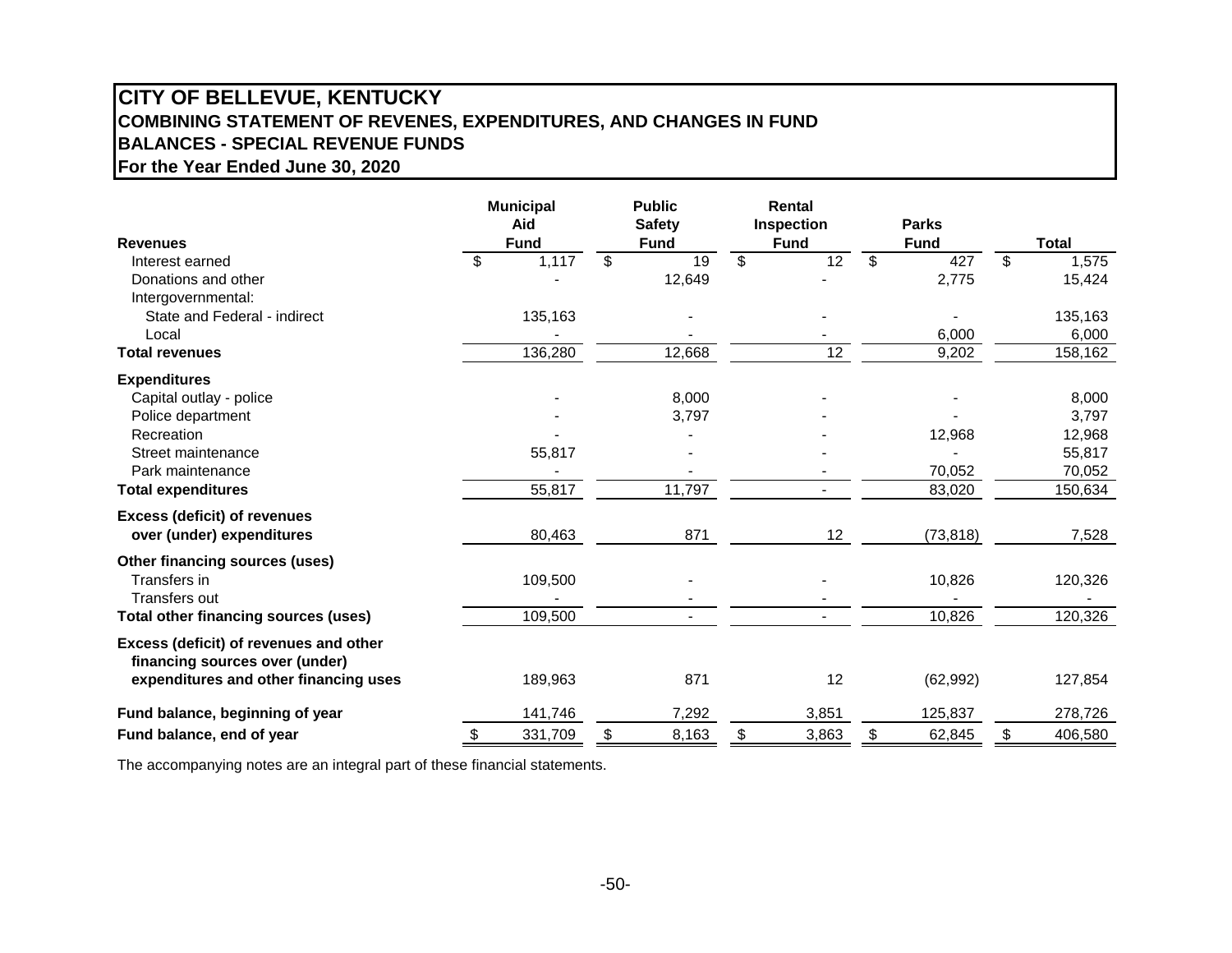# **CITY OF BELLEVUE, KENTUCKY COMBINING BALANCE SHEET - PROPRIETARY FUNDS June 30, 2020**

|                                                                                                                                                                                  |     | <b>Bellevue</b><br><b>URCD Agency</b> | <b>Port</b><br><b>Bellevue</b><br><b>Rental Fund</b>      |    | <b>Total</b>                                        |
|----------------------------------------------------------------------------------------------------------------------------------------------------------------------------------|-----|---------------------------------------|-----------------------------------------------------------|----|-----------------------------------------------------|
| <b>Assets</b><br>Cash and cash equivalents<br>Accounts receivable - current<br>Fixed assets, net of depreciation<br><b>Total assets</b>                                          | \$  | 357,212<br>357,212                    | \$<br>11,204<br>21,119<br>6,320,238<br>6,352,561          | \$ | 368,416<br>21,119<br>6,320,238<br>6,709,773         |
| Deferred outflow of resources<br>Deferred loss on defeasance of bond<br>Total deferred outflow of resources                                                                      |     |                                       | 127,832<br>127,832                                        |    | 127,832<br>127,832                                  |
| Total assets and deferred outflow of resources                                                                                                                                   | -\$ | 357,212                               | \$<br>6,480,393                                           | \$ | 6,837,605                                           |
| <b>Liabilities and fund balances</b><br>Liabilities<br>Accounts payable<br>Bonds payable - current<br>Accrued interest<br>Bonds payable - noncurrent<br><b>Total liabilities</b> | \$  |                                       | \$<br>1,513<br>134,313<br>6,664<br>2,248,137<br>2,390,627 | \$ | 1,513<br>134,313<br>6,664<br>2,248,137<br>2,390,627 |
| <b>Fund balances</b><br>Net investment in capital assets<br>Unrestricted<br><b>Total fund balances</b>                                                                           |     | 357,212<br>357,212                    | 4,065,620<br>24,146<br>4,089,766                          |    | 4,065,620<br>381,358<br>4,446,978                   |
| <b>Total liabilities and fund balances</b>                                                                                                                                       | S   | 357,212                               | 6,480,393                                                 | P. | 6,837,605                                           |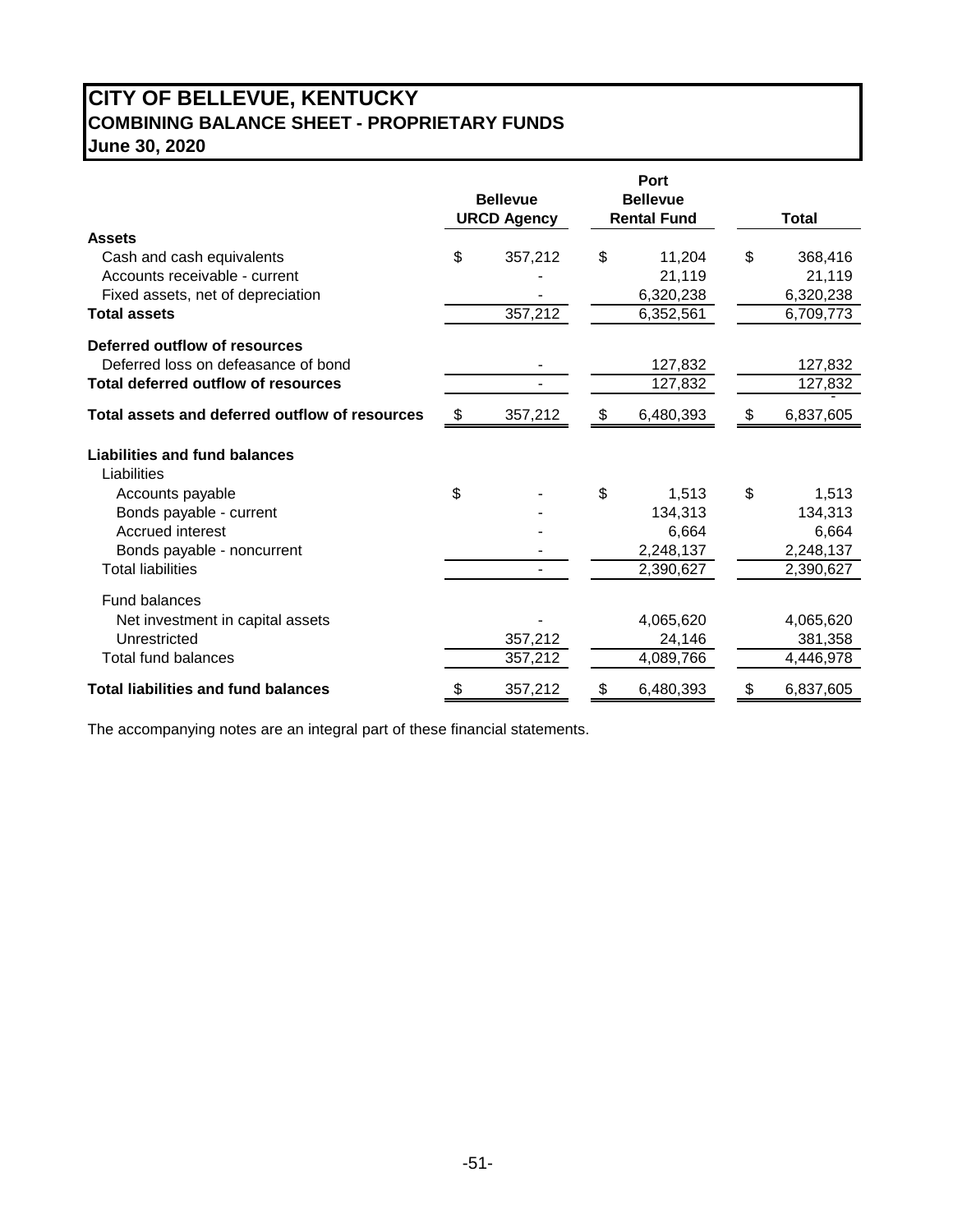# **CITY OF BELLEVUE, KENTUCKY COMBINING STATEMENT OF REVENUES, EXPENSES AND CHANGES IN NET POSITION - PROPRIETARY FUNDS For the Year Ended June 30, 2020**

|                                     |                    | Port               |                 |
|-------------------------------------|--------------------|--------------------|-----------------|
|                                     | <b>Bellevue</b>    | <b>Bellevue</b>    |                 |
|                                     | <b>URCD Agency</b> | <b>Rental Fund</b> | <b>Total</b>    |
| <b>Operating revenues</b>           |                    |                    |                 |
| Rental income                       | \$                 | \$<br>209,216      | \$<br>209,216   |
| <b>Total operating revenues</b>     |                    | 209,216            | 209,216         |
| <b>Operating expenses</b>           |                    |                    |                 |
| <b>Utilities</b>                    |                    | 6,771              | 6,771           |
| Repairs and maintenance             |                    | 255                | 255             |
| Depreciation                        |                    | 40,131             | 40,131          |
| Economic development                | 16,200             |                    | 16,200          |
| Other fees                          | 85                 |                    | 85              |
| <b>Total operating expenses</b>     | 16,285             | 47,157             | 63,442          |
| Net operating income (loss)         | (16, 285)          | 162,059            | 145,774         |
| Non-operating revenues (expenses)   |                    |                    |                 |
| Interest expense                    |                    | (92, 501)          | (92, 501)       |
| Interest earned                     | 5,328              | 374                | 5,702           |
| Capital contribution - building     |                    | 1,600,000          | 1,600,000       |
| <b>Transfers out</b>                |                    | (80,000)           | (80,000)        |
| <b>Total non-operating expenses</b> | 5,328              | 1,427,873          | 1,433,201       |
| Change in net position              | (10, 957)          | 1,589,932          | 1,578,975       |
| Net position, beginning of year     | 368,169            | 2,499,834          | 2,868,003       |
| Net position, end of year           | \$<br>357,212      | \$<br>4,089,766    | \$<br>4,446,978 |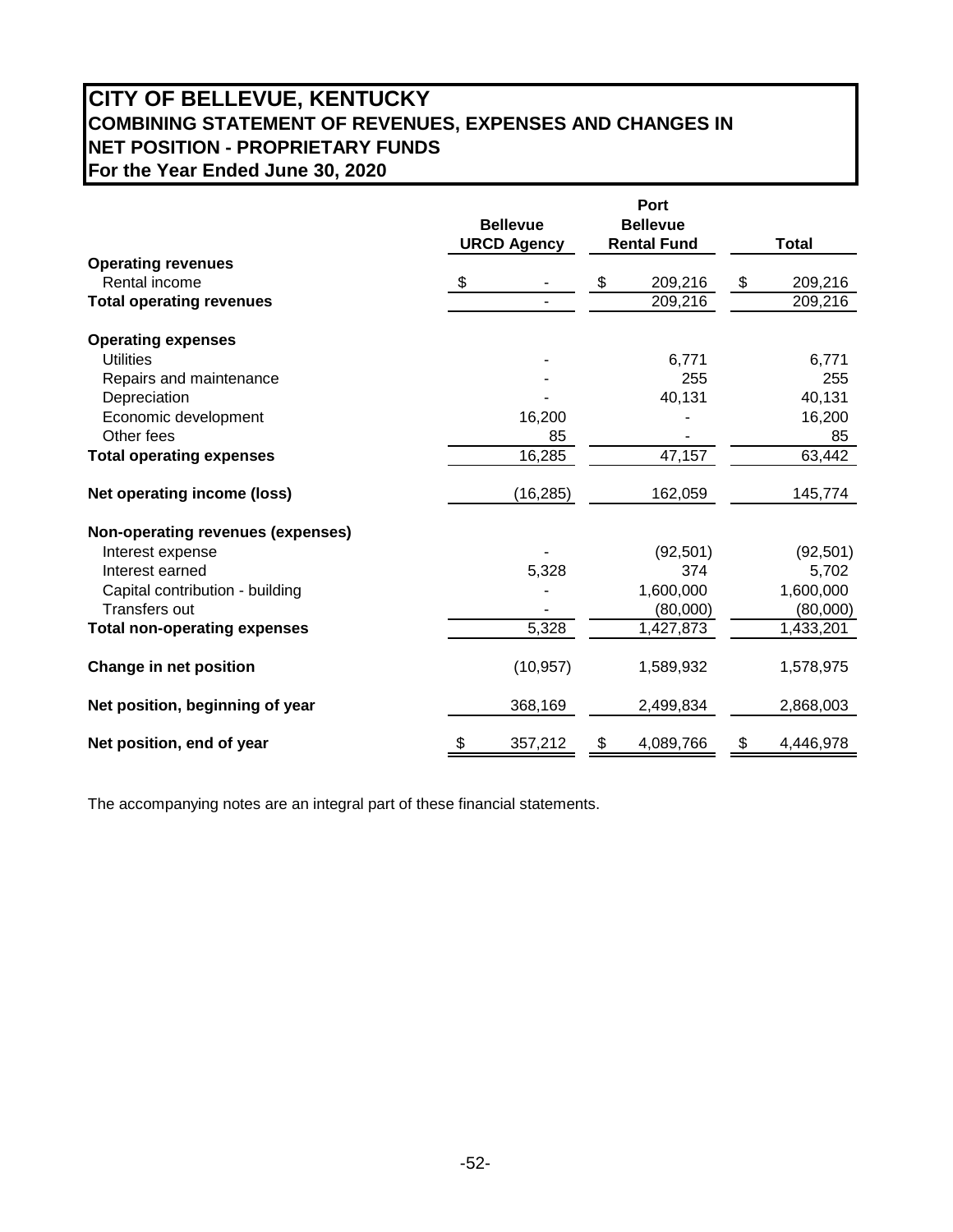## **CITY OF BELLEVUE, KENTUCKY COMBINING BALANCE SHEET - NONMAJOR GOVERNMENTAL FUNDS June 30, 2020**

|                                                                                                                                        | Capital<br><b>Improvement</b><br><b>Fund</b> |    | Grant<br><b>Capital Project</b><br><b>Fund</b> |    | <b>Debt</b><br><b>Service</b><br><b>Fund</b> |    | <b>Total Nonmajor</b><br><b>Governmental</b><br><b>Funds</b> |
|----------------------------------------------------------------------------------------------------------------------------------------|----------------------------------------------|----|------------------------------------------------|----|----------------------------------------------|----|--------------------------------------------------------------|
| <b>Assets</b><br>Cash and cash equivalents<br>Due from other funds                                                                     | \$<br>30,126                                 | \$ | 58,034                                         | S  | 194                                          | \$ | 88,354                                                       |
| <b>Total assets</b>                                                                                                                    | 30,126                                       | \$ | 58,034                                         | \$ | 194                                          | \$ | 88,354                                                       |
| Liabilities and fund balances<br>Liabilities<br>Accounts payable<br>Due to other funds<br>Interest payable<br><b>Total liabilities</b> | \$<br>933<br>933                             | \$ |                                                | \$ | 50,303<br>50,303                             | \$ | 933<br>50,303<br>51,236                                      |
| <b>Fund balances</b><br>Assigned for<br>Capital projects funds<br>Debt service funds<br>Total fund balances                            | 29,193<br>29,193                             |    | 58,034<br>58,034                               |    | (50, 109)<br>(50, 109)                       |    | 87,227<br>(50,109)<br>37,118                                 |
| <b>Total liabilities and fund balances</b>                                                                                             | \$<br>30,126                                 | S  | 58,034                                         | \$ | 194                                          | S  | 88,354                                                       |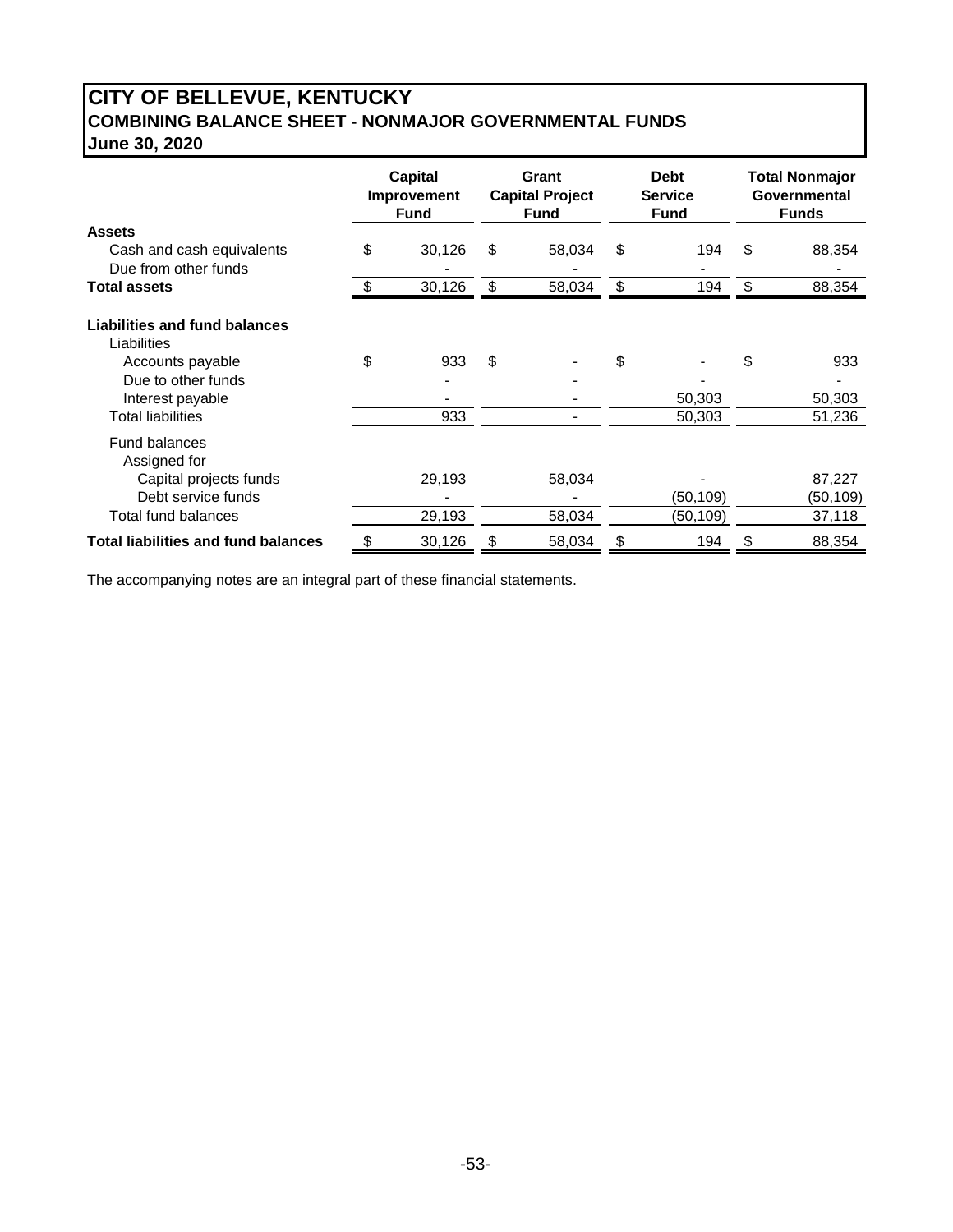### **CITY OF BELLEVUE, KENTUCKY COMBINING STATEMENT OF REVENUES AND EXPENDITURES AND CHANGES IN FUND BALANCES - NONMAJOR GOVERNMENTAL FUNDS For the Year Ended June 30, 2020**

|                                                                          | Capital<br>Improvement<br><b>Fund</b> | Grant<br><b>Capital Project</b><br><b>Fund</b> | <b>Debt</b><br><b>Service</b><br><b>Fund</b> | <b>Total Nonmajor</b><br>Governmental<br><b>Funds</b> |
|--------------------------------------------------------------------------|---------------------------------------|------------------------------------------------|----------------------------------------------|-------------------------------------------------------|
| <b>Revenues</b>                                                          |                                       |                                                |                                              |                                                       |
| From local sources                                                       |                                       |                                                |                                              |                                                       |
| Earnings on investments                                                  | \$<br>329                             | \$<br>236                                      | \$<br>115                                    | \$<br>680                                             |
| Other local revenues                                                     |                                       |                                                |                                              |                                                       |
| Intergovernmental state                                                  |                                       |                                                |                                              |                                                       |
| <b>Total revenues</b>                                                    | 329                                   | 236                                            | 115                                          | 680                                                   |
| <b>Expenditures</b>                                                      |                                       |                                                |                                              |                                                       |
| Supplies, maintenance, and repairs:                                      |                                       |                                                |                                              |                                                       |
| Administraion                                                            | 10,123                                |                                                | 27                                           | 10,150                                                |
| Police department                                                        | 8,424                                 |                                                |                                              | 8,424                                                 |
| Public works                                                             | 4,939                                 | 42,754                                         |                                              | 47,693                                                |
| Capital outlay equipment                                                 | 26,259                                |                                                |                                              | 26,259                                                |
| Police department                                                        |                                       |                                                |                                              |                                                       |
| Public works                                                             |                                       |                                                |                                              |                                                       |
| Debt service                                                             |                                       |                                                | 316,184                                      | 316,184                                               |
| <b>Total expenditures</b>                                                | 49,745                                | 42,754                                         | 316,211                                      | 408,710                                               |
| <b>Excess (deficit) of revenues</b>                                      |                                       |                                                |                                              |                                                       |
| over (under) expenditures                                                | (49, 416)                             | (42, 518)                                      | (316,096)                                    | (408, 030)                                            |
| Other financing sources (uses)                                           |                                       |                                                |                                              |                                                       |
| Gain from sale of assets                                                 | 5,000                                 |                                                |                                              | 5,000                                                 |
| Proceeds from borrowing                                                  | 18,048                                |                                                |                                              | 18,048                                                |
| Operating transfers in                                                   | 89,500                                | 100,000                                        | 317,989                                      | 507,489                                               |
| Operating transfers out                                                  | (70, 029)                             |                                                |                                              | (70, 029)                                             |
| <b>Total other financing sources (uses)</b>                              | 42,519                                | 100,000                                        | 317,989                                      | 460,508                                               |
| Excess (deficit) of revenues and other<br>financing sources over (under) |                                       |                                                |                                              |                                                       |
| expenditures and other financing uses                                    | (6, 897)                              | 57,482                                         | 1,893                                        | 52,478                                                |
| Fund balance, beginning of year                                          | 36,090                                | 552                                            | (52,002)                                     | (15, 360)                                             |
| Fund balance, end of year                                                | \$<br>29,193                          | \$<br>58,034                                   | \$<br>(50, 109)                              | \$<br>37,118                                          |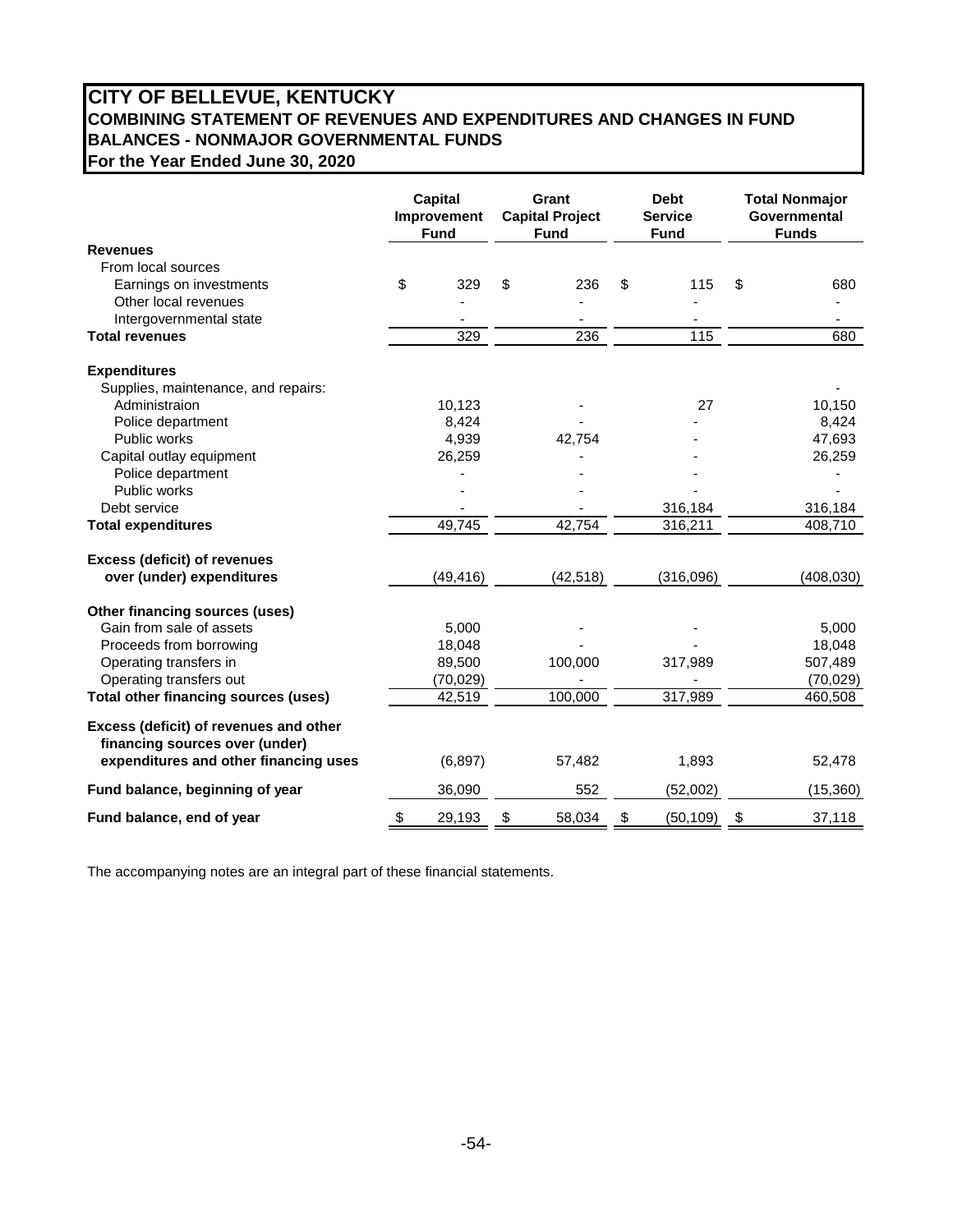

#### **INDEPENDENT AUDITOR'S REPORT ON INTERNAL CONTROL OVER FINANCIAL REPORTING AND ON COMPLIANCE AND OTHER MATTERS BASED ON AN AUDIT OF FINANCIAL STATEMENTS PERFORMED IN ACCORDANCE WITH** *GOVERNMENT AUDITING STANDARDS*

#### **To the Honorable Mayor and Members of Council of City of Bellevue, Kentucky**

We have audited, in accordance with the auditing standards generally accepted in the United States of America and the standards applicable to financial audits contained in *Government Auditing Standards,* issued by the Comptroller General of the United States, the financial statements of the governmental activities and each major fund of the City of Bellevue, Kentucky as of June 30, 2020 and the related notes to the financial statements which collectively comprise the City of Bellevue, Kentucky's financial statements, and have issued our report thereon dated February 5, 2021.

#### **Internal Control over Financial Reporting**

In planning and performing our audits of the financial statements, we considered City of Bellevue, Kentucky's internal control over financial reporting (internal control) as a basis for designing audit procedures that are appropriate in the circumstances for the purpose of expressing our opinions on the financial statements, but not for the purpose of expressing an opinion on the effectiveness of City of Bellevue, Kentucky's internal control. Accordingly, we do not express an opinion on the effectiveness of City of Bellevue, Kentucky's internal control.

A *deficiency in internal control* exists when the design or operation of a control does not allow management or employees, in the normal course of performing their assigned functions, to prevent, or detect and correct, misstatements on a timely basis. A *material weakness* is a deficiency, or combination of deficiencies, in internal control such that there is a reasonable possibility that a material misstatement of the entity's financial statements will not be prevented, or detected and corrected, on a timely basis. A *significant deficiency* is a deficiency, or a combination of deficiencies, in internal control that is less severe than a material weakness, yet important enough to merit attention by those charged with governance.

Our consideration of internal control was for the limited purpose described in the first paragraph of this section and was not designed to identify all deficiencies in internal control that might be material weaknesses or significant deficiencies and therefore material weaknesses or significant deficiencies may exist that were not identified. Given these limitations, during our audit we did not identify any deficiencies in internal control that we consider to be material weaknesses. However, material weaknesses may exist that have not been identified.

#### **Compliance and Other Matters**

As part of obtaining reasonable assurance about whether the City of Bellevue, Kentucky's financial statements are free of material misstatement, we performed tests of its compliance with certain provisions of laws, regulations, contracts, and grant agreements, noncompliance with which could have a direct and material effect on the financial statements. However, providing an opinion on compliance with those provisions was not an objective of our audits, and accordingly, we do not express such an opinion. The results of our tests disclosed no instances of noncompliance or other matters that are required to be reported under *Government Auditing Standards.*